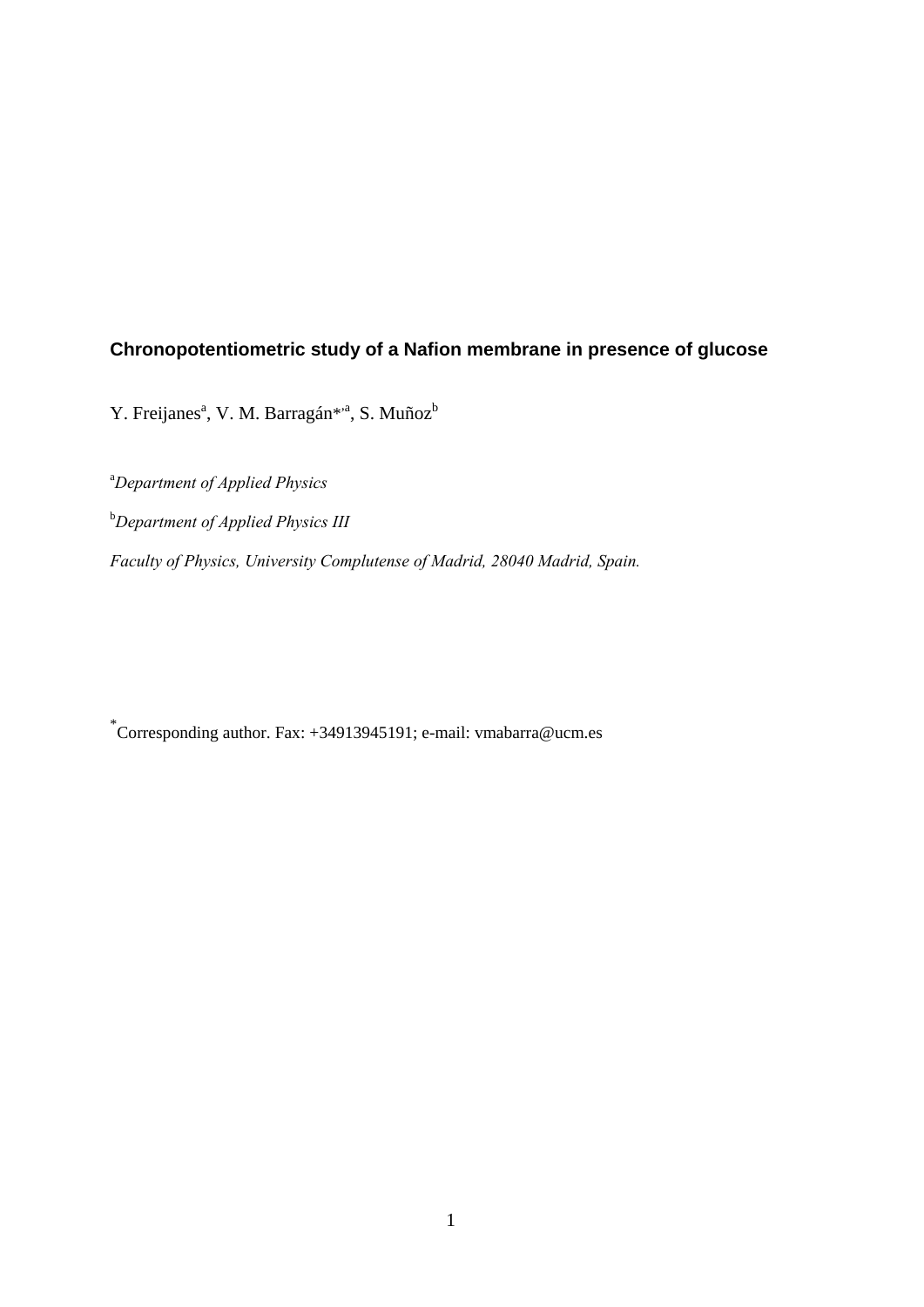### ABSTRACT

Chronopotentiometric and swelling experiments have been conducted to characterize the behavior of a Nafion membrane in NaCl and KCl aqueous solutions without and with glucose. A mixture solution with similar composition to the cerebrospinal fluid and blood plasma has also been studied. From the chronotentiograms, current-voltage curves have been obtained, and the values of the limiting current density, diffusion boundary layer thickness, difference between counter-ion transport number in membrane and free solution, and transition times have been determined for the investigated membrane systems. The obtained results indicate that the presence of glucose affects the ion transport through the membrane depending on the electrolyte and glucose concentrations. At low electrolyte concentration, experimental transition times are found to be smaller in presence of glucose, which has been related to an effective membrane area reduction in presence of glucose. The membrane system corresponding to the mixture solution shows a behavior similar to the single high concentration NaCl membrane system, indicating that the observed behavior is mainly associated to the  $Na<sup>+</sup>$  ions transport in higher proportion. In this case, the glucose presence does not affect significantly the investigated properties of the membrane, which is interesting for its utilization in a glucose fuel cell.

*Keywords:* Chronopotentiometry; Transport properties; Limiting current density; Glucose; Nafion;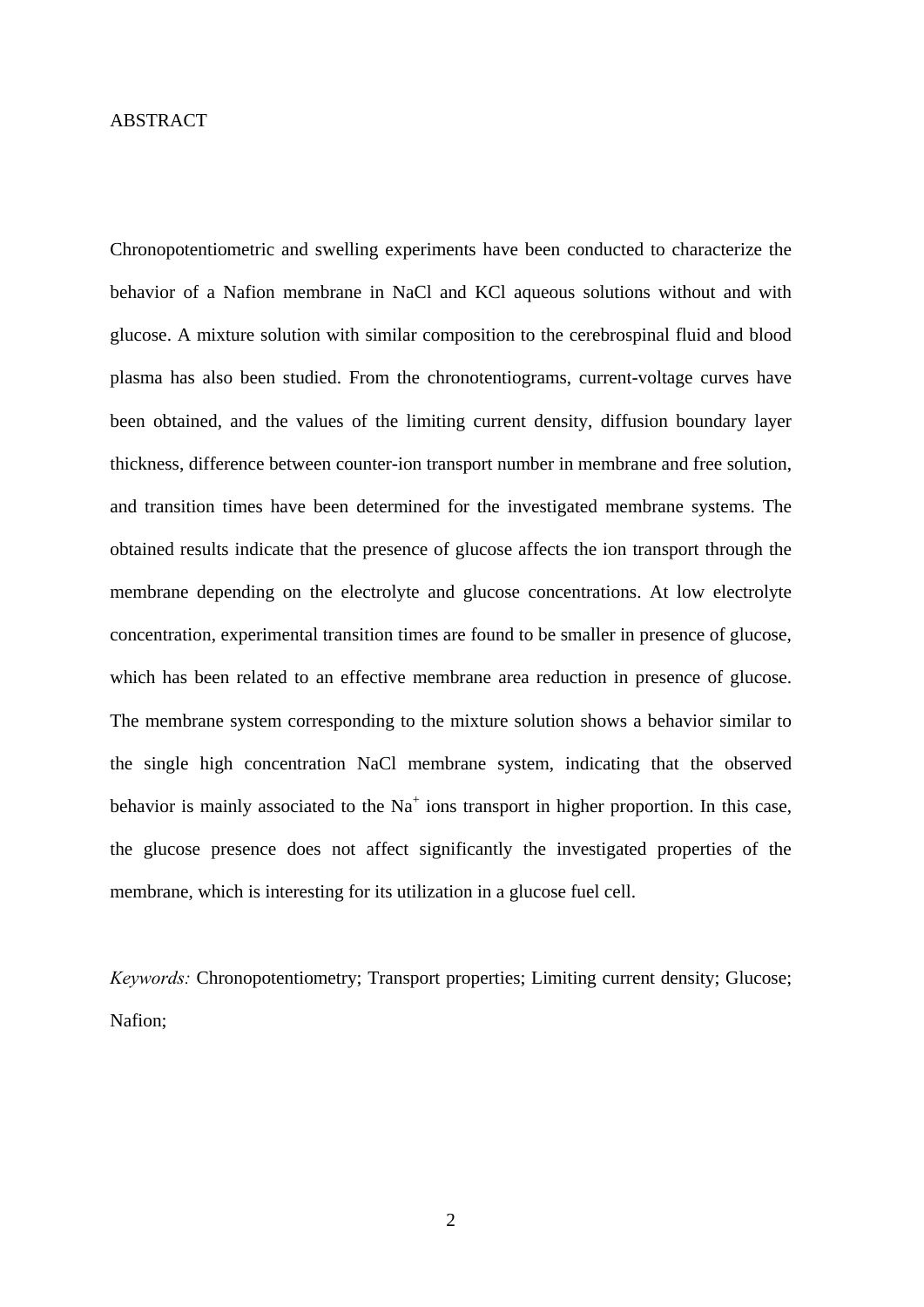#### **1. Introduction**

 Glucose measurement has attracted considerable interest due to its potential application in several areas such as the development of glucose sensors, waste water treatment, food industries and environmental monitoring [1-4]. On the other hand, the importance of electrochemical oxidation of sugars has been emphasized in the fields of analytical chemistry, and microbial electrochemical [5] and fuel cell technologies [6,7]. Glucose is one major biomass component that potentially possesses a large density of chemical energy. It is the fuel of many living organisms and plants. The conversion of chemical energy into electrical energy by glucose fuel cell is seriously considered. It can provide up to 16 kWs per gram generating 12 electrons per molecule during the oxidation processes [7]. A glucose fuel cell is a subtype of conventional fuel cells (using hydrogen or alcohols as fuels) that oxidizes glucose and reduces oxygen to give electric energy. Taking into account that glucose and oxygen are both present in physiological fluid, glucose fuel cell can power implanted medical devices [8]. Many battery-powered implantable medical devices have been developed for treatment ranging from neurological disorders to hearing loss. Concerning the power supply of such devices, numerous efforts have been made to develop small power-supply devices, able to operate independently over prolonged periods of time without the need of surgical replacements. Glucose fuel cells present an alternative since glucose and oxygen are both present and continuously replenished in physiological fluids by the metabolism. Beside the development of novel membranes [9], other approaches have been also investigated, as alkaline direct glucose fuel cell using anionexchange membranes [10,11], abiotic glucose/air alkaline fuel cells [12,13], bioimplantable fuel cells based on enzymatic catalysis [14], microbial fuel cells [15] or membraneless glucose fuel cells [16]. However, despite of the numerous efforts, up to the present time, only very low electrical power production has been reported [7]. In this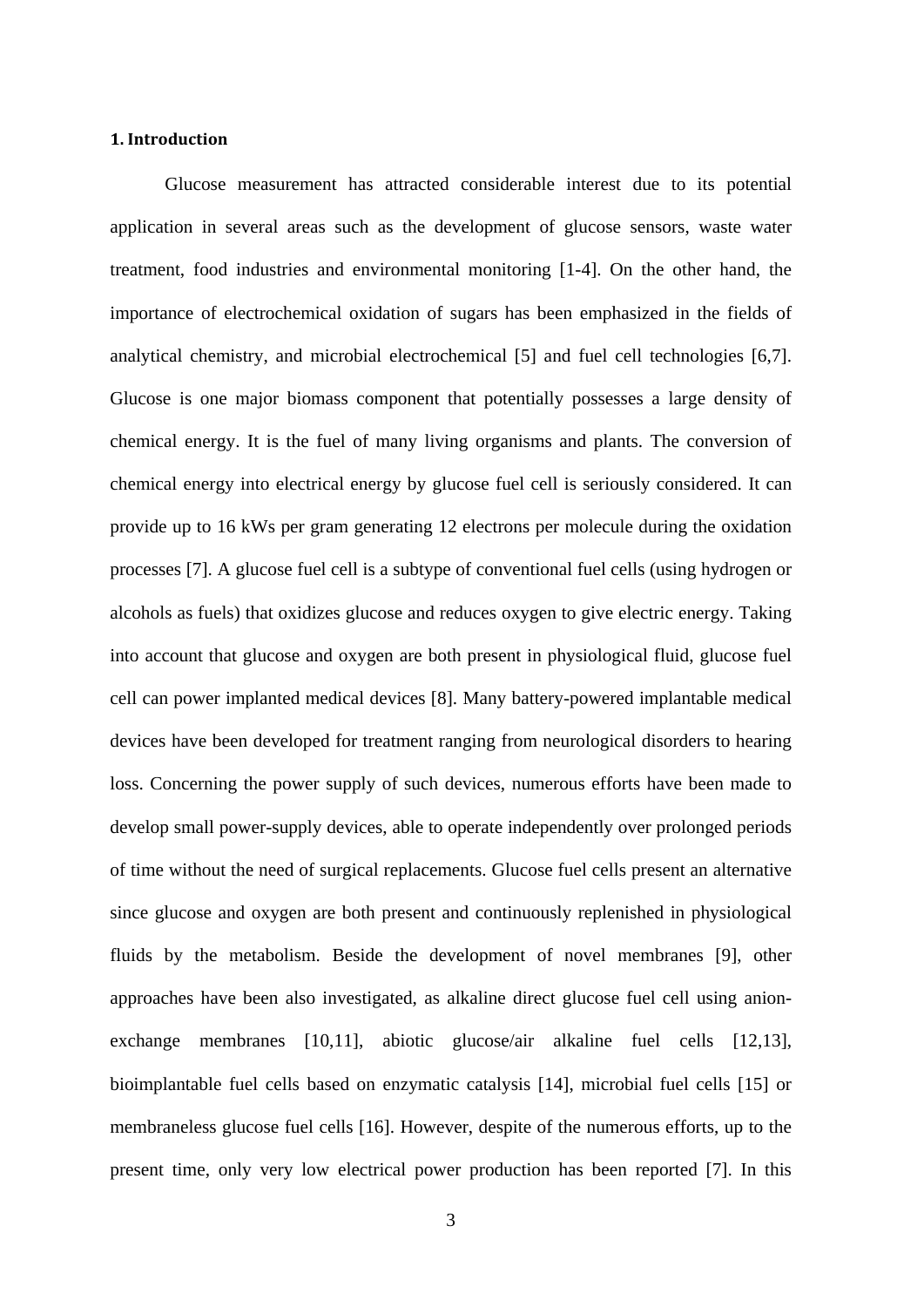challenge, proton exchange membrane is one of the essential and critical materials in fuel cells. The properties of ion-exchange membranes determine to a great extend the process performance and for this reason the choice of membranes is in fact of crucial importance. Although other alternatives are being investigated, up to new, the mostly used membrane at industrial scale is Nafion. Also microbial electrochemical technologies have not been commercialized due to various constrains including one associated with the membrane separator [5]. Nafion is biocompatible and impermeable to negatively charged proteins and presents excellent properties [8]. However, the study of the influence of neutral molecule in its transport properties has been very limited and the effect of the film morphology is still little known.

 Knowledge on the morphology and internal structure of ion- exchange membranes is crucial in order to understand the manner in which the ionic transfer occurs through different conducting membranes. Studies reveal that homogeneous membrane may present micro-heterogeneities which affect their transport properties. It has been proved in the literature that electrochemical techniques like chronopotentiometry, applied to a membrane system, encompass many aspects related specifically to the membrane surface heterogeneity [17-25]. It is also important to respect some specific conditions of the electrochemical process, such as the limiting current density [26, 27].

 In this paper chronopotentiometry is used to study ion transport across a Nafion membrane in presence of glucose. The aim of the work is to characterize the behavior of a Nafion membrane in media with a similar composition to human physiological fluids.

### **2. Experimental**

### *2.1. Materials*

### *2.1.1. Membrane*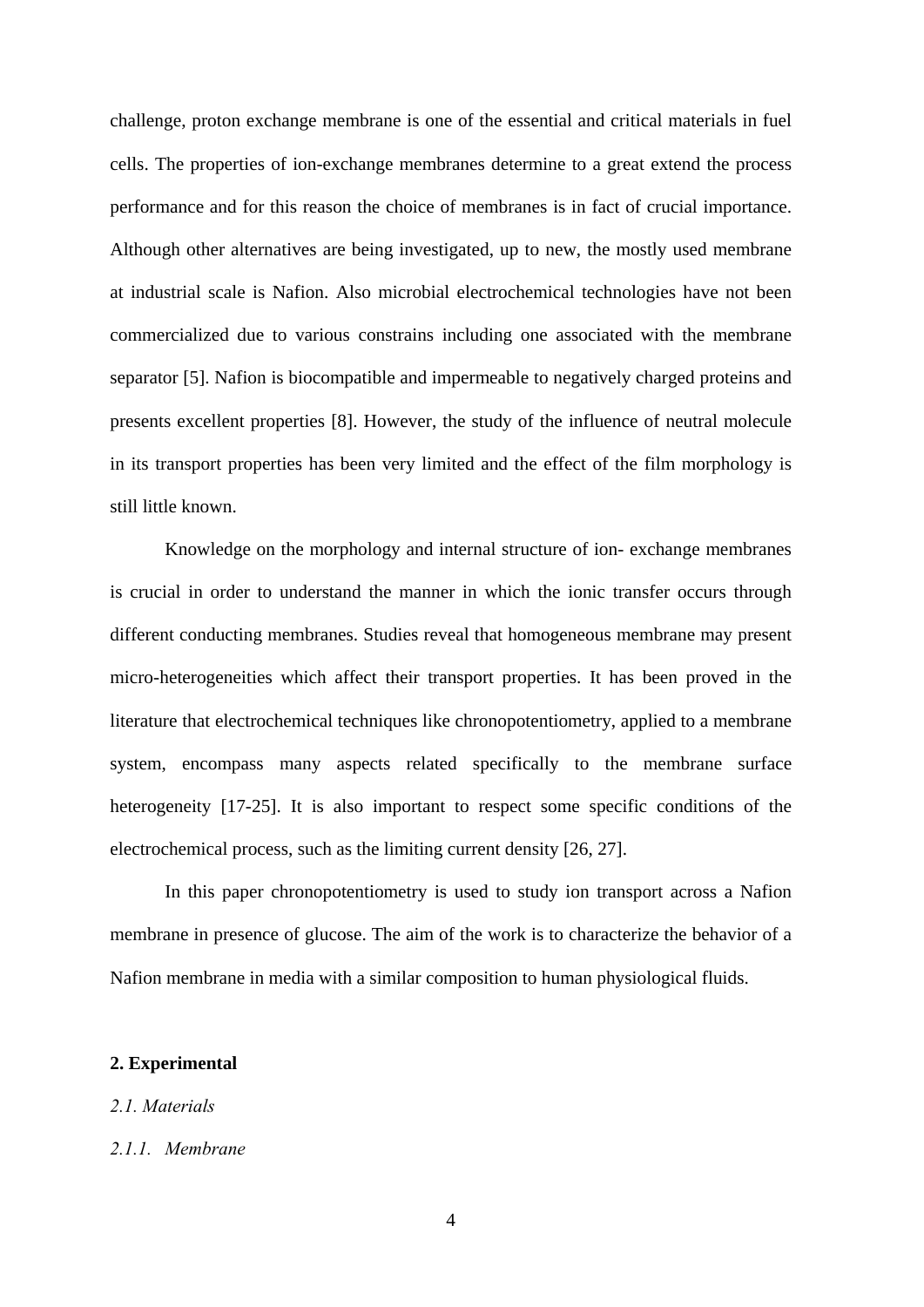A commercial membrane Nafion 117 manufactured by Dupont, with a nominal equivalent weight of 1100 g/eq was used in this work. Nafion 117 is a homogeneous cation-exchange membrane consisted of a polytetrafluoreothylene backbone and a regularly spaced perfluorovinylether side chains terminated by a sulfonate ionic group. There are no cross-links in its structure. Table 1 shows some of the properties of the Nafion 117 membrane.

#### **Table 1**

|  |  |  |  | Some properties of Nafion 117 membrane |
|--|--|--|--|----------------------------------------|
|--|--|--|--|----------------------------------------|

| Type                                               | Homogeneous                 |
|----------------------------------------------------|-----------------------------|
|                                                    | <b>Strongly Acid Cation</b> |
| Ionogenic groups                                   | $-HSO3$                     |
| Thickness, $d_m$ (10 <sup>-6</sup> m) <sup>*</sup> | 183                         |
| Ion-Exchange Capacity (IEC) (meq/g dry membrane)   | 0.94                        |
| Water Content, $S(\%)$                             | 23                          |
| Density, $\rho_m$ (kgm <sup>-3</sup> )             | 1980                        |
| $\sum_{i=1}^{n}$                                   |                             |

Dry membrane

### *2.1.2. Solutions*

 The materials used in the experiments were aqueous solutions of sodium and potassium chloride as electrolytes and glucose as non electrolyte. In the preparation of the solutions pure pro-analysis grade chemicals, NaCl and KCl (Merck) and glucose (Panreac), and distilled pure water were used.

 First, five electrolyte solutions were prepared: two KCl solutions of concentrations 3 mol m<sup>-3</sup> and 140 mol m<sup>-3</sup>, other two NaCl solutions of 3 mol m<sup>-3</sup> and 140 mol m<sup>-3</sup>, and one mixture solution of KCl  $(3 \text{ mol m}^3)$  and NaCl  $(140 \text{ mol m}^3)$ .

 From each solution, other two solutions were prepared adding two different quantities of glucose: one with concentration of 0.6 g/l of glucose (named Glucose 1), and another with a glucose concentration of 0.96 g/l (named Glucose 2). Thus, 15 solutions were used: five without glucose, five with glucose 1 (0.6 g/l) and other five with glucose 2 (0.96 g/l).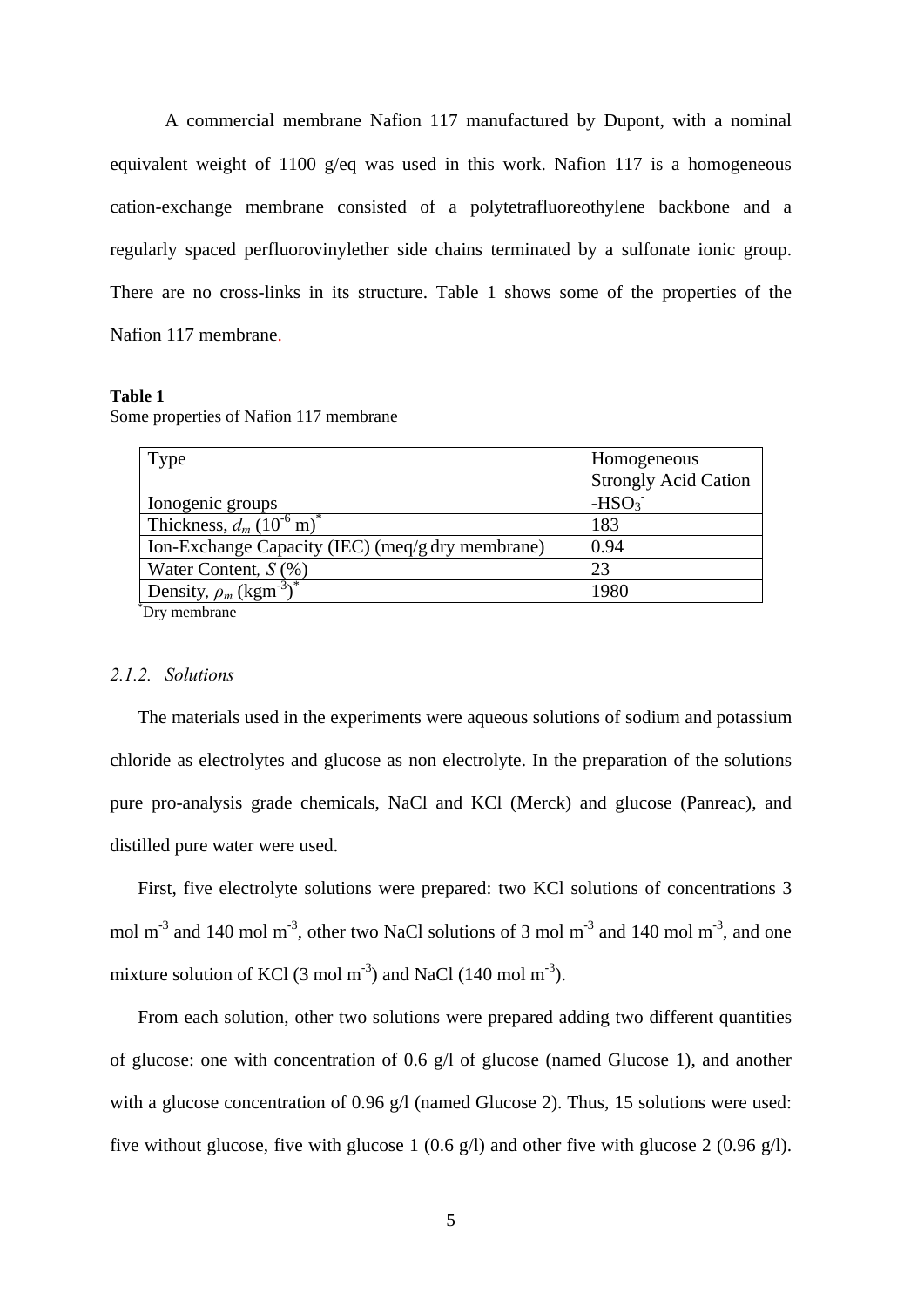This procedure permitted to ensure that the salt quantity was exactly the same for the three solutions with the same electrolyte concentration (water, glucose 1 and glucose 2).

 We selected the glucose and electrolyte concentration of the solutions so that the mixture solution had similar concentration of ions and glucose than the cerebrospinal fluid (CSF) and the blood plasma.

#### **Table 2**

Ionic compositions and reference glucose content of the cerebrospinal fluid (CSF) and the blood plasma [8, 28], and of the solutions used in this study.

| Fluid                         | CSE         | <b>Blood Plasma</b> | This study  |
|-------------------------------|-------------|---------------------|-------------|
| $Na^+$ (mmol $\cdot l^{-1}$ ) | 138-150     | 135-145             | 3 and 140   |
| $(mmol·l-1)$                  | $2.7 - 3.9$ | $3.6 - 4.8$         | 3 and 140   |
| Glucose $(mmol·l^{-1})$       | $-1 - 4.4$  | $3.9 - 5.5$         | 3.3 and 5.3 |

### *2.2. Methods*

#### *2.2.1. Measurement of the electrical conductivity of the solutions*

The electric conductivity of the solutions was measured using a conductivity meter JENCO Model 1671. Closed vessels containing each solution were immersed in a thermal bath at 36.1 ºC of temperature. Once the thermal equilibrium was reached, the conductivity of the solutions was measured using a suitable conductivity probe. The accuracy of the measure was 1 and 10  $\mu$ Scm<sup>-1</sup> in the low and high electrolyte concentration intervals, respectively.

### *2.2.2. Measurement of swelling properties of the membrane*

 The solvent uptake of the Nafion 117 membrane in the different solutions was determined using the traditional gravimetric method. Before the experiments, the membrane samples were dried under vacuum for 24 h and weighted in a high precision balance  $(\pm 0.0001g)$ . After that, the samples were immersed in closed bottles containing the corresponding solution and allowed to equilibrate at 36.1 ºC. This temperature was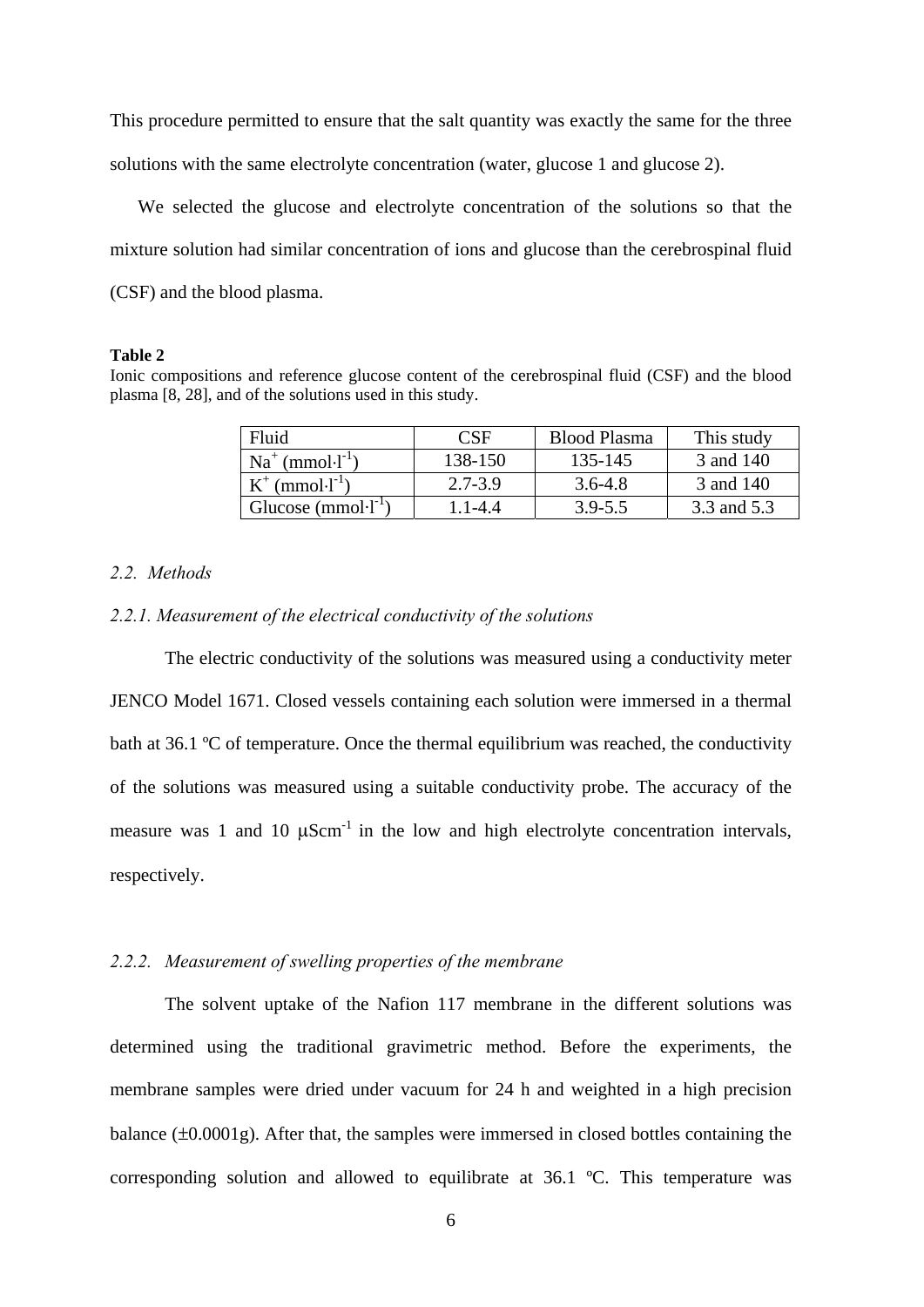selected as average temperature of the human body. After 48 h of immersion the swollen membranes were taken out from the solutions, wiped carefully with filter paper in order to remove remained water drops, and weighted again. The increase in weight was equal to the weight of the liquid absorbed by the membrane. The solvent uptake (%) was calculated from the weight of the swollen and dry membrane samples according to the expression:

$$
S(\% ) = \frac{m_{w} - m_{d}}{m_{d}} 100
$$
 (1)

where  $m_w$  and  $m_d$  are the masses of the swollen and dry membrane, respectively.

The water content of the membrane can also be expressed as the average number of water molecules per conducting functional group,  $\lambda$ , determined by [29]

$$
\lambda = \frac{S}{100 \text{ IEC } M_w} \tag{2}
$$

where IEC,  $0.94 \text{ meg-g}^{-1}$  for the used membrane, represents the ion-exchange capacity (*i.e.*) the ionizable hydrophilic functional groups content per gram of polymer) and  $M_w$  is the molecular weight of water.

The parameter considered to estimate the dimensional change of the membranes was the area of the surface sample. To determine the membrane surface expansion, samples of surface,  $A_d$ , approximately square about  $20x20$  mm<sup>2</sup> were used. The procedure was similar to the one used for determining the solvent uptake, but in this case, the length of the two sides of the sample was measured. The surface expansion (%) was calculated from the change of the area according to the following expression:

$$
E(\% ) = \frac{A_{w} - A_{d}}{A_{d}} 100
$$
 (3)

where  $A_w$  and  $A_d$  are the areas of the swollen and dry membrane, respectively.

The reproducibility of the measurements was checked in all cases.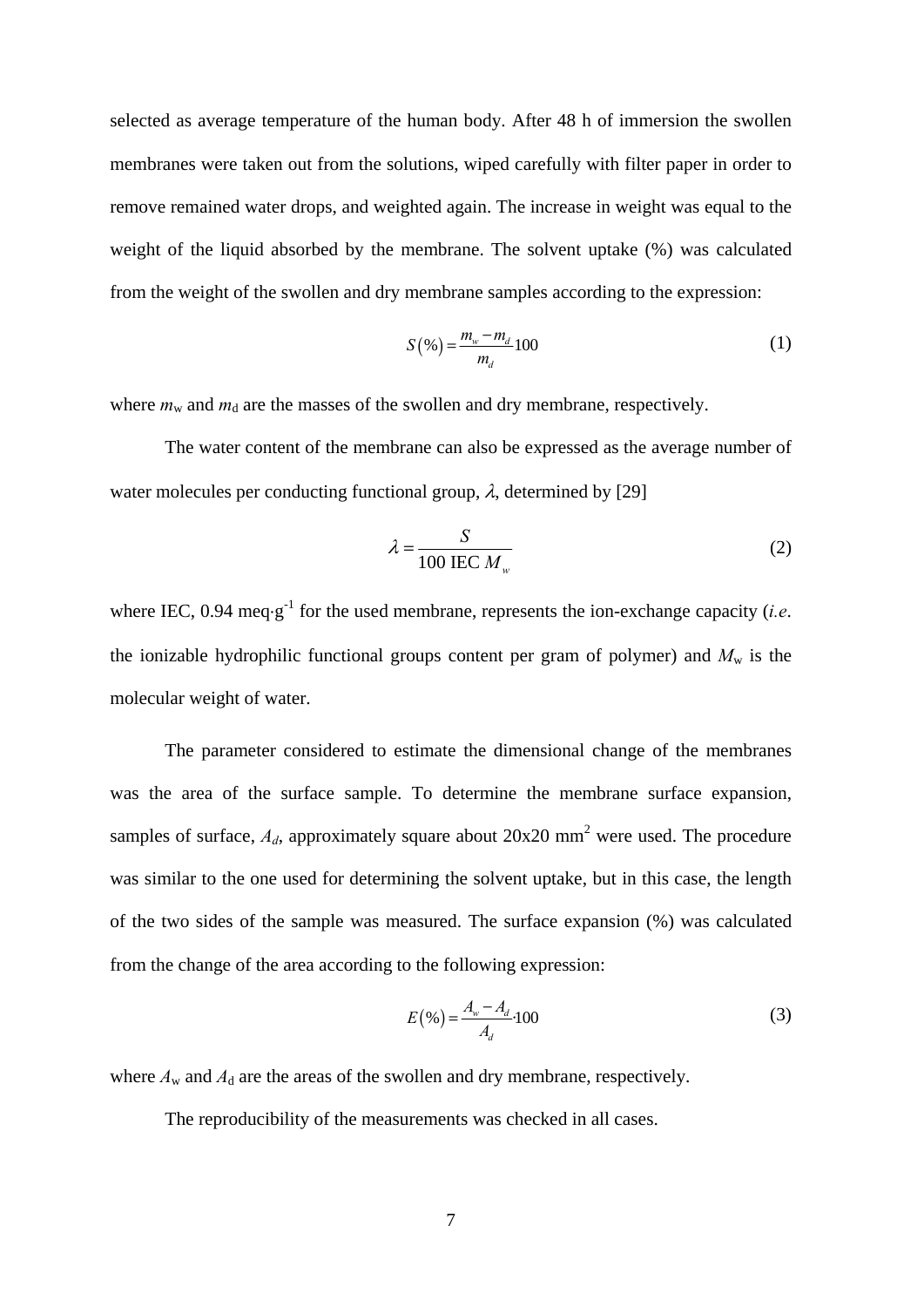#### *2.2.3 Chronopotentiometric experiments*

The experimental device used in this research for chronopotentiometric experiments was similar to the one used in a previous work [30]. The main part of the device consisted in a glass cell with two equal cylindrical chambers of about  $4x10^4$  cm<sup>3</sup> each one. The membrane was vertically positioned between both chambers by means of a teflon holder. The effective area of the membrane was  $9.08 \times 10^{-4}$  m<sup>2</sup>.

Each chamber was provided with three communicating orifices to the exterior. A reversible Ag/AgCl electrode with a large active surface was introduced in one of the orifice to inject the electric current. This electrode consisted of a 14-15 turn spiral wire (1 mm diameter) prepared according to a method described in detailed elsewhere [31]. Another reversible Ag/AgCl electrode was introduced in other orifice to measure the electric potential difference values. This electrode consisted in a linear Ag wire of approximately 4-mm longitude and 0.5-mm diameter, also prepared by the usual method [31]. In the last orifice of each chamber a glass L-shaped capillary tube was inserted in such a way that the horizontal segments remains at the same height in order to avoid any pressure difference between both chambers. The electric potential difference established when a constant electric current circulated through the membrane systems was measured and recorder *vs* time by means of a computer. The electrodes were corrected of possible electrode asymmetry.

 All the experiments were carried out under isothermal conditions (36.1ºC). The temperature requirements were achieved by introducing the complete unit in a large thermostatic bath. The temperature was constant within  $\pm 0.1$  K. The measurements were carried out in absence of stirring (natural convection).

 Previously each experiment, the membrane was immersed, for a minimum of 24 hours, in the corresponding solution in order to achieve equilibrium. Once the membrane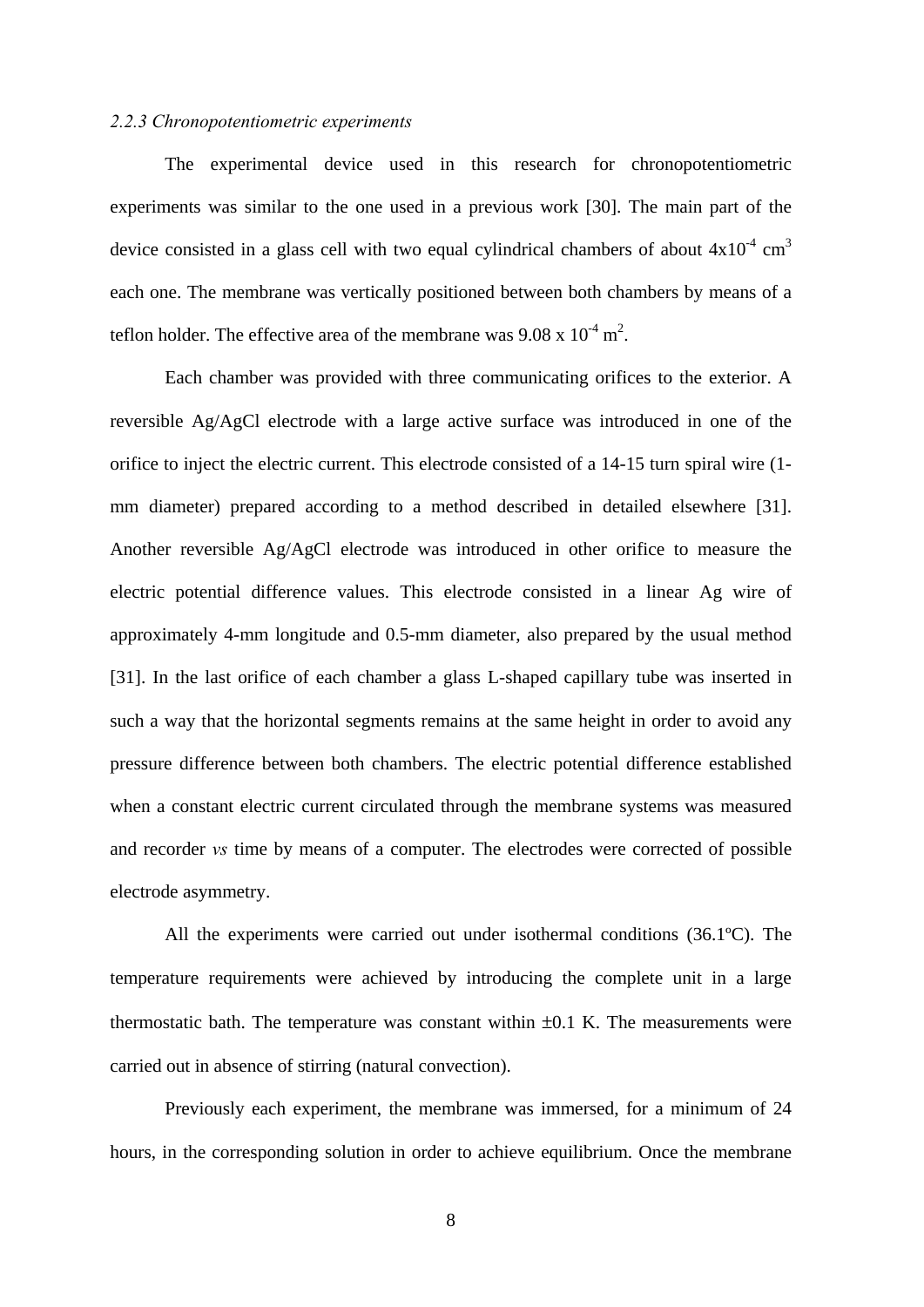was positioned in the cell, both chambers were filled with the corresponding solution. When the system was stabilized at the selected temperature, the experimental procedure was the following:

- 1. Without applied electric current, the computer program recorded values of the electric voltage difference every 10 seconds to get the device zero error.
- 2. After the 10 seconds, a constant electric current in the 0.2-0.3 mA interval, for 3 mol  $m<sup>-3</sup>$  solutions, and in the 10-200 mA interval, for the 140 mol  $m<sup>-3</sup>$  solutions, was made to pass through the membrane system during 240 seconds and the electric voltage difference was recorder *vs* time.
- 3. After that time, the electric current was interrupted, taking values of the electric voltage during another 480 seconds.
- 4. At the end, under the same experimental conditions, for each electric current value, the polarity was changed and the whole experiment was repeated to preserve the good state of the electrodes.

#### **3. Results and Discussion**

### *3.1. Determination of the solution diffusion coefficient*

Table 3 shows the values of the electric conductivity,  $\sigma$ , measured for the different studied solutions. Two amount of glucose were used to simulate the composition of both cerebrospinal fluid and blood plasma. From these values, it is possible to determine the diffusion coefficient, *D*, for each solution according to the following expression [32]:

$$
D = \frac{\Lambda RT}{2F^2} \tag{4}
$$

where *Λ* is the specific conductance, defined by the expression:

$$
\Lambda\left(\text{Scm}^2 \text{mol}^{\text{-1}}\right) = 1000 \frac{\sigma\left(\text{Scm}^{\text{-1}}\right)}{c(M)}\,,\tag{5}
$$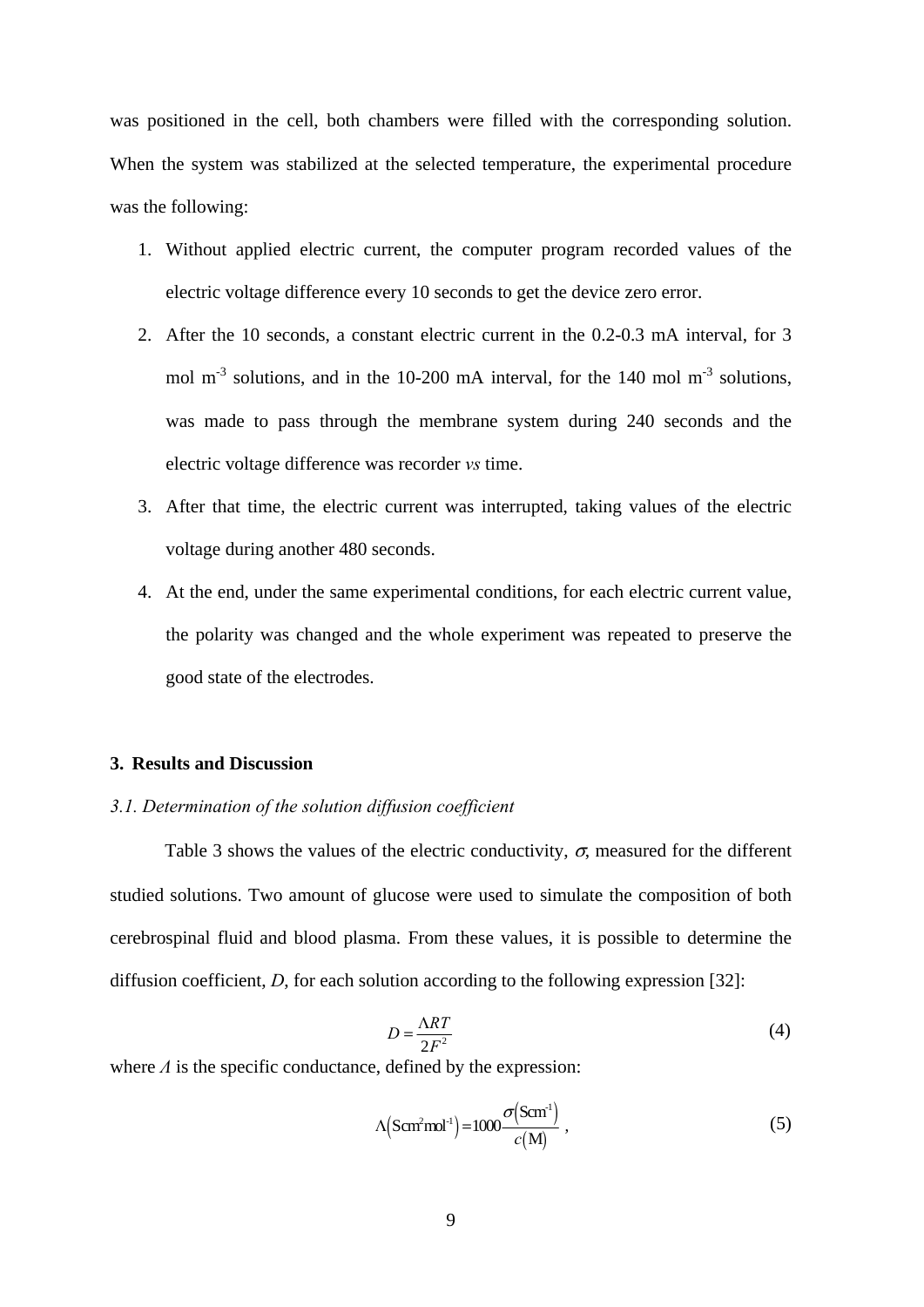and *c* is the molar concentration of the electrolyte. The obtained results are also shown in

Table 3.

#### **Table 3**

Electric conductivity ( $\sigma$ ) and diffusion coefficient (*D*) for different solutions at 36.1°C. The error in the determination of the diffusion coefficient was  $\pm 0.005$  and  $\pm 0.001$  m<sup>2</sup>s<sup>-1</sup>, for low and high electrolyte concentrations, respectively.

| Solution                   |                                |           | $\sigma(\text{Scm}^{-1})$      | $D(10^{-9} \text{ m}^2 \text{s}^{-1})$ |
|----------------------------|--------------------------------|-----------|--------------------------------|----------------------------------------|
|                            |                                | Water     | $518 \cdot 10^{-6}$            | 2.384                                  |
| KCl                        | $3 \text{ mol m}^{-3}$         | Glucose 1 | $533 \cdot \overline{10^{-6}}$ | 2.452                                  |
|                            |                                | Glucose 2 | $545 \cdot 10^{-6}$            | 2.508                                  |
|                            |                                | Water     | $21.62 \cdot 10^{-3}$          | 2.132                                  |
| KCl                        | 140 mol m <sup>-3</sup>        | Glucose 1 | $21.59 \cdot 10^{-3}$          | 2.129                                  |
|                            |                                | Glucose 2 | $21.65 \cdot 10^{-3}$          | 2.135                                  |
|                            |                                | Water     | $451 \cdot 10^{-6}$            | 2.075                                  |
| <b>NaCl</b>                | $3 \text{ mol m}^{-3}$         | Glucose 1 | 492 $\cdot$ 10 <sup>-6</sup>   | 2.266                                  |
|                            |                                | Glucose 2 | $489 \cdot 10^{-6}$            | 2.249                                  |
|                            |                                | Water     | $17.90 \cdot 10^{-3}$          | 1.765                                  |
|                            | Na Cl $140 \text{ mol m}^{-3}$ | Glucose 1 | $17.91 \cdot 10^{-3}$          | 1.766                                  |
|                            |                                | Glucose 2 | $17.89 \cdot 10^{-3}$          | 1.764                                  |
| Mixture                    |                                | Water     | $18.76 \cdot 10^{-3}$          | 1.850                                  |
| KCl $3 \text{ mol m}^{-3}$ |                                | Glucose 1 | $18.53 \cdot 10^{-3}$          | 1.828                                  |
|                            | NaCl $140 \text{ mol m}^{-3}$  | Glucose 2 | $18.49 \cdot 10^{-3}$          | 1.823                                  |

In the absence of glucose, the solution conductivity increases with the electrolyte concentration and with the ionic radius of the involved cation, as it is expected [32, 33]. The estimated values for the diffusion coefficient are in agreement with those found in literature [33]. At the same electrolyte concentration, the diffusion coefficient is lower in the case of NaCl.

When the concentration of the electrolyte is low,  $\sigma$  and, therefore *D* depend on the presence of glucose. The behavior was similar for the two studied electrolytes, with higher diffusion coefficients in presence of glucose. At high electrolyte concentration, however, the influence of the presence of glucose barely affects the diffusion coefficient. For the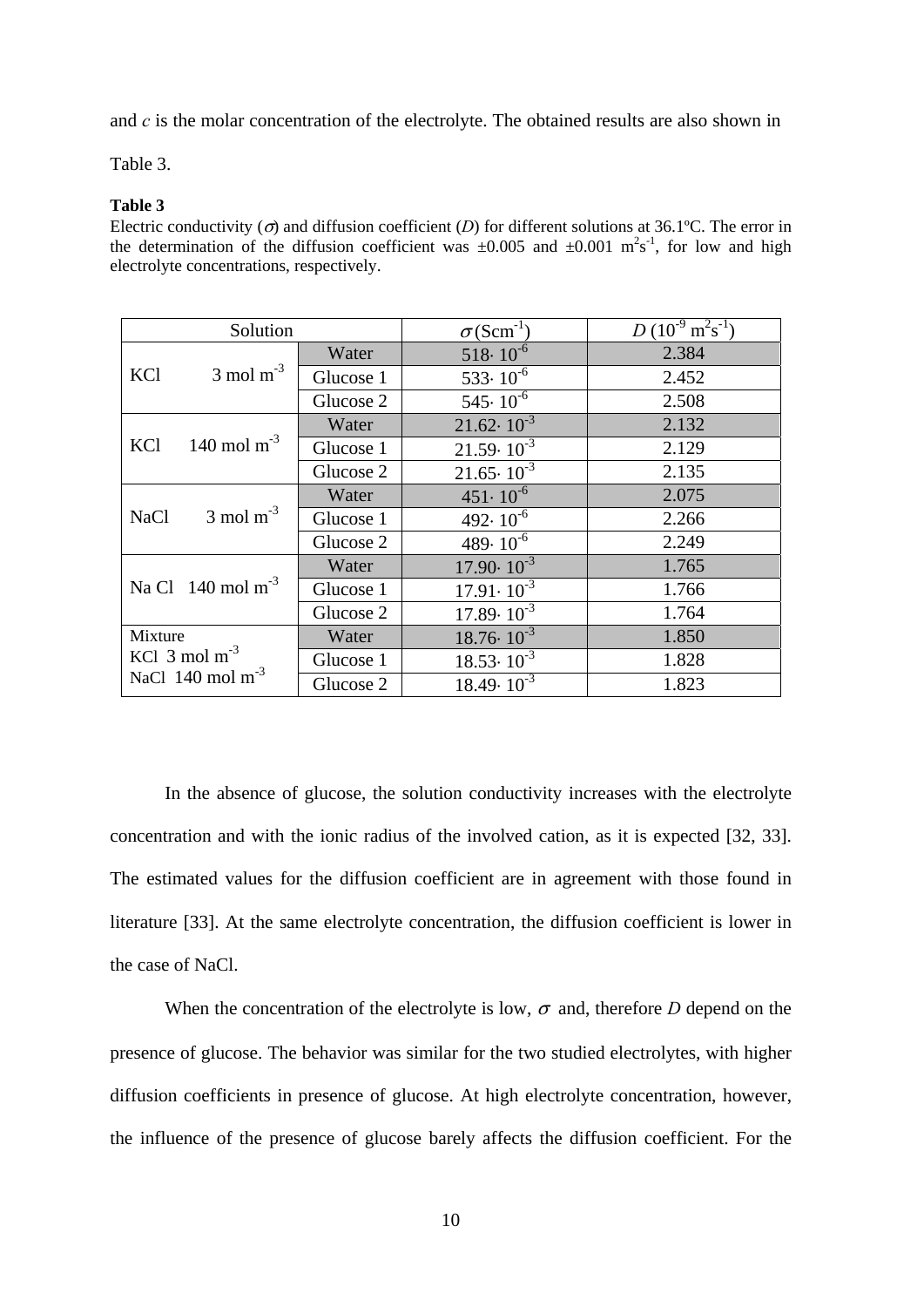mixture solution, a decrease of *D* with the presence of glucose in the solution is observed, probably due to combined effect of NaCl and KCl.

When the behavior of the diffusion coefficient is analyzed in connection with the amount of glucose, it is shown that, at low electrolyte concentration, the influence is stronger in the case of KCl, with an increase of the diffusion coefficient as increases the solution glucose concentration. For NaCl solutions, the difference of the diffusion coefficients for both quantities of glucose is very low and it could be considered within the experimental error.

The increase observed in the conductivity in presence of glucose may be related to the dehydration of the ionic species due to the presence of carbohydrates. The Stokes radius in aqueous electrolyte solutions for Na<sup>+</sup> and K<sup>+</sup> ions are 0.239 and 0.125 nm, respectively [34]. The presence of glucose affects the water structure near the sodium and potassium ions, and therefore, to their hydration sphere and the corresponding Stokes radius, implying an influence in the mobility of the ions. The Stokes radius decrease could produce a decrease in the resistance of the ion movement through the liquid, implying a higher mobility and so an increase of the conductivity [35]. This effect would be expected to be greater when the hydration of the ion is higher, which agrees with the data obtained, as the effect of the presence of glucose is higher for NaCl, where the involved cation  $Na<sup>+</sup>$ has a higher hydration number. The influence of the presence of glucose in the conductivity could be due to the combined effect of two factors. On one hand the ability of the carbohydrate to form stable hydrogen bond with the water, what influence to the structure thereof, affecting the hydration ions, and on the other hand the variation of the solution's viscosity when there is no electrolyte [35, 36].

### *3.2. Solvent uptake and surface expansion*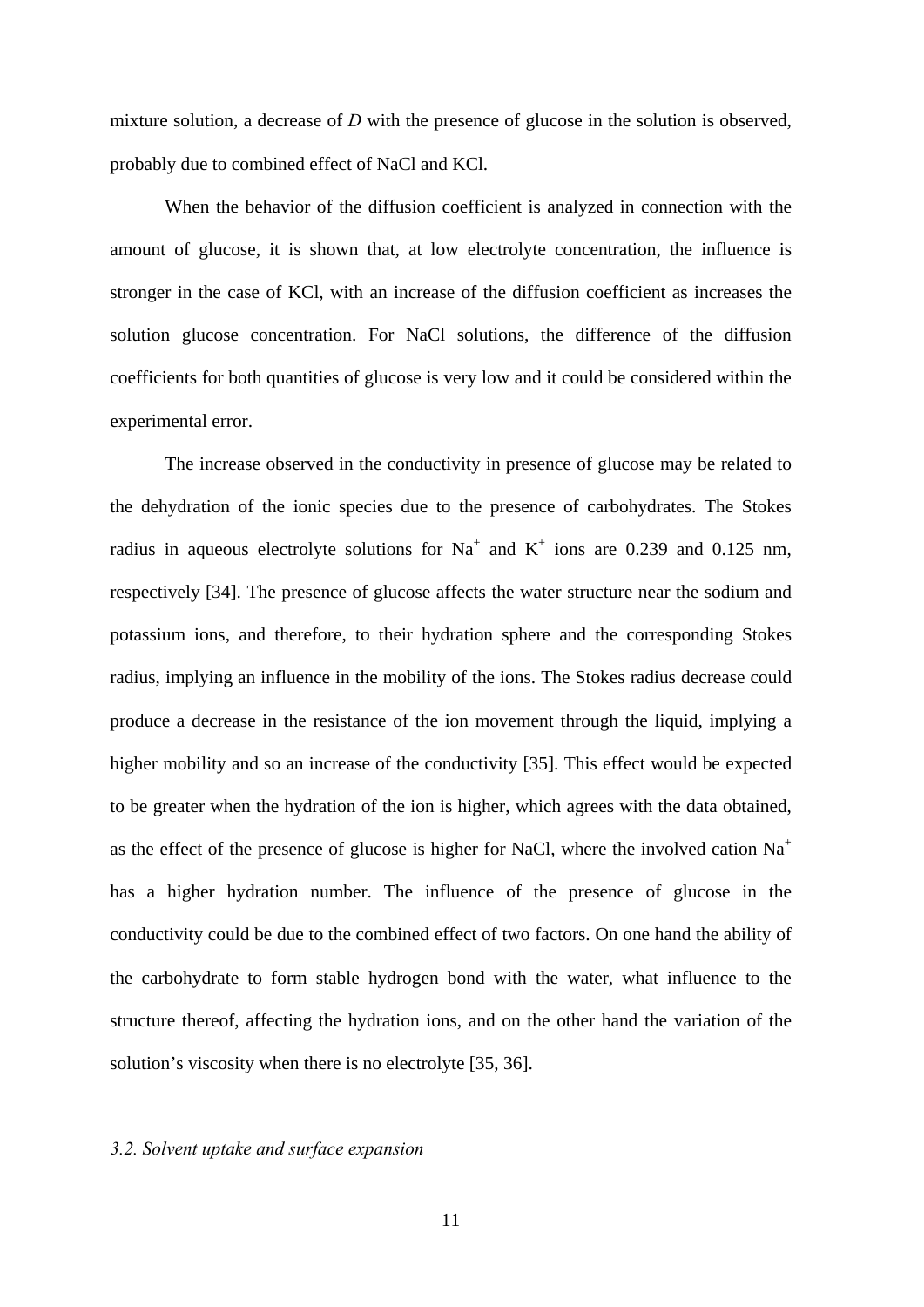A swelling study of the membrane, solvent uptake and surface expansion, was performed by using different solutions. Table 4 presents the obtained results. The measured error for the solvent uptake and the surface expansion was lower than 0.5 and 1 %, respectively, in the most unfavorable cases. Table 4 also shows the average number of water molecules per conducting functional group estimated from the value of *S* according to Eq. (2).

It was observed that the expansion was slightly higher in one of the dimension of the sample, so that some anisotropy of dimensional change was observed, in agreement with results found in the literature [37-39], probably due to the orientation of polymer chains toward the drawing direction [38]. Any significant influence of the solution nature in the presented anisotropy was observed.

### **Table 4**

| Solvent uptake (S), average number of water molecules per conducting functional group $(\lambda)$ , and |  |
|---------------------------------------------------------------------------------------------------------|--|
| surface expansion $(E)$ , of Nation 117 membrane in different solutions.                                |  |

| Solution                              | S(%)      | $\lambda$ | $E($ %)        |    |
|---------------------------------------|-----------|-----------|----------------|----|
|                                       | Water     | 21.9      | 13             | 21 |
| Without electrolyte                   | Glucose 1 | 24.7      | 15             | 27 |
|                                       | Glucose 2 | 25.4      | 15             | 22 |
|                                       | Water     | 13.8      | 8              | 10 |
| $3 \text{ mol m}^{-3}$<br>KCl         | Glucose 1 | 13.5      | 8              | 10 |
|                                       | Glucose 2 | 17.8      | 10             | 21 |
|                                       | Water     | 8.2       | 5              | 5  |
| 140 mol m <sup>-3</sup><br>KCl        | Glucose 1 | 7.3       | $\overline{4}$ | 5  |
|                                       | Glucose 2 | 5.5       | 3              | 5  |
|                                       | Water     | 19.1      | 11             | 20 |
| $3 \text{ mol m}^{-3}$<br><b>NaCl</b> | Glucose 1 | 15.2      | 9              | 15 |
|                                       | Glucose 2 | 20.0      | 12             | 10 |
|                                       | Water     | 15.1      | 9              | 16 |
| 140 mol $m^{-3}$<br><b>NaCl</b>       | Glucose 1 | 14.1      | 8              | 16 |
|                                       | Glucose 2 | 13.3      | 8              | 16 |
| Mixture                               | Water     | 15.0      | 9              | 10 |
| $3 \text{ mol m}^{-3}$<br>KCl         | Glucose 1 | 15.2      | 9              | 15 |
| NaCl $140 \text{ mol m}^{-3}$         | Glucose 2 | 15.3      | 9              | 16 |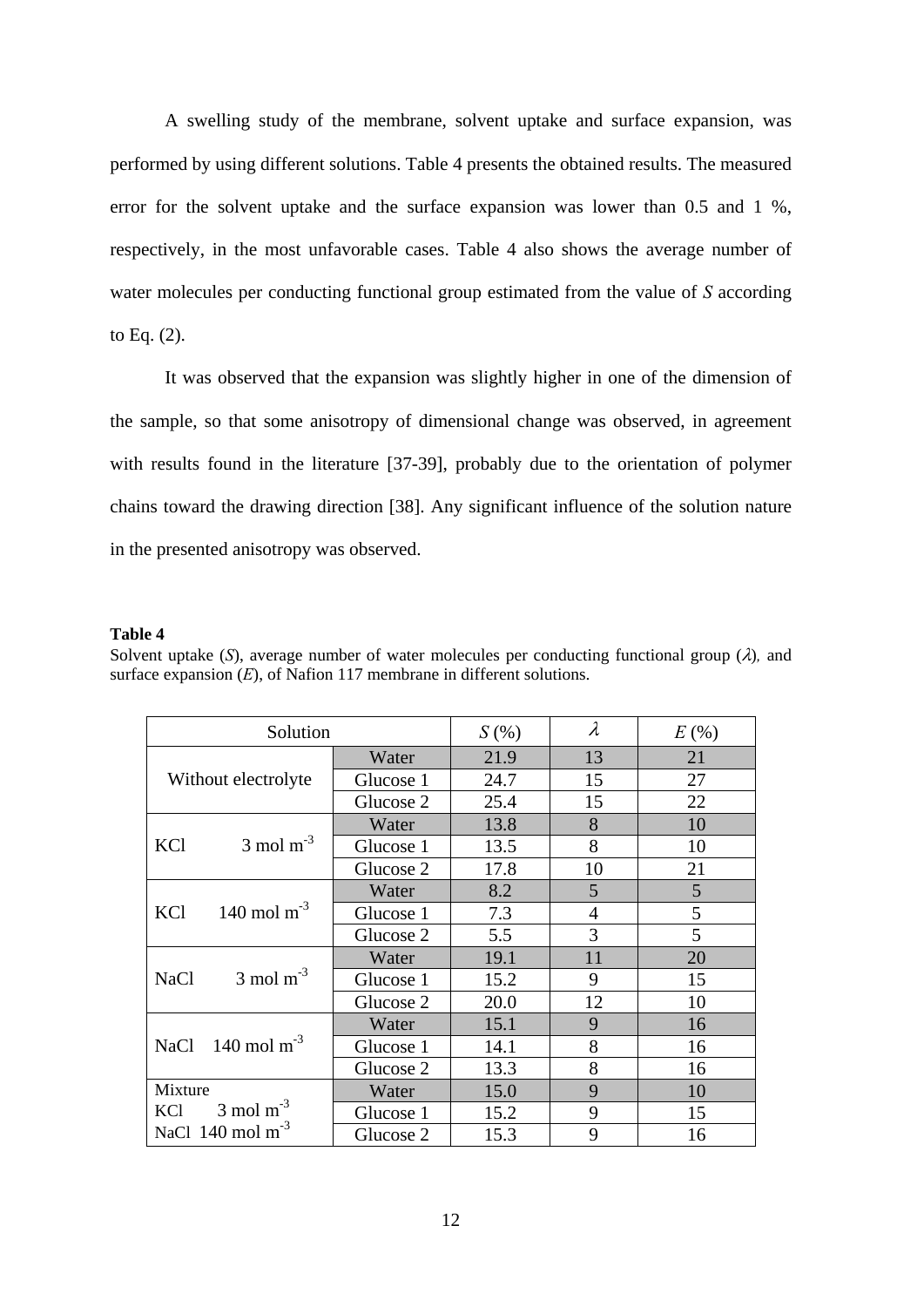Two distinct factors are determining the water content of the membrane. They are the chemical structure of the membrane itself and the nature and concentration of the electrolyte solution in contact with the membrane. The influence of the electrolyte concentration on the swelling of an ionic membrane may be complex.

In the absence of glucose in the solution, the results obtained for solvent uptake are in agreement with previous results [37,40,41]. At a given electrolyte concentration, solvent uptake decreases when the ionic radius of the cation increases. Thus, for example, for an electrolyte concentration of 3 mol  $m<sup>3</sup>$  in absence of glucose, solvent uptake was 19.1 for NaCl, with a value of the ionic radius of 9.8 nm for the Na<sup>+</sup> ion, and 13.8 for KCl, where the  $K^+$  ion has a higher ionic radius of 13.3 nm [34]. These results may be explained, based on the hydration properties of ions in the solutions, by means of a decrease of the Stokes radius when the ionic radius increases [34,42]. Therefore, the solvent uptake in the membrane depends on the hydration of ions, the more hydrated is the ion, the more are the solvent uptake and the surface expansion. For the more hydrated  $Na<sup>+</sup>$  ion, membrane presented higher values of the solvent uptake. For a given electrolyte, solvent uptake decreases as increases electrolyte concentration. Thus, for example, in the case of NaCl with glucose 1, solvent uptakes was 15.2 with 3 mol  $m<sup>-3</sup>$ , higher than with 140 mol  $m<sup>-3</sup>$ , with a solvent uptake of 14.1 The reason is that as increasing concentration of external solution the osmotic pressure increases, while that in the internal solution of the membrane grows only to a small extent, since the ionic force changes a little [43].

In the absence of electrolyte, the membrane solvent uptake increases with the presence of glucose. Because of the membrane swelling properties depends on the balance between inner osmotic pressure and the associated forces with the elasticity of the polymeric matrix, the results could be due to the presence of glucose increases the

13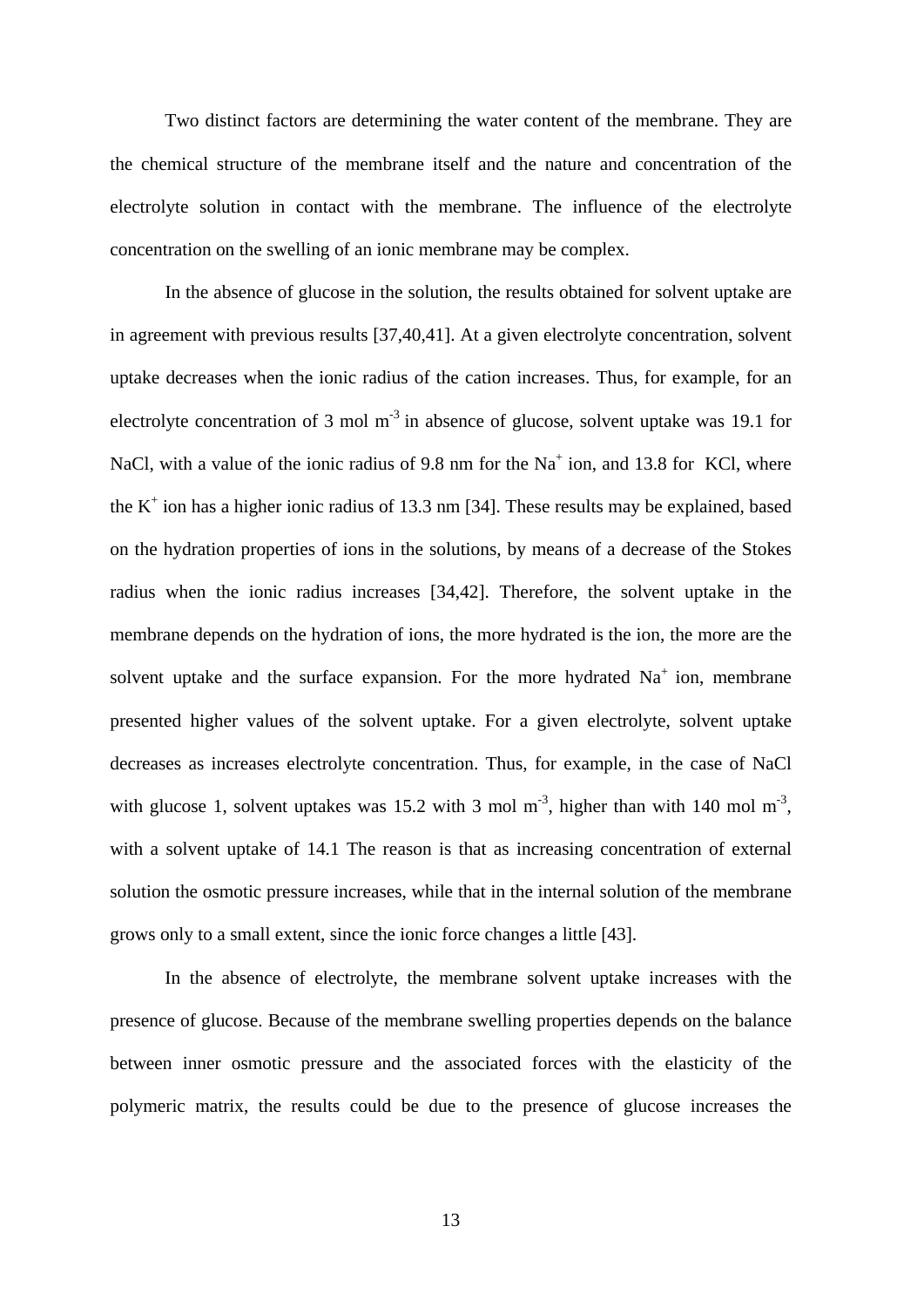difference between the pressure in the membrane phase and solution and so favors the solvent uptake.

The influence of the type of electrolyte is similar to the one described in the case of solutions without glucose, and the swelling increases with the Stokes radius of the cation. The influence of the electrolyte concentration is also similar and the solvent uptake is lower for the solution with higher concentration of electrolyte.

However, the influence of the glucose proportion on the membrane uptake depends on both type and concentration of the electrolyte. In the case of KCl, solvent uptake increases as increases the glucose content when the concentration of the electrolyte is low, but the opposite trend is observed with the high concentration solution. A similar behavior was observed at high concentration of the NaCl, but for the lower concentration of this electrolyte a minimum is observed with Glucose 1. There is nearly no influence of the presence of glucose in the mixture solution. Although the behavior is similar for the surface expansion of the membrane, the influence is less significant and, although in general at higher water uptake, higher expansion are observed in absence of glucose, a clear relation between solvent uptake and expansion is not observed in all cases. It could indicate that changes in the thickness of the membrane happen when it is immersed in the solution. The expansion of the membrane is higher in absence of electrolyte. In presence of electrolyte, the membrane expansion is higher in NaCl solutions. At high electrolyte concentration, the membrane expansion is not influenced by the presence of glucose. At low electrolyte concentration, differences are observed between NaCl and KCl. In NaCl solutions, the presence of glucose decreases the deformation while an increase is observed in KCl solutions. It seems to indicate that the presence of glucose affects the elastic properties of the membrane. Ribeiro *et al*. [35] observed that interactions occurred between copper (II) and glucose. It is possible that interactions between counter-ions and glucose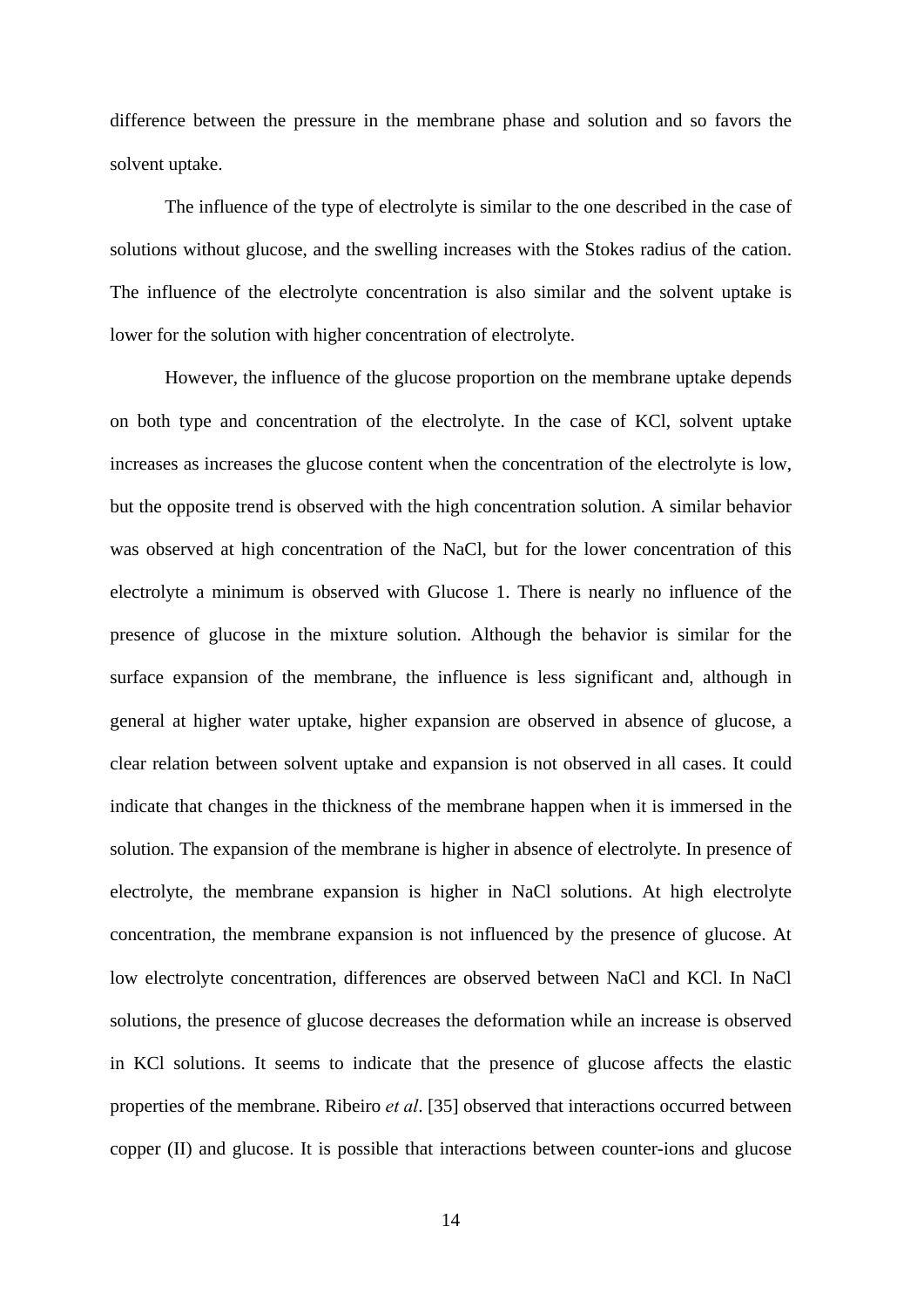molecules occurs, affecting the interaction between counter-ions and the fixes group of the membrane.

The membrane void porosity  $\varphi$  (volume of free solution within the membrane per unit volume of wet membrane) can be expressed as a function of the solvent uptake *S* as follows [44, 45]:

$$
\varphi = \left[1 + \frac{100\rho_l}{S\rho_m}\right]^{-1} \tag{6}
$$

where  $\rho_m$  and  $\rho_l$  are the densities of the dry membrane and the sorbed liquid, respectively.

 At the working temperature, for the electrolyte and glucose concentrations used in this work, we can consider the value of the density of pure water at the working temperature  $(0.99 \text{ gcm}^{-3})$  for the density of all the used solutions [46] to estimate the membrane porosity from Eq. (6). The results are presented in Table 5.

 The ion-exchange capacity, indicating the density of ionizable hydrophilic functional groups in the membrane, strongly affects the ion transfer. However, it is not taken into account the swelling properties of the polymer. A more appropriate measure of the true concentration of fixed charge groups is the concentration of the fixed ions groups of the membrane per volume of swollen membrane,  $\overline{X}$ . This parameter depends on both, membrane and solution, and can be estimated from the ion-exchange capacity, solvent uptake and porosity of the membrane, and the density of the absorbed liquid, from the equation [44]:

$$
\overline{X} = \frac{100\varphi \operatorname{IEC}\rho_t}{S} \tag{7}
$$

The  $\overline{X}$  values estimated for all membranes systems are also shown in Table 5.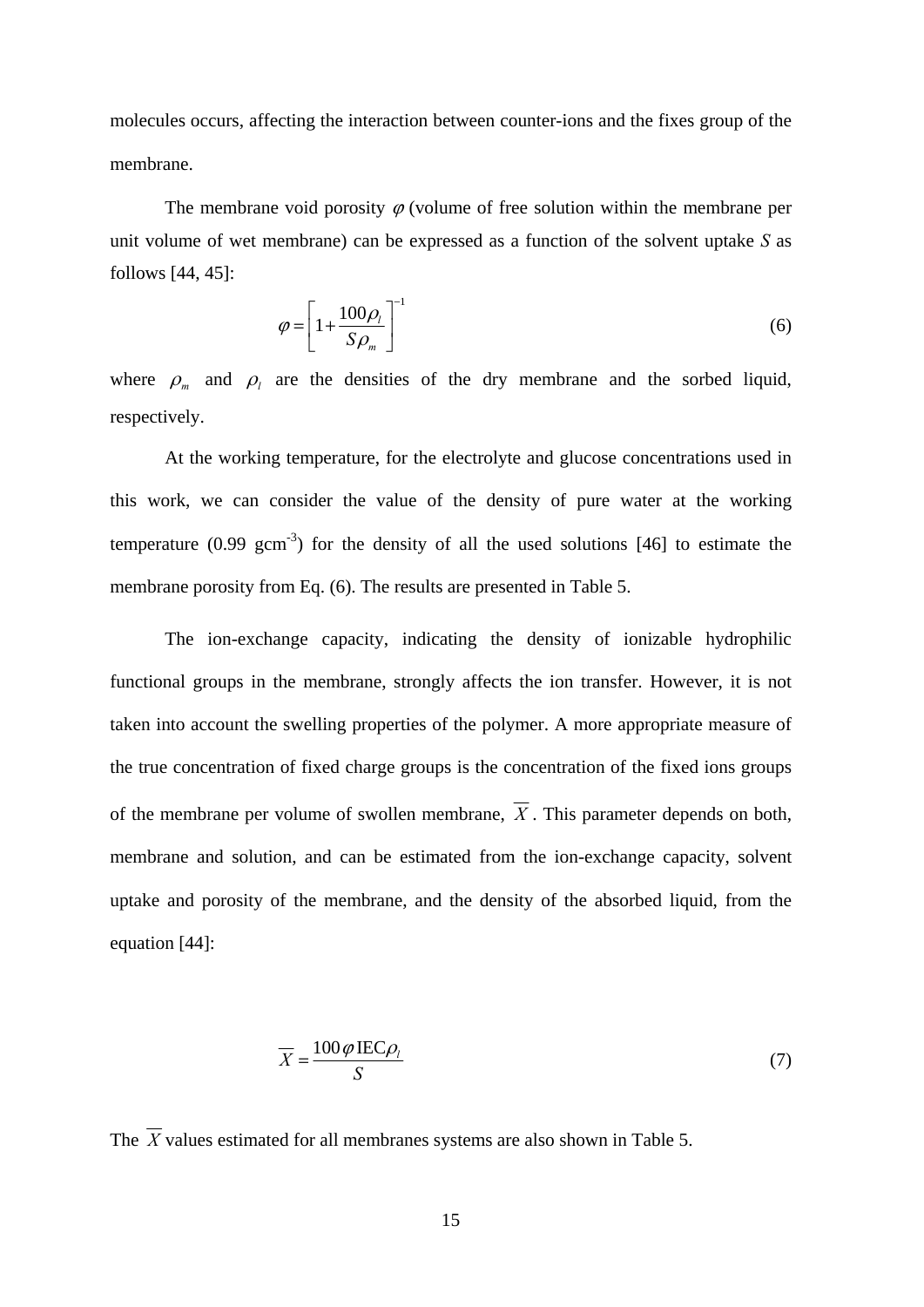### **Table 5**

Porosity ( $\varphi$ ) and volumetric fixed charge concentration ( $\overline{X}$ ), obtained for Nafion 117 membrane with different solutions.

| Solution                              |           | $\varphi$ | $X \pmod{m^3}$ |
|---------------------------------------|-----------|-----------|----------------|
|                                       | Water     | 0.30      | 1.29           |
| Without electrolyte                   | Glucose 1 | 0.33      | 1.24           |
|                                       | Glucose 2 | 0.34      | 1.23           |
|                                       | Water     | 0.22      | 1.46           |
| $3 \text{ mol m}^{-3}$<br>KCl         | Glucose 1 | 0.21      | 1.46           |
|                                       | Glucose 2 | 0.26      | 1.37           |
|                                       | Water     | 0.14      | 1.60           |
| 140 mol $m^{-3}$<br>KCl               | Glucose 1 | 0.13      | 1.62           |
|                                       | Glucose 2 | 0.10      | 1.68           |
|                                       | Water     | 0.28      | 1.35           |
| $3 \text{ mol m}^{-3}$<br><b>NaCl</b> | Glucose 1 | 0.23      | 1.43           |
|                                       | Glucose 2 | 0.29      | 1.33           |
|                                       | Water     | 0.23      | 1.43           |
| Na Cl $140 \text{ mol m}^{-3}$        | Glucose 1 | 0.22      | 1.45           |
|                                       | Glucose 2 | 0.21      | 1.47           |
| Mixture                               | Water     | 0.23      | 1.43           |
| KCl $3 \text{ mol m}^{-3}$            | Glucose 1 | 0.23      | 1.43           |
| NaCl $140$ mol m <sup>-3</sup>        | Glucose 2 | 0.23      | 1.43           |

 As can be observed, the presence of the glucose in the solution affects the membrane porosity, and the influence depends on the type and concentration of the electrolyte. In the absence of electrolyte, the membrane porosity increases in presence of glucose, and the higher concentration of glucose in the solution, the higher membrane porosity. The trend is the opposite at high electrolyte concentration, and the membrane presents a lower porosity in presence of glucose with a decrease with the glucose content. At low electrolyte concentrations, a clearly defined trend is not observed. The membrane porosity is slightly lower for low glucose concentration, but higher for high glucose concentration. For the mixture solution, the presence of glucose does not affect the membrane porosity. As a consequence, the molar fixed charge concentration increases as increases glucose concentration at high electrolyte concentration, and has not a clearly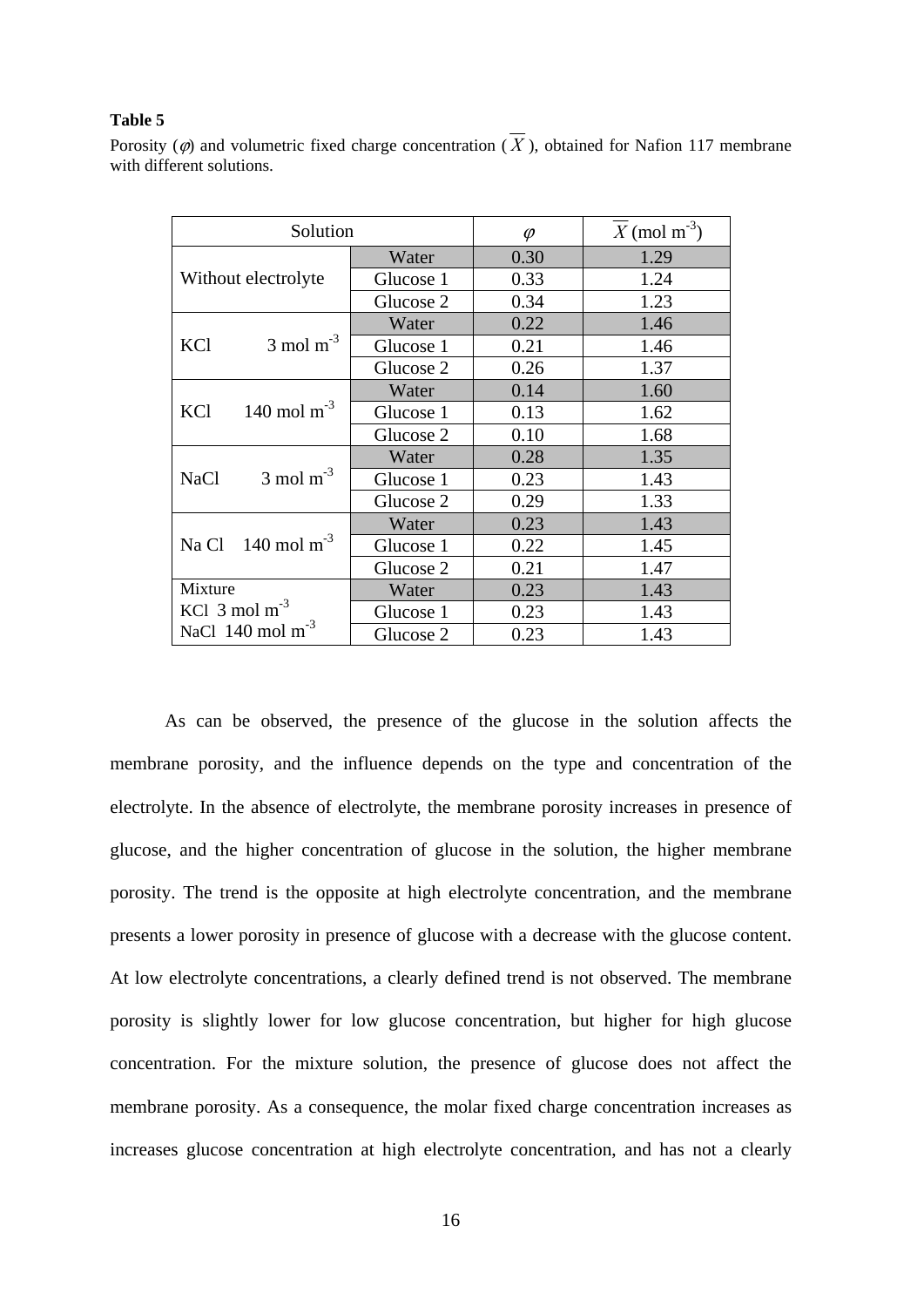trend at low electrolyte concentration. For the mixture solution, no change of  $\overline{X}$  is observed in presence of glucose. Thus, for the mixture solution, it is expected that membrane transport properties depending on the membrane fixed charge would not be affected by changes in this parameter due to the presence of glucose.

### *3.3. Electrochemical characterization of the membranes*

## *3.3.1. Curves V-t*

The chronopotentiometric curves obtained for the investigated membrane systems are shown in Fig.1.

The electric current was applied in the interval 0.2-0.3 mA for 3 mol m<sup>-3</sup> solutions, and in the interval 10-200 mA for 140 mol  $m<sup>3</sup>$  and mixture solutions.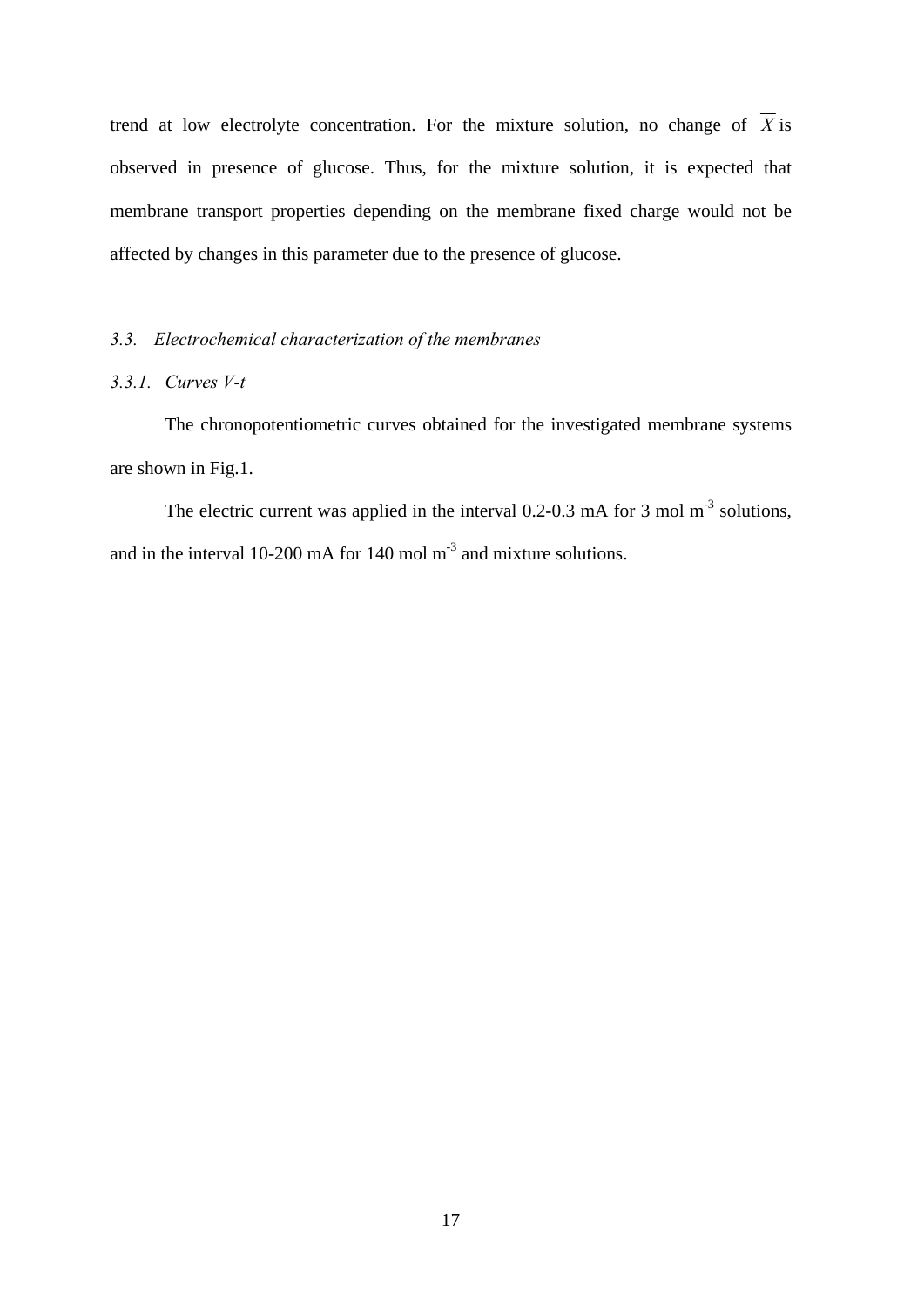

**Fig. 1**. Voltage-time curves at different applied electric currents for all the membrane system investigated.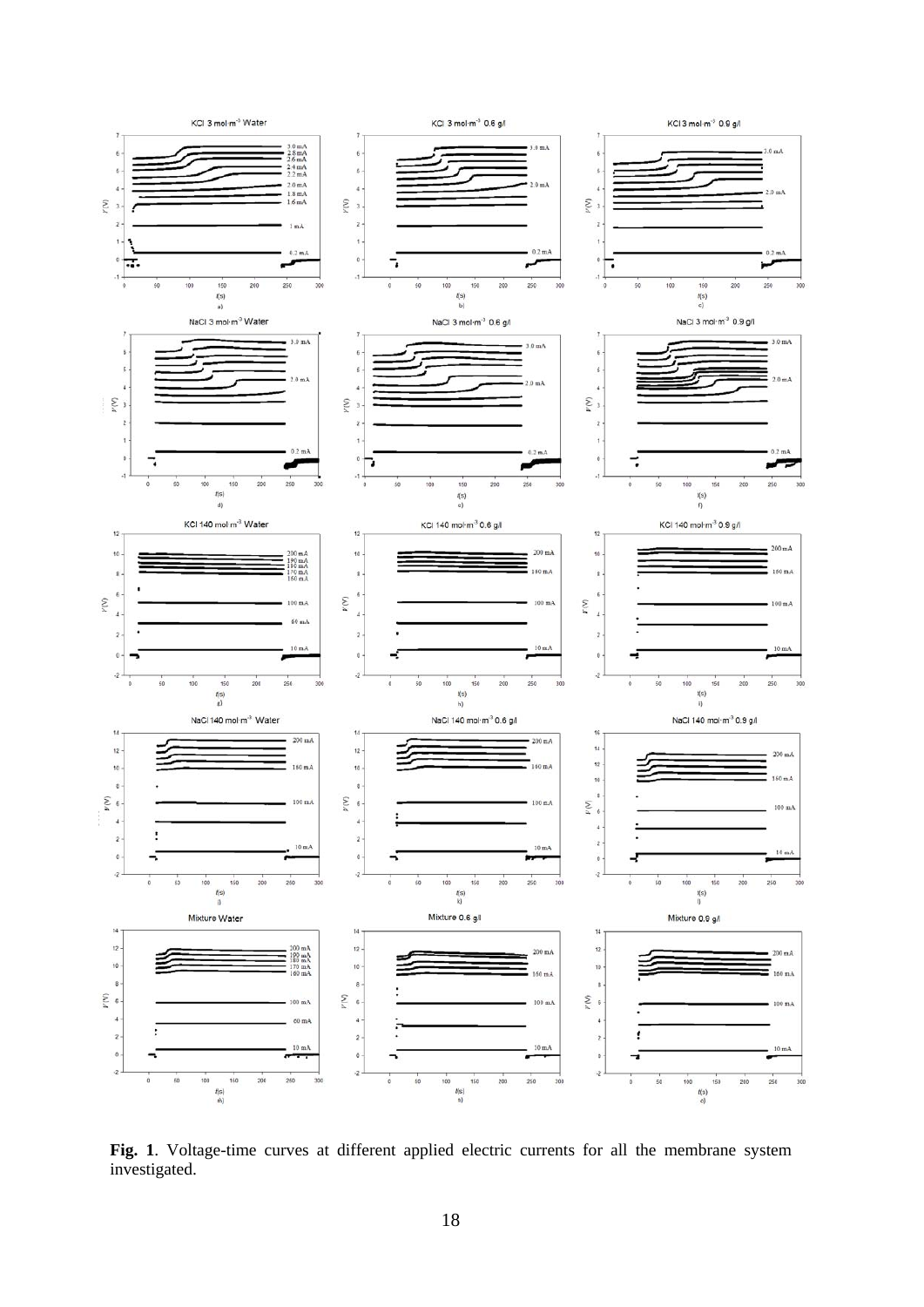The curves shown in Fig.1 exhibit the expected typical shape [24,25,47,48]. For low electric currents, when the fixed current is applied, there is an instantaneous electric voltage difference increase,  $V_0$ , which corresponds to the ohmic voltage of the membranesolution system. In the case of 3 mol  $m<sup>-3</sup>$  NaCl without glucose (Fig. 1 d), for example, the voltage increased to up 0.5 V, approximately when a current of 0.2 mA was applied. After, the voltage drop is almost constant with time until the current is switched off and a very quick drop is observed. However, when applying a current density above a certain value, the initial voltage increases in time during the application of the current. If the current density reaches a characteristic value known as limiting current density, *iL*, a strong increase in voltage drop is registered. This can be observed in Fig. 1(d) for an applied electric current of 2.0 mA. This behavior is due to the permselectivity of membrane for counter-ions causes the concentration of counter-ions at the depleting electrolyte/membrane interface approaches zero. Accordingly, the limiting current density defines the transition between the range of currents corresponding to quasi-ohmic behavior and the range of currents where concentration polarization is intense and the supply of ions to the membrane surface is limited by diffusion. The time corresponding to the inflection point is named transition time  $\tau$ . In the considered example of Fig. 1(d), the transition time would be around 150 s for an applied current of 2.0 mA. The decrease of the concentration in the depleting solution near the membrane is governed mainly by electrodiffusion processes. After passing the inflection point, other mechanisms of matter transfer to the membrane surface (mainly convection) become important thus leading to current densities higher than the corresponding limiting value. Note that the inflection point exists only when the current is higher than the corresponding limiting current value. If the electric current is sufficiently small, there is no drastic passage from the electrodiffusion to another transfer mechanism. Finally, the potential growth rate diminishes and the membrane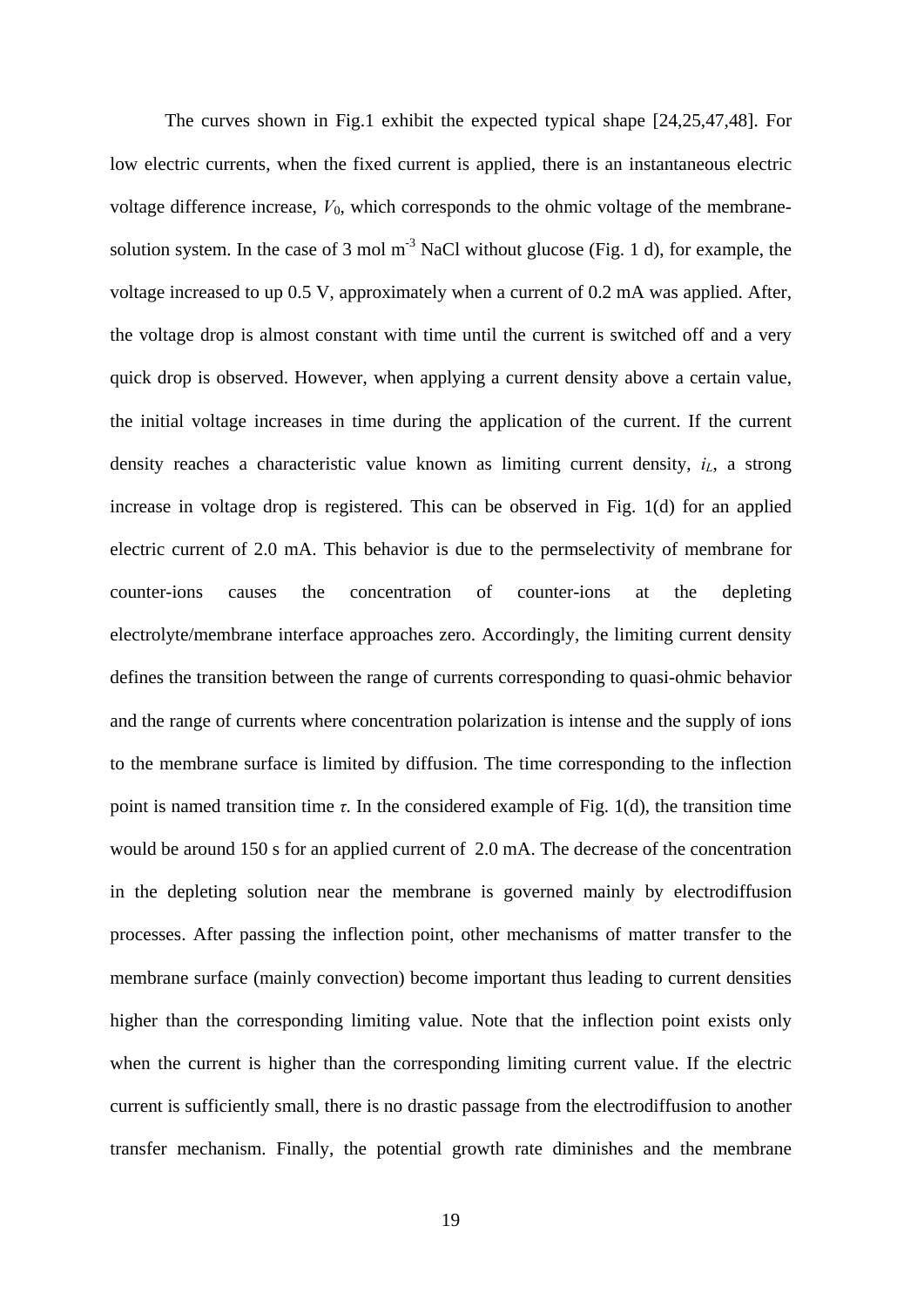potential drop reaches a certain steady-state value or a quasi-steady-state value,  $V_{\text{st}}$ . For the considered example, the voltage increased over an initial value of 4V up to approximately 4.5 V. When the current density is switched off the voltage decreases rapidly to low values due to the relaxation of the concentration profiles in the solution boundary layer [49,50]. This trend was independent of the content of glucose in the solution.

The transition time moves to shorter times when the value of the current increases, as a consequence of the faster ion depletion in the membrane/solution interface [17,47], and depends on the membrane-solution system. It is worth mentioning the different behavior for the membrane systems with KCl 140 mol $\cdot$ m<sup>3</sup> (as shown in Fig.1 (g), (h), (i)), where the inflection point was not observed with neither applied current. It would indicate that for this membrane system, the concentration near the membrane surface does not reach zero in the study electric current interval. Fig. 1 qualitatively shows that the presence of glucose affects the electrochemical behavior of the membrane systems, depending on the nature and concentration of electrolyte. A quantitative analysis will be conducted in the next sections.

### *3.3.2. Determination of the limiting current for the membrane system*

From the steady-state membrane potential drop,  $V_{st}$ , corresponding to each applied current in the *V-t* curves shown in Fig. 1, the current-voltage curves can be reconstituted and the limiting current density can be determined for each investigated membrane system. Fig. 2 shows, as an example, the results obtained for some of the investigated membrane systems.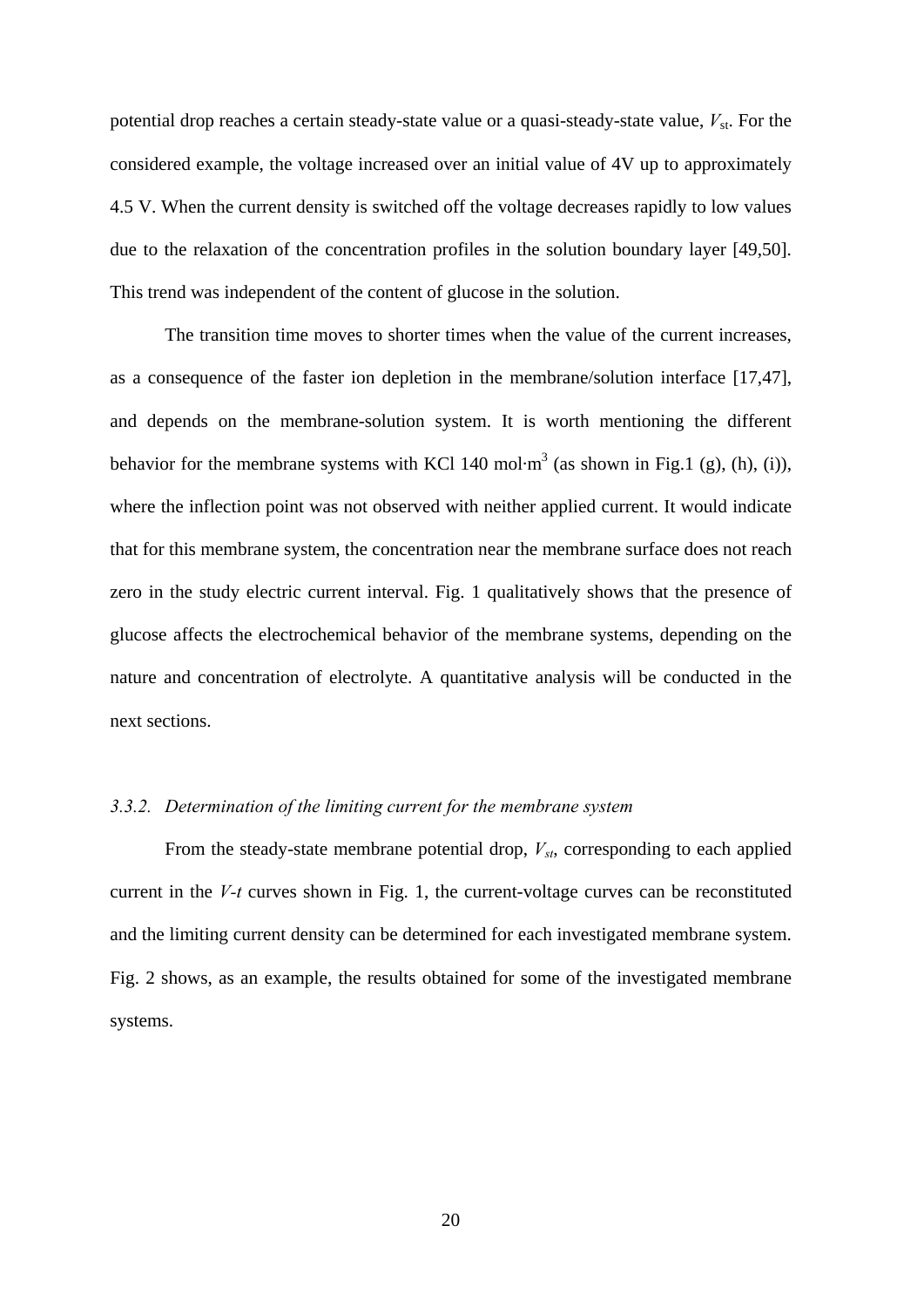

**Fig. 2.**  $V_{st}$ -I curves for some of the investigated membrane systems: NaCl (a) and KCl (b) solutions of 3 mol m-3 electrolyte concentration.

Except for the membrane system with KCl 140 mol $\cdot$ m<sup>3</sup>, current-voltage curves show typical "*S*" shape with the three usual characteristic regions in this kind of membranes; a first region of approximately ohmic behavior (in Fig. 2a this region would be in the approximated interval 0-1.5 mA) a second region in which the electric current varied very slightly with the voltage (around 1.6-1.9 mA, in Fig. 2a), followed by the third region of rapid current increase (current higher than 2 mA). The second region is known as *"plateau"* and permits, by using the Cowan method [51] to obtain the value of the limiting current density, *i<sub>L</sub>*, under each experimental condition. Cowan diagram is a reliable method to determine the value of the current limit when the *plateau* of the corresponding *V-I* curve is few defined, as in the studied cases [51]. According to this method, plotting  $V/I$  *vs.*  $I<sup>1</sup>$ produces a curve with two sections whose interception permits to determine the limiting current value. As an example, Fig. 3 shows the Cowan diagrams for the KCl 3 mol $\cdot$ m<sup>-3</sup> solutions. In this case, the values obtained for the interception points were 0.63, 0.55 and  $0.49 \text{ mA}^{-1}$ , and thus the corresponding limiting currents were 1.60, 1.82 and 2.09 mA, for water, glucose 1 and glucose 2, respectively.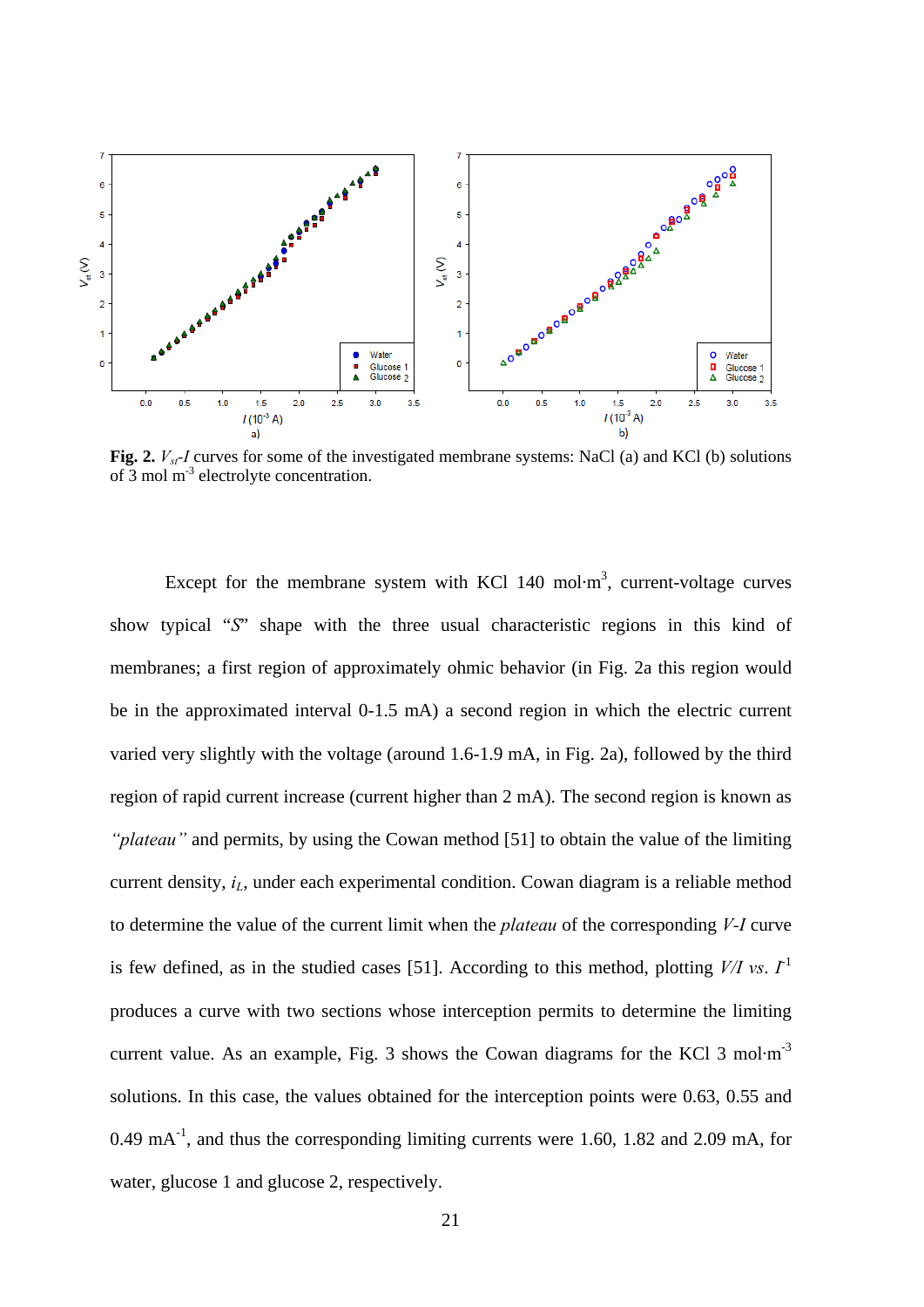

Fig. 3. Cowan diagrams. Experimental data correspond to the KCl 3 mol m<sup>-3</sup> membrane system.

The systems with KCl 140 molm<sup>3</sup> did not present *plateau*, and a linear behavior between current and voltage was observed, indicating that the concentration polarization effect could be neglected in this case.

Table 6 shows the corresponding values of the limiting current densities obtained for each investigated membrane system, with the exception of the KCl 140 molm<sup>3</sup> electrolyte, for which, as it was previously said, no limiting value in the considered interval was observed. As can be observed, the obtained results are in agreement with other found in the literature for Nafion systems [25].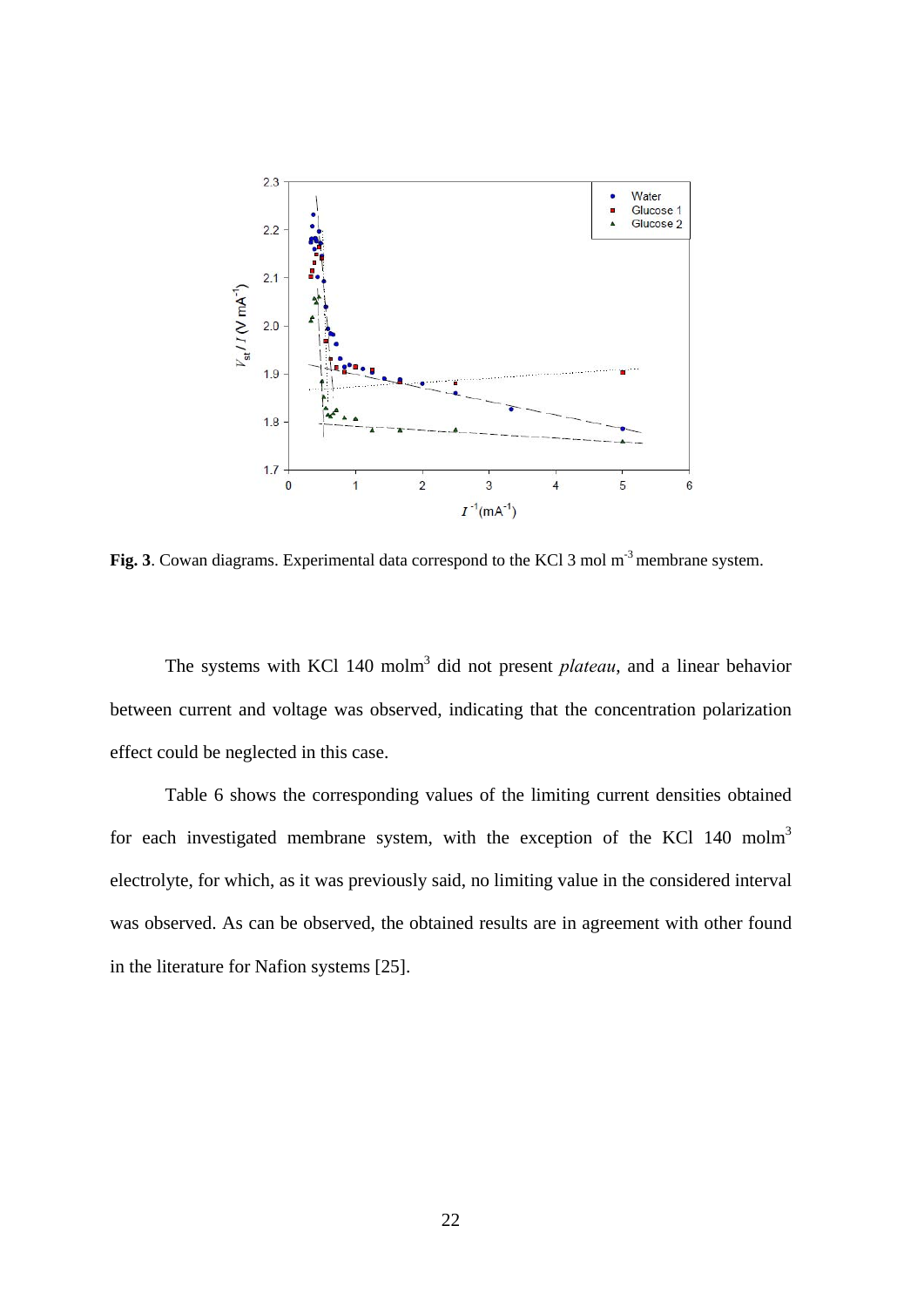#### **Table 6**

Limiting current density  $(i_l)$ , difference between the cationic transport numbers in the membrane and free solution  $(\Delta t_+)$ , resistance of the membrane system before the polarization layer formation  $(R_0)$ , and polarization layers thickness  $(\delta)$  estimated from Eq. (9) for the studied membrane systems.

| Solution                            |           | $i_{\rm L}$ (Am <sup>-2</sup> ) | $\Delta t_{+}$ | $R_{o}(\Omega)$ | $\delta(10^{-6} \text{ m})$ |
|-------------------------------------|-----------|---------------------------------|----------------|-----------------|-----------------------------|
|                                     | Water     | 1.76                            | 0.44           | 1852            | 890                         |
| KCl $3 \text{ mol m}^{-3}$          | Glucose 1 | 2.00                            | 0.36           | 1874            | 984                         |
|                                     | Glucose 2 | 2.30                            | 0.31           | 1781            | 1020                        |
|                                     | Water     | 1.80                            | 0.44           | 1876            | 781                         |
| NaCl $\ldots$ 3 mol m <sup>-3</sup> | Glucose 1 | 2.03                            | 0.42           | 1812            | 724                         |
|                                     | Glucose 2 | 1.89                            | 0.36           | 1956            | 906                         |
|                                     | Water     | 160                             | 0.49           | 60.41           | 305                         |
| NaCl $140 \text{ mol m}^{-3}$       | Glucose 1 | 160                             | 0.47           | 60.79           | 318                         |
|                                     | Glucose 2 | 162                             | 0.48           | 60.53           | 307                         |
| Mixture                             | Water     | 157                             | 0.50           | 57.31           | 325                         |
| KCl $3 \text{ mol m}^{-3}$          | Glucose 1 | 157                             | 0.45           | 57.24           | 356                         |
| NaCl $140 \text{ mol m}^{-3}$       | Glucose 2 | 165                             | 0.49           | 56.38           | 311                         |

From the data obtained for  $V_{st}$  as a function of the applied current and the limiting current values, the ohmic resistance of the membrane system in the absence of concentration polarization effects, *R*0, and the difference between the cation transport number in the membrane and in the solution,  $\overline{\Delta t}$ , can be obtained for each experimental condition examined in this study by fitting the data ( $V_{sb}$  I) by means of a minimization  $\chi^2$ method to the equation [52]:

$$
V_{st} = \left(R_0 - \frac{RT}{\Delta t_+ F I_L}\right) I + \frac{RT}{F} \left[ (2\Delta t_+) + (2\Delta t_+)^{-1} \right] \ln \left( \frac{1 + (\frac{1}{\gamma L})}{1 - (\frac{1}{\gamma L})} \right) \tag{8}
$$

where the limiting current  $I_L$  and the temperature  $T$  were considered as constant parameters,  $R$  is the universal gas constant,  $F$  the Faraday constant, and  $I$  the applied electric current.  $R_0$ , and  $\overline{\Delta t}$  were the adjustment parameters. The obtained results are summarized in Table 6. The error in the determination of  $\Delta t_+$  was about 10% and less than 2% in the determination of  $R_0$ .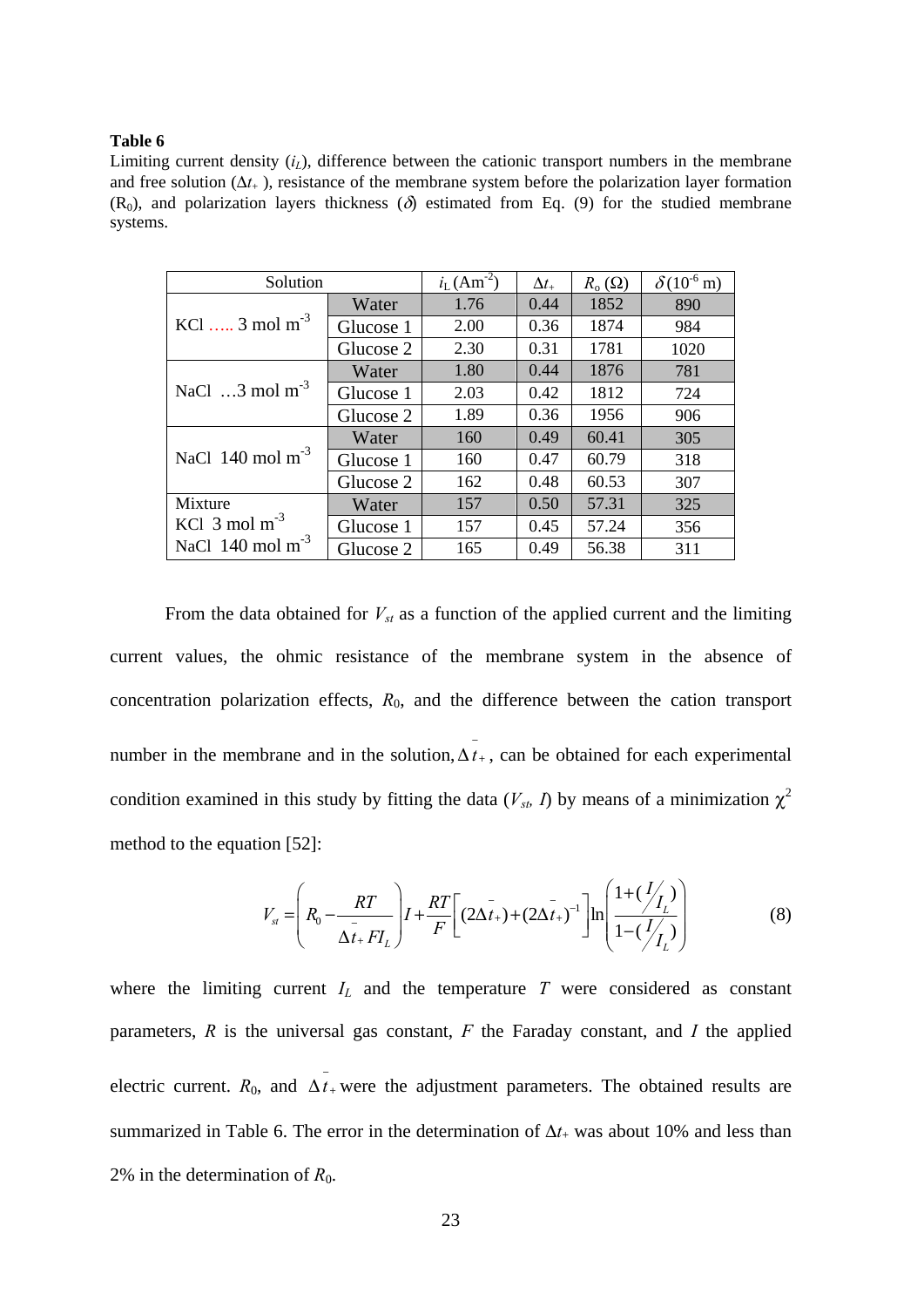Results presented in Table 6 show that the presence of glucose influences on the ionic transport through the membrane system. At a given electrolyte, the value of the limiting current density increases with the presence of glucose. However, the influence is lower for membrane systems with high electrolyte concentration. At high electrolyte concentration, the influence is only observed at the higher glucose concentration. The limiting current density is related to the difference between the counter-ion in the membrane phase and the free solution. Therefore, this result would indicate that the presence of glucose decreases the difference between the transport numbers of the transport current ions in both phases,  $\Delta t_+$ , and therefore, the migration of counter-ion, Na<sup>+</sup> and/or  $K^+$  across membrane would be progressively reduced due to the presence of glucose with increasing concentration. It would negatively affect the permselectivity of the membrane.

The obtained results about  $\overline{\Delta t_+}$  also indicate that, at low electrolyte concentration, the difference between the counter-ion mobility in the membrane and the free solution decreases with glucose, according to the results obtained for the limiting current density. Therefore, the presence of glucose would not affect equally to the ion mobility inside and outside the membrane. For 140 mol $\cdot$ m<sup>-3</sup> NaCl, the observed differences would be already inside the experimental error, concluding that there is no dependence of the presence of glucose in the electrolyte. The ohmic resistance of the membrane system in the absence of concentration polarization effect does not present a clearly defined trend. In absence of glucose, it is higher at low electrolyte concentration. For 3 mol m-3 concentration is of the order of k $\Omega$  while for 140 mol m<sup>-3</sup> concentration and for the mixture solution, it is of the order of 60  $\Omega$ . For a 3 mol m<sup>-3</sup> electrolyte concentration, the ohmic resistance of the membrane system is higher for NaCl, with a cation of lower ionic radius. The presence of glucose only affects significantly the membrane system ohmic resistance in the case of low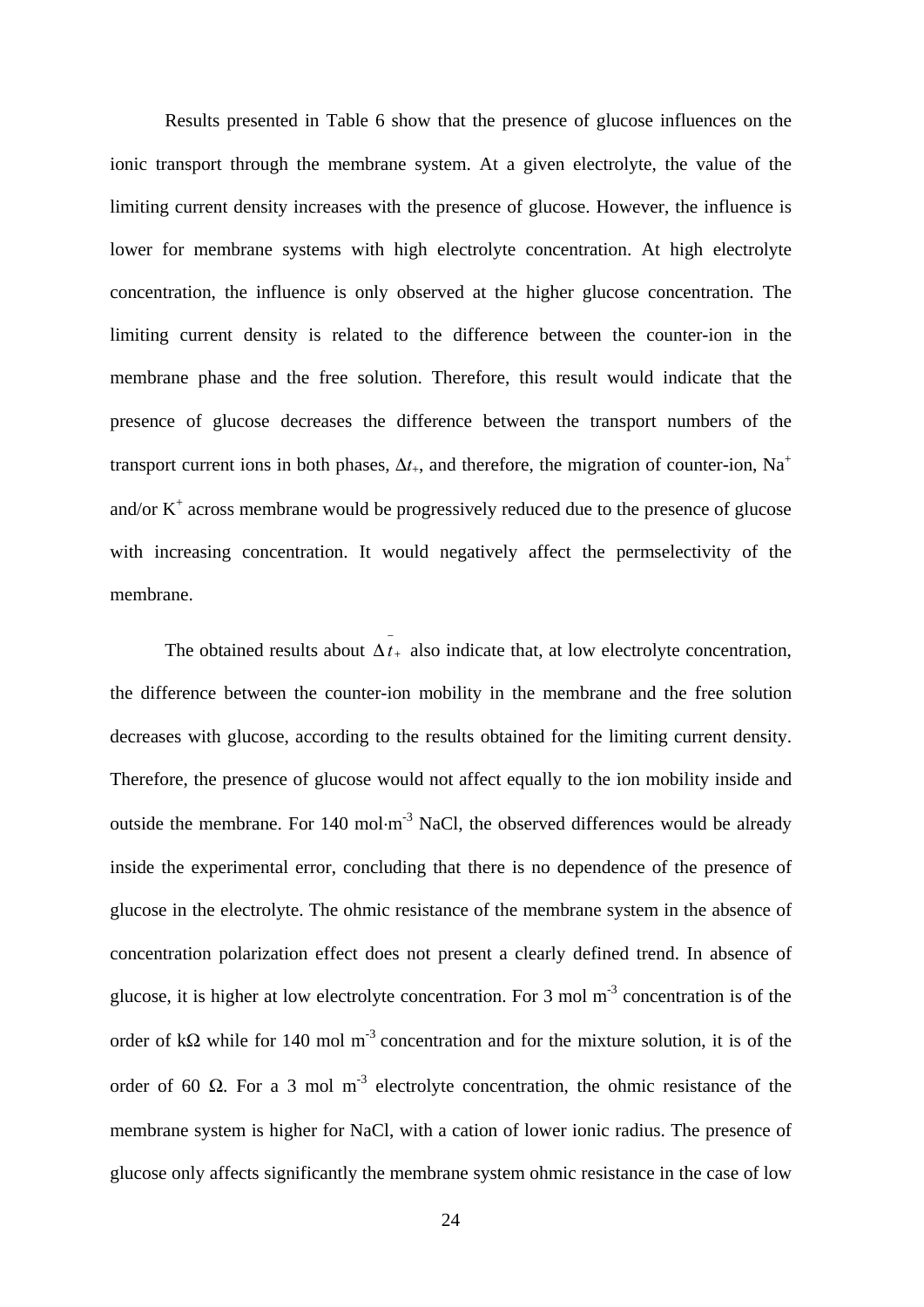electrolyte concentration. In this case, the influence of the electrolyte concentration is the same than in absence of glucose. However, the type of cation influences in a different way depending on the solution glucose amount.

According to the classical concentration polarization theory, from the values of *i*<sup>L</sup> and  $\Delta t_+$  shown in Table 6, and of the diffusion coefficients shown in Table 3, the thickness of the polarization layers,  $\delta$ , can be estimated for each membrane system using the following equation [53]:

$$
i_L = \frac{FDc_o}{\Delta t_+ \delta} \tag{9}
$$

where  $c_0$  is the electrolyte concentration of the solution.

Table 6 summarizes the results obtained for the layers thickness. In the absence of glucose, they are in the range expected for this kind of systems [17,21,22,26]. For a same electrolyte, the boundary layer thickness is higher at low electrolyte concentration, where polarization effects are more pronounced. The presence of glucose in the solution does not disturb this behavior and just has significant influence for the low concentrations electrolyte, where the thickness tends to increase with a higher glucose concentration in the solution. Thus, for a glucose 1 NaCl solution, the estimated polarization layer thickness was 724  $\mu$ m for a 3 mol m<sup>-3</sup> electrolyte concentration, while the estimated value was 318  $\mu$ m for the 140 mol m<sup>-3</sup> electrolyte concentration. For the NaCl 3 mol m<sup>-3</sup> solution, the thickness increased to 906  $\mu$ m in the case of glucose 2. The diffusion boundary layer thickness is affected by the hydrodynamics conditions of the electrolyte solution, such as the stirring rate or flow rate of the solutions. In this work the experiments have been carried out under the same hydrodynamics conditions (natural convection), so it would be expected that the boundary layer thickness would have the same value. However, data in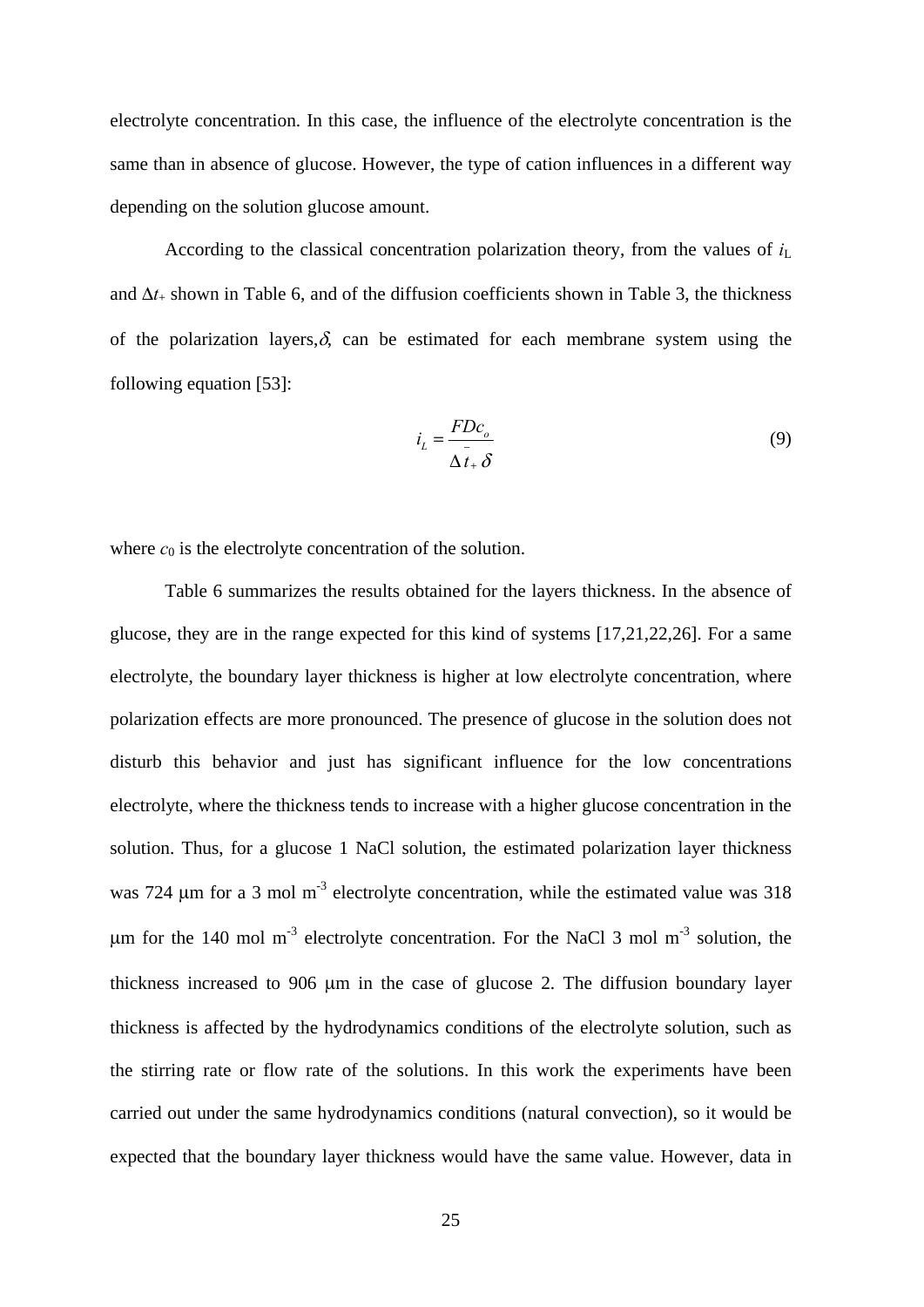Table 6 show that the presence of glucose affects the hydrodynamics conditions of the system. It might be due to a decreased effective surface area of ion-exchange membrane [54]. To the purpose of check this idea, the effective fraction conducting region of the membrane has been estimated in each membrane system.

### *3.3.3. Determination of the effective fraction of conducting region*

From the *V-t* curves, the transition time can be obtained as a function of the applied current for each membrane system. The transition time is estimated from the chronopotentiometric curve derivative, as suggested in several published works [21,55,56]. This time corresponds to the maximum point of the derivative curve and it has been determined calculating the time corresponding to the maximum value of the slope of the curve. In Fig. 4 the obtained transition times *τ* are shown *versus* the inverse square of the electric current density for all the membrane systems investigated.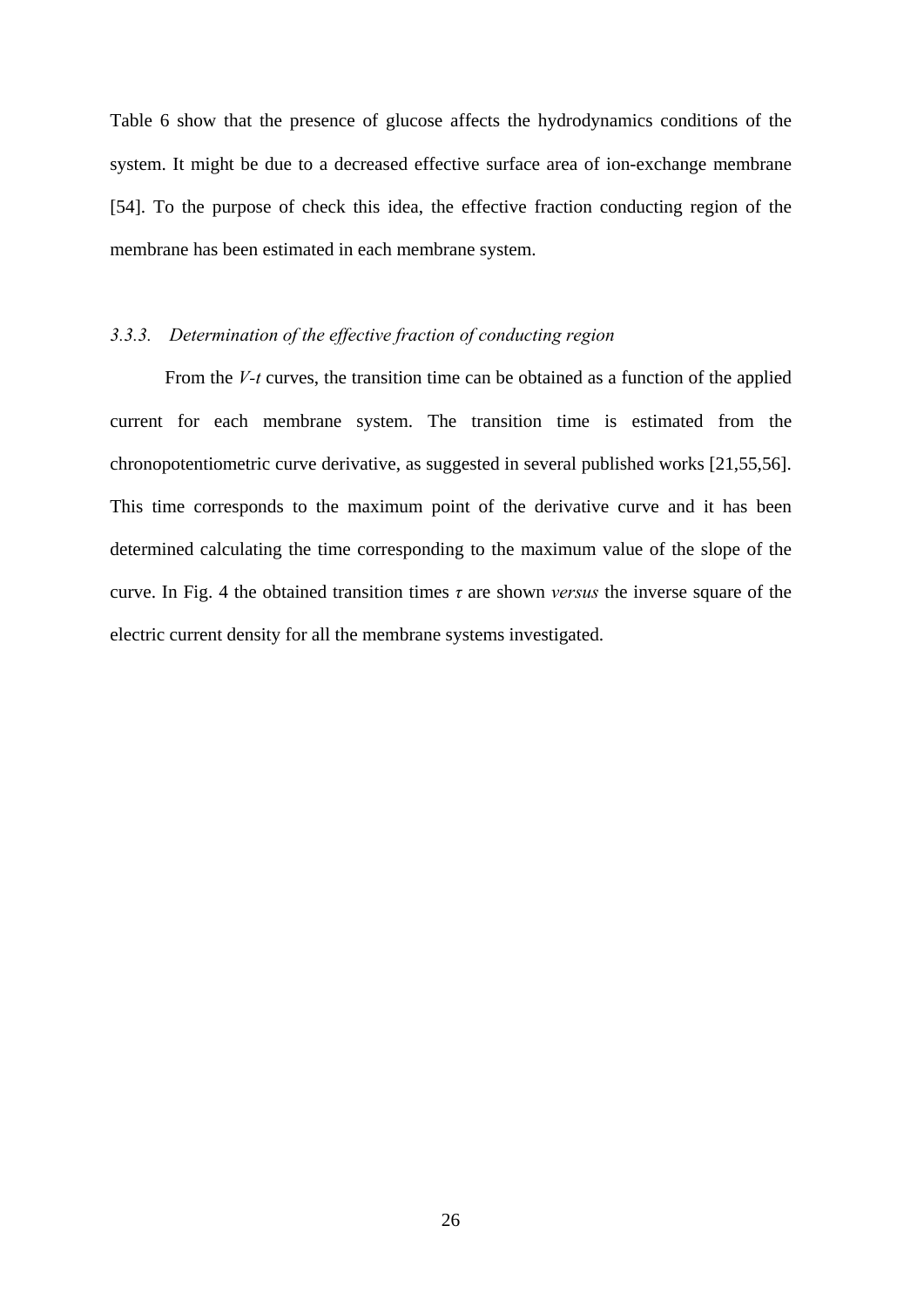

**Fig. 4.** Transition times for the studied membrane systems *versus* the inverse square of the electric current density.

 The transition time as a function of the applied current density *i* is given by the Sand's equation written as follows [17]:

$$
\tau = \frac{\pi D}{4} \left( \frac{c_0 F}{\frac{1}{\Delta t_+}} \right)^2 \frac{1}{i^2} = B \frac{1}{i^2} \tag{10}
$$

where *D* is the solution diffusion coefficient,  $c_0$  is the electrolyte concentration, and  $\overline{\Delta t}$ + is the difference between the cation transport numbers in the membrane and in free solution.

 The validity of Eq. (10) is derivate for a semi-infinite diffusion processes. This assumes the absence of any forced or natural convection and thus an unlimited growth of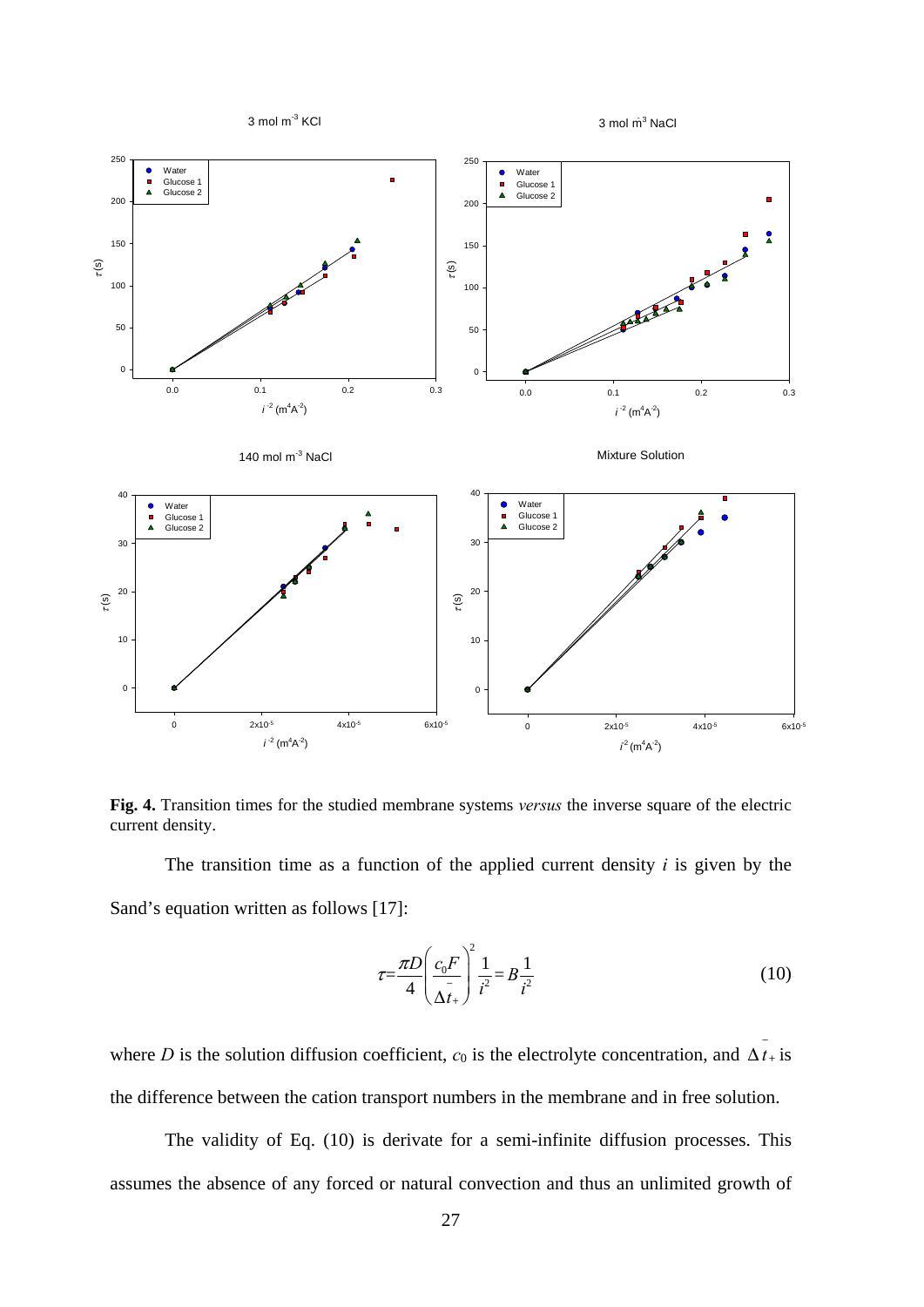the diffusion layer next to the membrane. In this case, linear diffusion (1D diffusion) of the electrolyte through the layer adjacent to the membrane and current lines normal to the surface are considered. In the set-up used in this work with the membrane vertically positioned, there is a convective solution flow forced through the membrane creating a laminar flow diffusion layer with finite thickness, and this assumption is valid at not too large times *t* in which the root-mean-square displacement  $(2Dt)^{1/2}$  is small compared to the thickness of the boundary layer [17,57,58]. Thus, the application of Eq. (10) would be valid for times lower than

$$
t^* = \frac{\delta^2}{2D} \tag{11}
$$

 According to Eq. (10), in its domain of applicability and for a given concentration and for fixed values of the diffusion coefficient of electrolyte and the transport number of counter-ion in solution, the transition time would have a linear behavior *versus* the inverse of  $i^2$ , with a slope given by the parameter *B* dependent on membrane and solution. However, a non linear behavior appears at small current and high transitions times. In accordance with Krol *et al.* [17] this behavior is due to the imposed current, next to the limit value, does not allow the semi infinite diffusion condition needed to deduce the Sand's equation, so the diffusion layer has a finite size. Even in these conditions a finite layer can be resembled to an infinite layer if several conditions happen involving an upper limit above the transition times, and for a system with forced convention, the concentration in the polarization layers would not change for  $(2D\tau)^{1/2}$  < 8. This is in agreement with the behavior observed in Fig. 4, where a linear trend is observed bellow certain time depending on the membrane system. A visual inspection of this figure permits to observe the influence of the presence of glucose.

 The fit of the curves to Eq. (10) in the linear interval allows determine the value of the slope, *B*, of the straight lines. According to Eq. (11) and taking into account the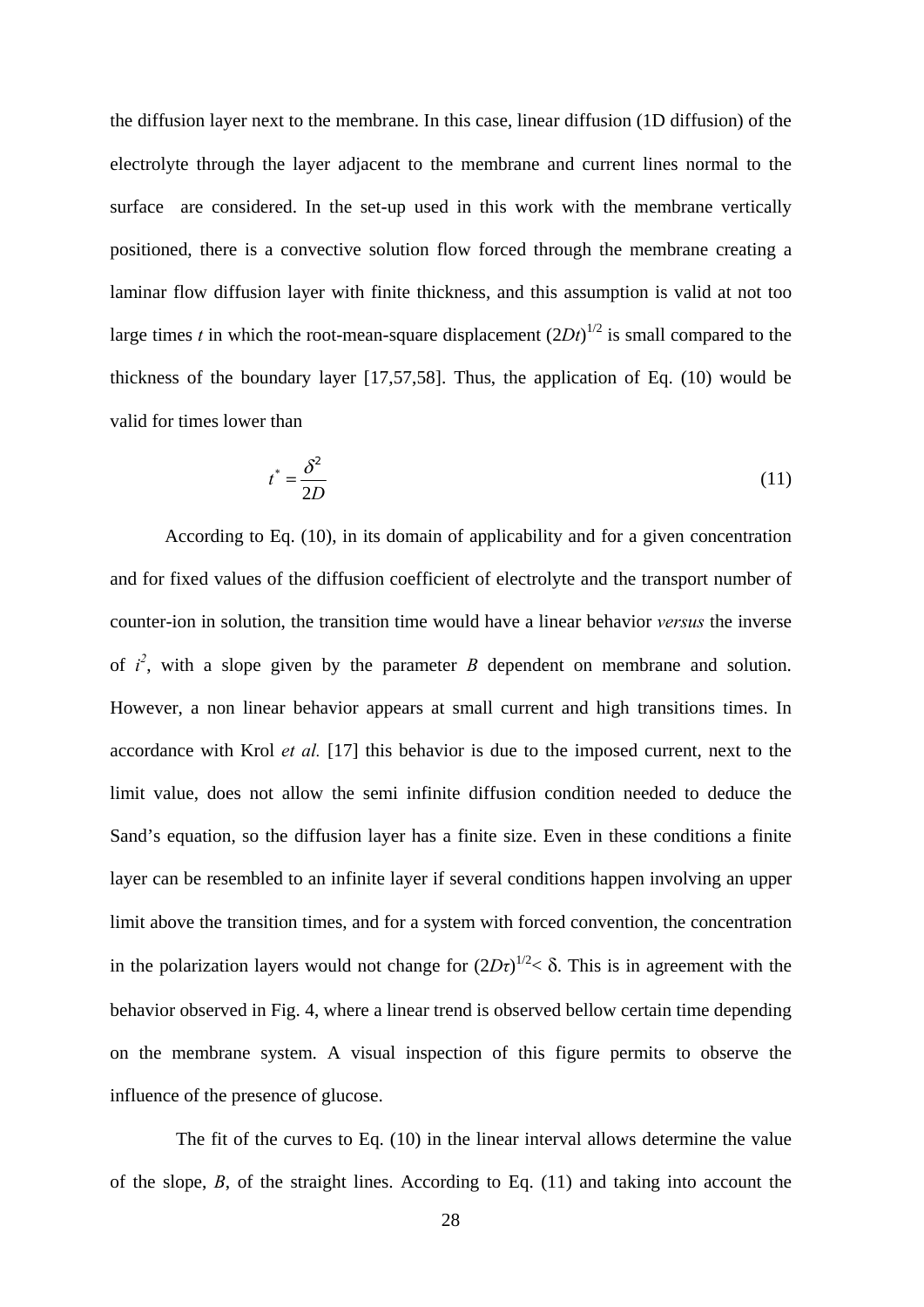polarization thickness values given in Table 6, the linear interval used for fitting would be in the domains of applicability of Eq. (10). However, it is observed that the values of  $\tau i^2$ estimating from the fits are not in agreement with the experimental values. As an example, for the membrane system corresponding to KCl 3 mol  $m<sup>-3</sup>$  with glucose 2, Sand's equation predicts a constant value for  $\tau i^2$  of 1719  $A^2s^{-1}m^{-4}$ , while the mean experimental value, given by parameter  $B^*$ , is 671  $A^2s^1m^4$ . Sand's equation was derived on the assumption that the entire membrane area is conductive and is applied to homogeneous membranes. However, heterogeneous membranes consist of conducting and not conducting regions. The current density *i* in Eq. (10) is a superficial current density. If the fraction of conduction is denoted as  $\varepsilon$ , the current density in the conducting region is  $i^* = i/\varepsilon$ . Choi *et al.* [54] modified the Sand's equation by introducing the parameter  $\varepsilon$  (so-called fraction of conduction region) to take into account the existence of non conduction regions in the membrane surface

$$
i^2 \tau = \pi D \varepsilon^2 \left( \frac{c_0 F}{2 \Delta t_+} \right)^2 = B \varepsilon^2 = B^* \quad . \tag{12}
$$

For a homogenous membrane,  $\varepsilon$  would be equal to the unity and  $B^* = B$ . However, even the so-called homogeneous membranes, as Nafion, considered macroscopically homogeneous are known to present non-conducting regions at the submicroscopic scale [59,60]. Table 7 shows the values obtained for parameter *B*\* from the fits of the transition times to Eq. (12) in the corresponding linear interval.

From the value of  $B^*$ , the diffusion coefficient *D*, and  $\Delta t_+$ , the fraction of conducting region  $\varepsilon$  could be estimated to take into account the effect of the possible membrane heterogeneities. However, as the Sand´s equation, the deduction of Eq. (12) demands the electrodiffusion should occur in the normal direction to the membrane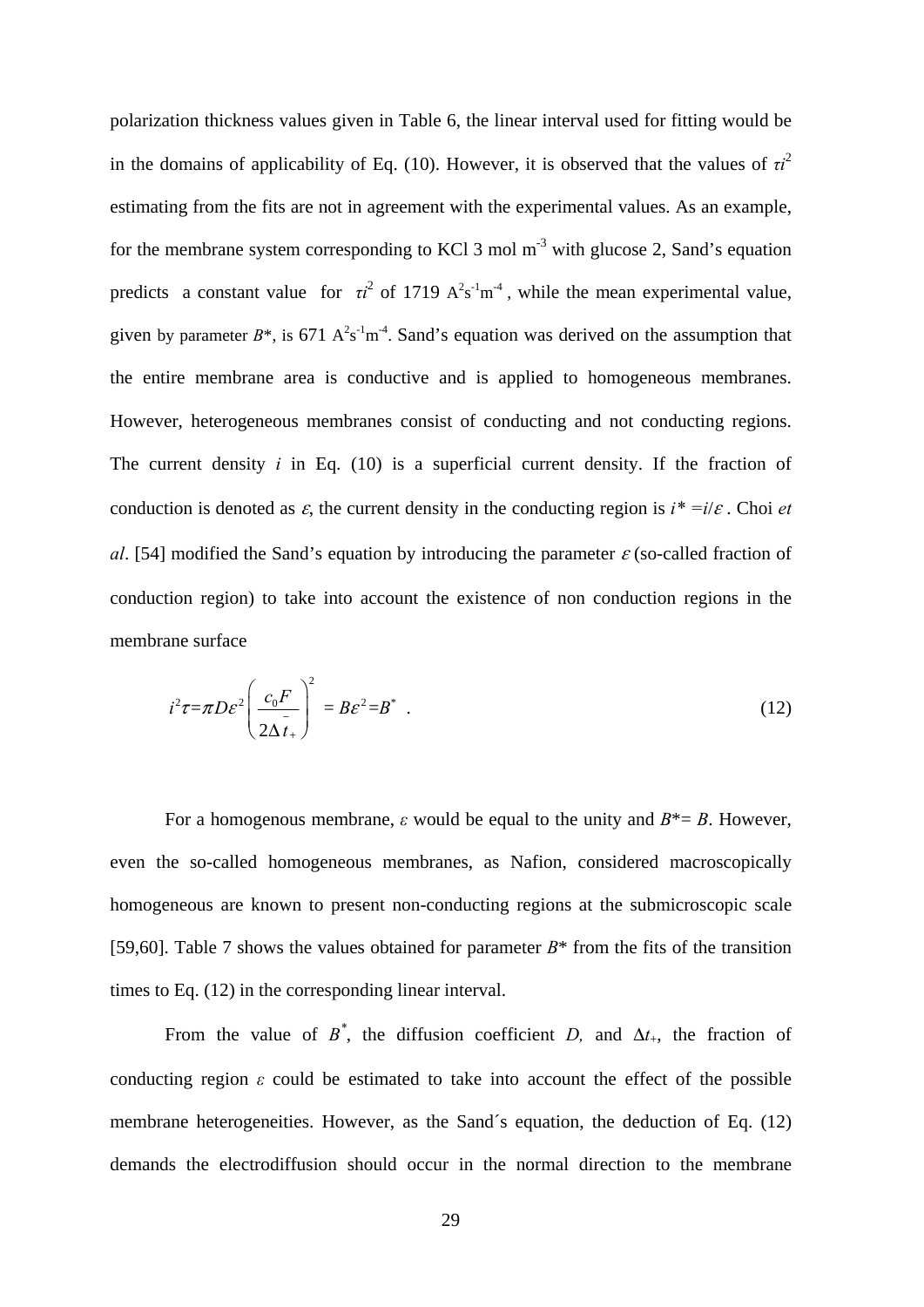surface. If the surface is electrically heterogeneous, the funnel effect occurs [61] in steady state, and a tangential diffusion appears on the non-conducting regions. This tangential diffusion contribute considerably to the electrochemical behavior and the problem can no longer be considered 1D diffusion. In this case, Eq. (12) would be only applied at times lower than

$$
t' = \frac{l^2}{2D} \tag{13}
$$

where *l* is the characteristic size of surface heterogeneities. If conditions in which Eq. (12) holds are not satisfied, it would not permit to find the true fraction of conduction region  $\varepsilon$ , but it could be used as an approximation to estimate an *effective* value. Application of the Sand´s equation to the case of heterogeneous membranes shoud take into account the size of the impermeable areas [56]. The surface of a Nafion film depends strongly on the media. In water, the size of the electrical inhomogeneities of Nafion membrane surface is small comparing to the polarization layer thickness [59,60,62]. However there is no information about the effect of the presence of glucose in these inhomogeneities, and hence about the inhomogeneities size under these conditions. Thus, in this case, we must change the parameter  $\varepsilon$  in Eq. (12) for a parameter  $\varepsilon^*$  which represents an effective fraction of conduction region. It can be observed that, when there is no glucose, the membrane presents effective fractions close to unity, as expected of a homogeneous membrane. The obtained values are similar to other found in literature for similar homogeneous cationexchange membranes [17,18,25].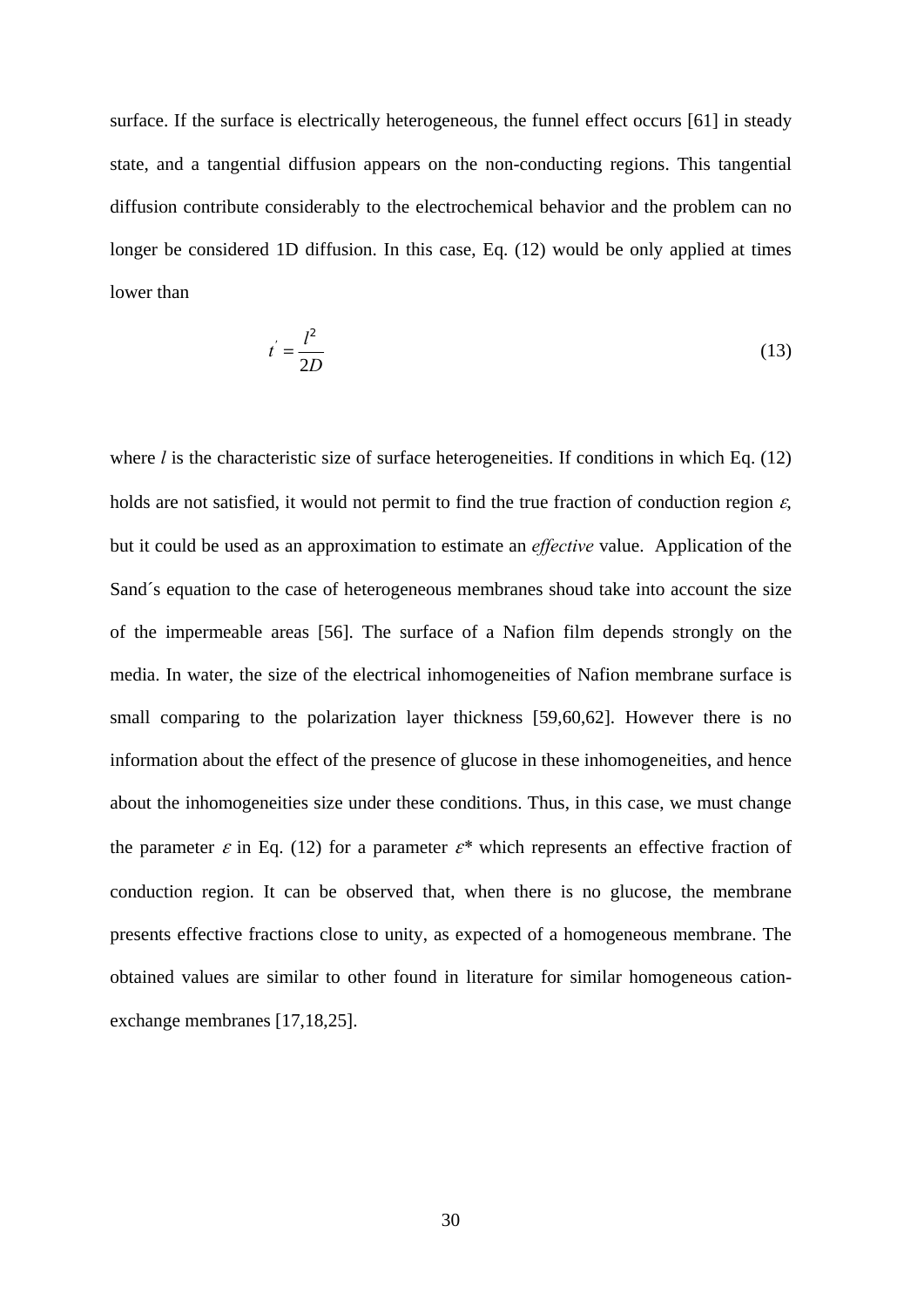### **Table 7**

| Solution                      |           | $B^*$<br>$(A^{2}s^{-1}m^{-4})$ | $\varepsilon^*$ | $i_L$ <sup>Lo</sup><br>$(A m-2)$ | $\delta^{\rm Lo}$<br>$(10^{-6} \text{ m})$ |
|-------------------------------|-----------|--------------------------------|-----------------|----------------------------------|--------------------------------------------|
|                               | Water     | 695 <sup>±9</sup>              | 0.93            | 1.90                             | 824                                        |
| KCl $3 \text{ mol m}^{-3}$    | Glucose 1 | $636 \pm 8$                    | 0.71            | 2.80                             | 703                                        |
|                               | Glucose 2 | $671 \pm 10$                   | 0.63            | 3.68                             | 637                                        |
|                               | Water     | 546±14                         | 0.88            | 2.04                             | 687                                        |
| NaCl $3 \text{ mol m}^{-3}$   | Glucose 1 | 489±14                         | 0.76            | 2.67                             | 551                                        |
|                               | Glucose 2 | 440±14                         | 0.62            | 3.04                             | 562                                        |
|                               | Water     | $(8.23 \pm 0.11) \cdot 10^5$   | 0.88            | 181                              | 270                                        |
| NaCl $140 \text{ mol m}^{-3}$ | Glucose 1 | $(8.30\pm0.12)\cdot10^5$       | 0.85            | 188                              | 270                                        |
|                               | Glucose 2 | $(8.35\pm0.10)\cdot10^5$       | 0.87            | 186                              | 268                                        |
| Mixed                         | Water     | $(8.77\pm0.12)\cdot10^5$       | 0.90            | 176                              | 289                                        |
| KCl $3 \text{ mol m}^{-3}$    | Glucose 1 | $(9.42\pm0.12)\cdot10^5$       | 0.84            | 188                              | 297                                        |
| NaCl $140 \text{ mol m}^{-3}$ | Glucose 2 | $(8.97\pm0.12)\cdot10^5$       | 0.89            | 186                              | 276                                        |

Parameter  $B^*$ , effective fraction of conducting region,  $\varepsilon^*$ , local limiting current density,  $I_L^{\text{Lo}}$ , and effective polarization layer thickness,  $\delta^{L_0}$ , for each solution.

 At high electrolyte concentration, the influence of glucose is negligible, and the effective fraction of conducting region in the surface of the membrane is similar to in the absence of glucose. At low electrolyte concentrations, on the contrary, it is observed a decrease of the estimated effective fraction with the increase of glucose in solution, observing typical values of heterogeneous membranes.

 Eq. (12) implies that the membrane contains an inert, ion impermeable region that depends on the type of solution. The reduced ion-permeable membrane area corresponds to a locally higher current density at those points where the membrane is conductive. This causes faster depletion of salt near the membrane, *i.e*. a lower transition time is observed for the membrane system. As an example, for the membrane system corresponding to KCl 3 mol  $m^{-3}$  with glucose 2 and an applied current density of 3.3 Am<sup>-2</sup>, the expected transition time for a completely homogeneous considered membrane would be, according to Eq. (10), 158 s while the experimental time was 57 s. Taking into account the estimated effective fraction of conduction region, an effective local limiting current density in the conducting region,  $i_L^{L_0}$ , and an effective polarization layer thickness,  $\delta^{L_0}$ , can be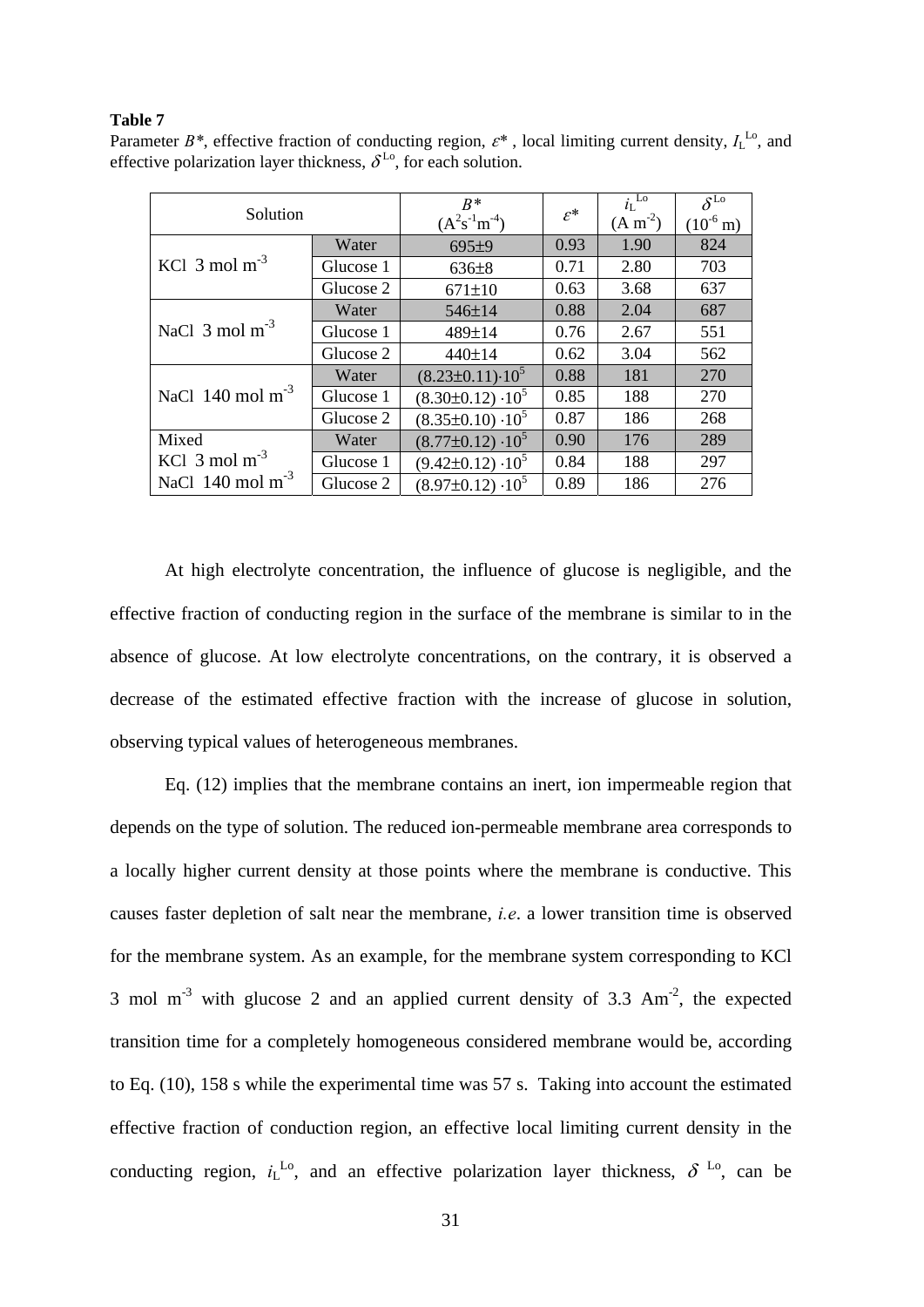calculated for each membrane system. The effective local limiting current density will be higher than the corresponding superficial value,  $I_L$  shown in table 6. The results are shown in Table 7. Using this value for the root-mean–square displacement, an upper limit for the transition time can be calculated using Eq. (11). Table 8 summarizes the times estimated from Eq. (11) using both values of the boundary layer thickness (superficial and local). This table also shows the corresponding experimental times.

#### **Table 8**

Times of validity of Eq. (12)  $t^*$  and  $t^{*L0}$  determined from Eq. (11) using the boundary layer thicknesses estimated from superficial and effective local limiting current densities, respectively, and experimental values  $t^{exp}$  obtained from Fig. 4.

| Solution                      |           | $\sim t^{exp}$ (s) | (s) | $t^*(s)$ |
|-------------------------------|-----------|--------------------|-----|----------|
|                               | Water     | 143                | 142 | 166      |
| KCl $3 \text{ mol m}^{-3}$    | Glucose 1 | 112                | 101 | 197      |
|                               | Glucose 2 | 86                 | 81  | 207      |
|                               | Water     | 114                | 114 | 147      |
| NaCl $3 \text{ mol m}^{-3}$   | Glucose 1 | 77                 | 67  | 116      |
|                               | Glucose 2 | 74                 | 70  | 182      |
|                               | Water     | 25                 | 21  | 26       |
| NaCl $140 \text{ mol m}^{-3}$ | Glucose 1 | 30                 | 21  | 29       |
|                               | Glucose 2 | 31                 | 20  | 37       |
| Mixture<br>Water              |           | 30                 | 23  | 29       |
| KCl $3 \text{ mol m}^{-3}$    | Glucose 1 | 33                 | 24  | 35       |
| NaCl $140 \text{ mol m}^{-3}$ | Glucose 2 | 36                 | 21  | 27       |

 As can be observed, at low electrolyte concentrations there is an acceptable agreement between experimental times and times estimated from the effective layer thickness. It seems to indicate that, at low electrolyte concentration, the presence of glucose modifies the surface properties of the membrane and the corresponding limiting current density and layer thickness would correspond to those shown in Table 7. In this case, a reduced permeable membrane area corresponds to a locally higher current density at those points where the membrane is conductive. The reduction of the ionic transport could be due to the masking of ionic sites on the membrane matrix. A similar behavior was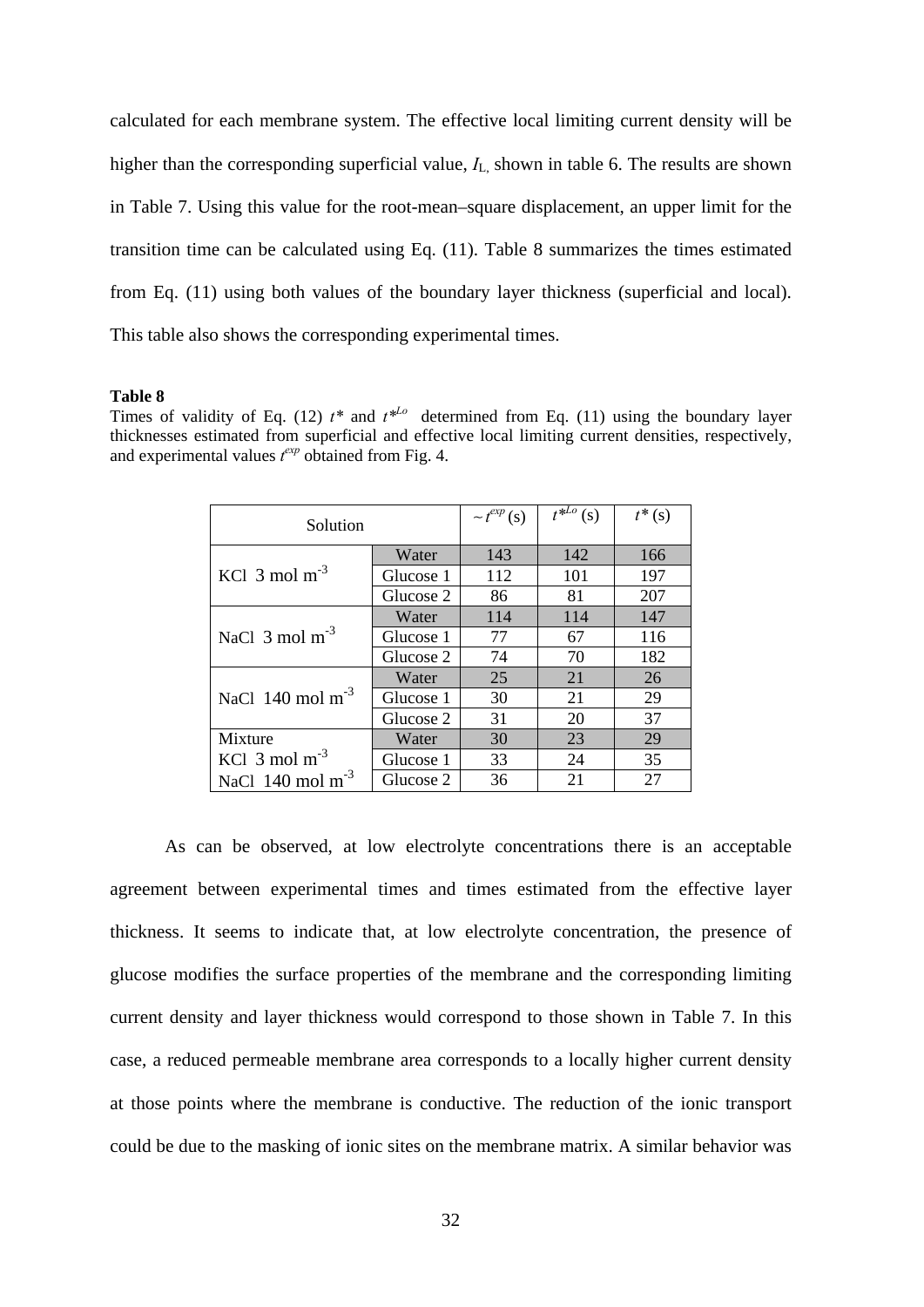observed by Shahi *et al*. [63] with ion-exchange membranes in presence or glycine. Park *et al*. [64] also observed a decrease of the effective fraction of conducting phase of an ionexchange membrane in presence of bovine serum albumin as a consequence of the fouling layer deposited on the membrane surface. However, in the case of high electrolyte concentrations, the linear time interval is higher that the estimated from the effective local density current, and the experimental times better match the *t\** values. It seems to indicate that the values of the limiting current density and polarization layer thickness would be those given in Table 6, and that, at high electrolyte concentration, the effective fraction of the membrane would not be practically altered by the presence of glucose, in agreement with the values of  $\varepsilon^*$  at high electrolyte concentration shown in Table 7.

 The membrane system corresponding to the mixture solution showed a behavior similar to the single 140 mol  $m<sup>-3</sup>$  NaCl membrane system, indicating that the observed behavior is mainly associated to the transport of  $Na<sup>+</sup>$  ions, with higher proportion in solution.

### **4. Conclusions**

 The ion transport properties through a Nafion membrane were studied in presence of glucose by means of chronopotentiometry. The found results showed that the addition of glucose to a sodium and potassium chloride aqueous solution affects the limiting current density and the counter-ion transport number, depending on the electrolyte and glucose concentrations of the solution. The effect of the presence of glucose was practically negligible at high electrolyte concentration, but strong at low electrolyte concentration, where a loss of membrane permselectivity was observed. In this latter case, an increase of the boundary polarization layer thickness was observed with the increase of the glucose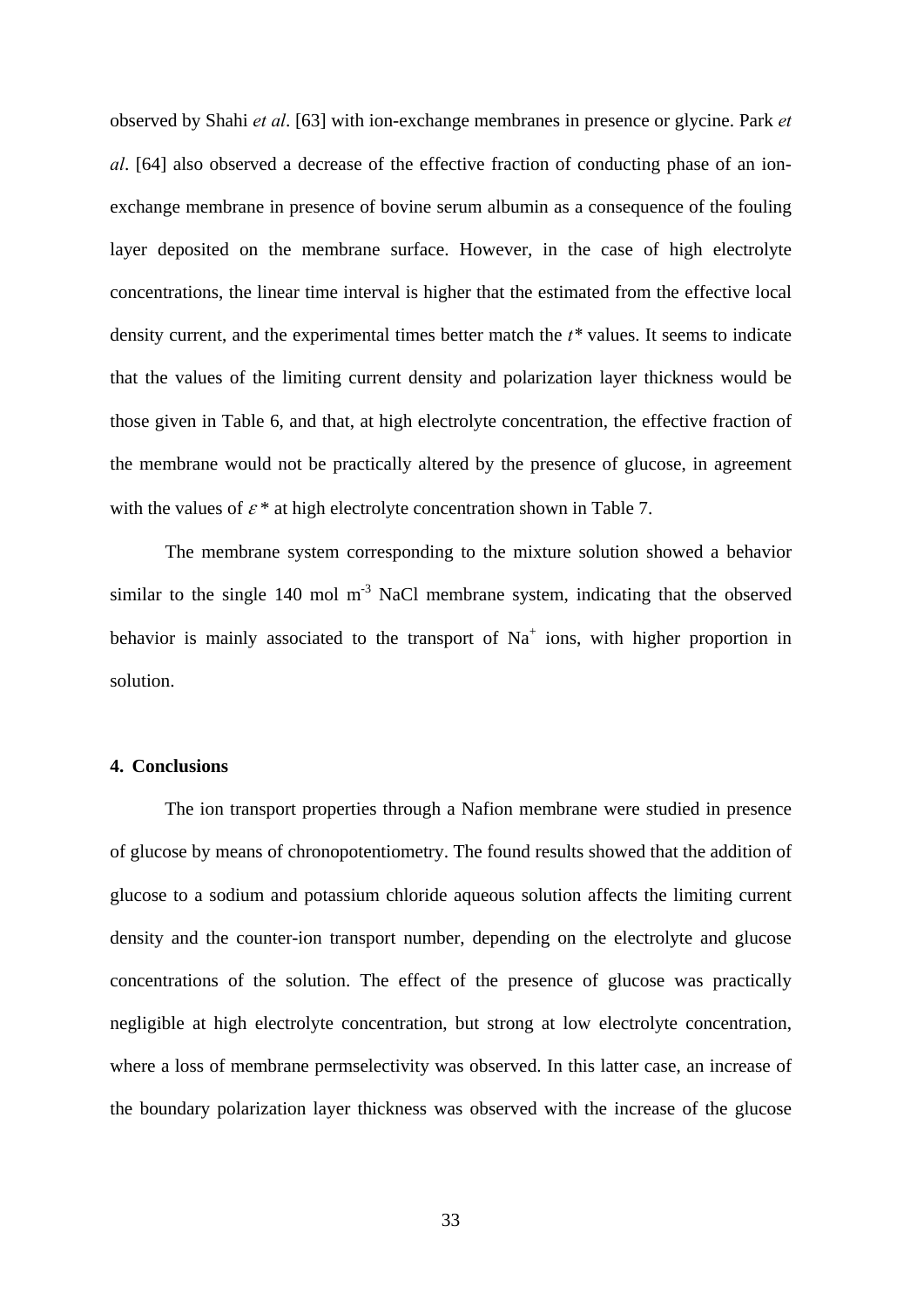content in the solution, indicating that the presence of glucose affects the hydrodynamics conditions of the membrane system.

 Transition times were determined as a function of the applied current density for the different membrane systems. Experimental transition times were found to be smaller than the corresponding to an ideally permselective membrane, indicating a reduced permeable membrane area. By using the modified Sand's equation, an effective fraction of conduction region has been estimated. The obtained results showed that the presence of glucose decreases the effective fraction of conducting region at low electrolyte concentration, but it does not affect the effective membrane area at high electrolyte concentration.

 A study of the swelling properties of the membrane in aqueous glucose-electrolyte solutions was carried out. Nafion membrane exhibited higher water contents in absence of electrolyte, increasing the water uptake as increases the glucose content. In electrolyte solutions, the key factors were the type and concentration of the electrolyte. Liquid uptake slightly decreased with the presence of glucose at high electrolyte concentration, and had not a clearly trend at low concentration.

 No significant correlation was observed between porosity and effective conducting fraction of the membrane, although both properties were affected by the presence of glucose at low electrolyte concentrations. However, the presence of glucose did not affect any of these properties at high electrolyte concentrations.

 A mixture solution with a composition in NaCl, KCl, and glucose similar to the cerebrospinal fluid and blood plasma was also studied. The results showed that the presence of glucose does not affect significantly the investigated Nafion properties, which is interesting from the point of view of its utilization as solid electrolyte in a direct fuel cell using glucose in the cerebrospinal fluid.

34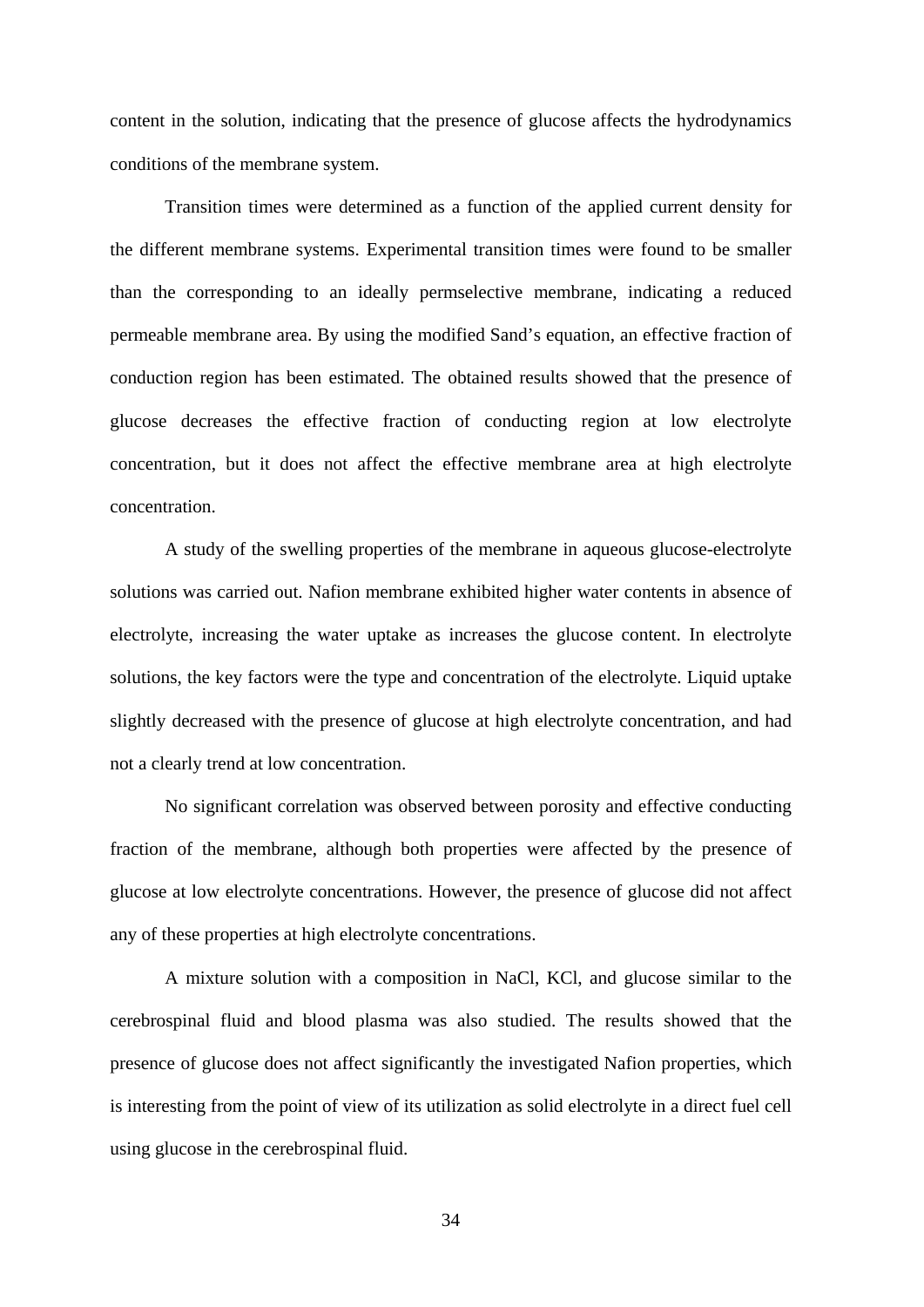### **Acknowledgements**

 The authors would be like to thank the anonymous reviewers for their valuable comments and suggestions to improve the quality of the paper. Financial support of this work by Banco de Santander and Universidad Complutense de Madrid within the framework of Projects 910358 and 910305 UCM Research Group-GR3/14 is gratefully acknowledged.

### **References**

[1] T. Alizadeh, S. Mirzagholipur, A Nafion-free non-enzymatic amperometric glucose sensor based on copper oxide nanoparticles-graphene nanocomposite, Sensor and Actuators B 198 (2014) 438-447.

[2] K. E. Toghill, R. G. Compton, Electrochemical non-enzymatic glucose sensor: a perspective and an evaluation, Int. J. Electrochem. Sci. 5 (2010) 1246-1301.

0[3] L. Meng, J. Jing, G. Yang, T. Lu, H. Zhang, C. Cai, Nonenzymatic electrochemical detection of glucose based on palladium-single-walled carbon nanotube hybrid nanostructures, Anal. Chem. 81 (2009) 7271-7280.

[4] D. Chen, C. Wang, W. Chen, Y. Chen, J. X.J. Zhang, PVDF-Nafion nanomembranes coated microneedles for *in vivo* transcutaneous implantable glucose sensing, Biosens. Bioelectron. 74 (2015) 1047-1052.

[5] S. M. Daud, B. H. Kim, M. Ghasemi, W. R. W. Daud, Separators used in microbial electrochemical technologies: Current status and future prospects, Bioresource Technol. 195 (2015) 170-179.

[6] K. Elouarzaki, R. Haddad, M. Holzinger, A. L. Goff, J. Thery, S. Cosnier, MWCNTsupported phthalocyanine cobalt as air-breathing cathodic catalyst in glucose/ $O_2$  fuel cells, J. Power Sources 255 (2014) 24-28.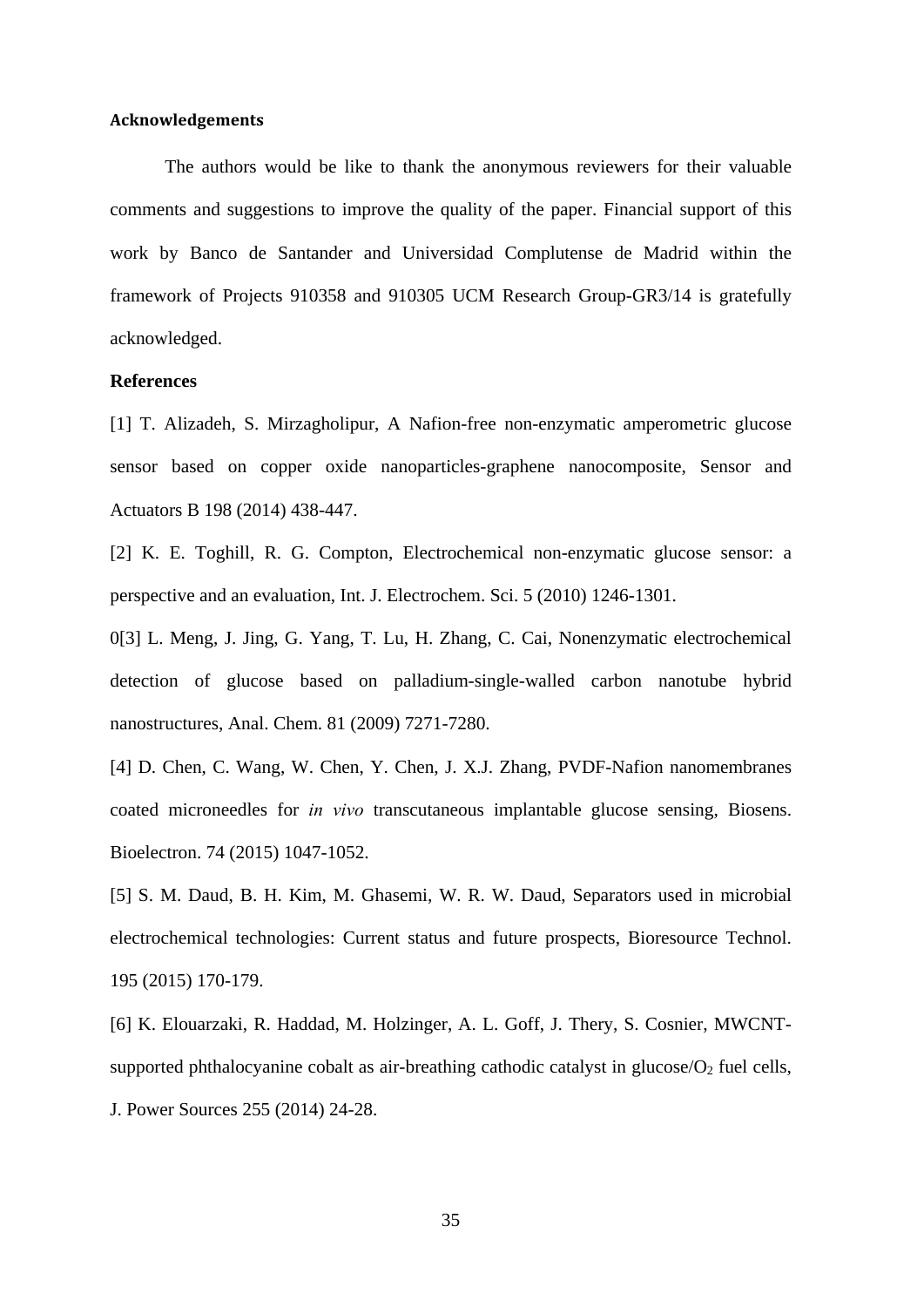[7] S. Cosnier, A. Le Goff, M. Holzinger, Towards glucose biofuel cells implanted in human body for powering artificial organs: Review, Electrochem. Commun. 38 (2014) 19- 23.

[8] B. I. Rapoport, J. T. Kedzierski, R. Sarpeshkar, A glucose fuel cell for implantable brain-machine interfaces, PloS ONE 7(6) (2012) e38436.

[9] G-P Jiang, J. Zhang, J-L. Qiao, Y-M. Jiang, H. Zarrin, Z. Chen, F. Hong, Bacterial nanocellulose/Nafion composite membranes for low temperature polymer electrolyte fuel cells, J. Power Sources 273 (2015) 697-706.

[10] Y-L. Yang, X-H. Liu, M-Q. Hao, P-P. Zhang, Performance of a low-cost direct glucose fuel cell with an anion-exchange membrane, Int. J. Hydrogen Energy 40 (2015) 10979-10984.

[11] R. Haddad, J. Thery, B. Gauthier-Manuel, K. Elouarzaki, M. Holzinger, A. Le Goff, G. Gautier, J. E. Mansouri, A. Martinent, S. Cosnier, High performance miniature glucose/ $O_2$  fuel cell based on porous silicon anion exchange membrane, Electrochem. Commun. 54 (2015) 10-13.

[12] D. Orton, D. Scott, Temperature dependence of an abiotic glucose/air alkaline fuel cell, J. Power Sources 295 (2015) 92-98.

[13] S. Kerzennmacher, J. Ducrée, R. Zengerle, F. von Stetten, Energy harvesting by implantable abiotically catalized glucose fuel cell. J. Power Sources 182 (2009) 1-17.

[14] A. Heller, Miniature biofuel cells, Phys. Chem. Chem. Phys. 6 (2004)-209-216.

[15] B. E. Logan, Microbial Fuel Cells, Hoboken, New Jersey, John Wiley and Sons, 2008

[16] G. Slaughter, J. Sunday, A membraneless single compartment abiotic glucose fuel cell, J. Power Sources 261 (2014) 332-336.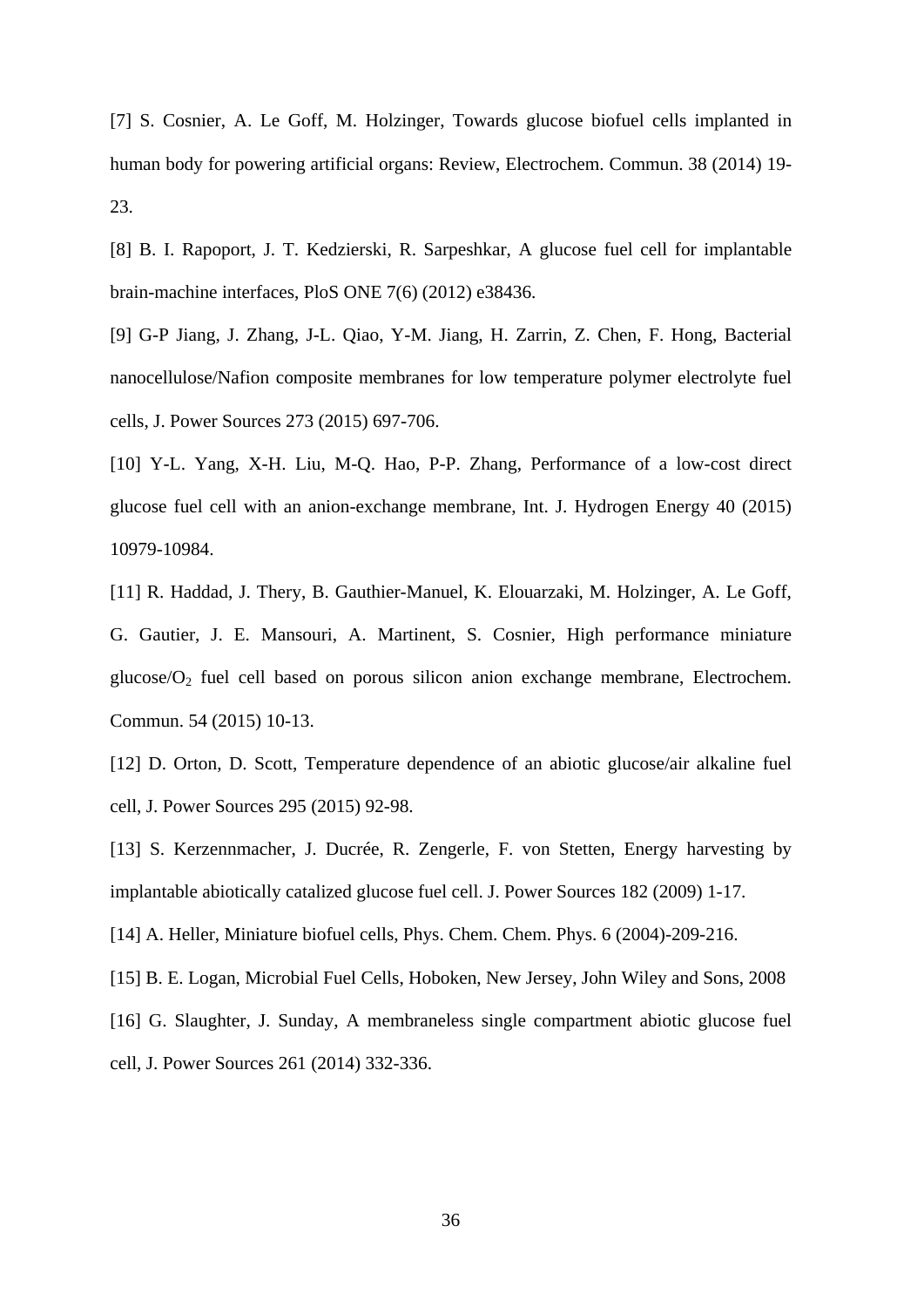[17] J. J. Krol, M. Wessling, H. Strathmann, Chronopotentiometry and overlimiting ion transport through monopolar ion exchange membranes, J. Membr. Sci. 162 (1999) 155- 164.

[18] J-H. Choi, S-H. Moon, Pore size characterization of cation-exchange membranes by chronopontentiometry using homologous amine ions, J. Membr. Sci. 191 (2001) 225-236.

[19] R. K. Nagarale, V. K. Shahi, S. K. Thampy, R. Rangarajan, Studies on electrochemical characterization of polycarbonate and polysulfone based heterogeneous cation-exchange membranes, React. Funct. Polym. 61 (2004) 131-138.

[20] L. X. Tuan, M. Verbanck, C. Buess-Herman, H. D. Hurwitz, Properties of CMV cation exchange membranes in sulfuric acid media, J. Membr. Sci. 284 (2006) 67-78

[21] N. D. Pismenskaya, V.V. Nikonenko, E. I. Belova, G. Y. Lopatkova, P. Sistat, G. Pourcelly, K. Larshe, Coupled convection of solution near the surface of ion-exchange membranes in intensive current regimes, Russ. J. Electrochem. 43 (2007) 307-327.

[22] M. Sidorova, L. Ermakova, A. Kiprianova, D. Aleksandrov, S. Timofeev, Electrochemical characteristics and concentration polarization of perfluorinated cationexchange membranes, Adv. Colloid Interface Sci. 134-135 (2007) 224-235.

[23] J. M. Zook, S. Bodor, R. E. Gyurcsányi, E. Lindner, Interpretation of chronopotentiometric transients of ion-selective membranes with two transition times, J. Electroanal. Chem. 638 (2010) 254-261.

[24] I. Herraiz-Cardona, E. Ortega, V. Pérez-Herranz, Evaluation of the  $Zn^{2+}$  transport properties through a cation-exchange membrane by chronopotentiometry. J. Colloid Interface Sci. 341 (2010) 380-385.

[25] M. C. Martí-Calatayud, D.C. Buzzi, M. García-Gabaldón, A.M. Bernardes, J.A.S. Tenório, V. Pérez-Herranz, Ion transport through homogeneous and heterogeneous ion-

37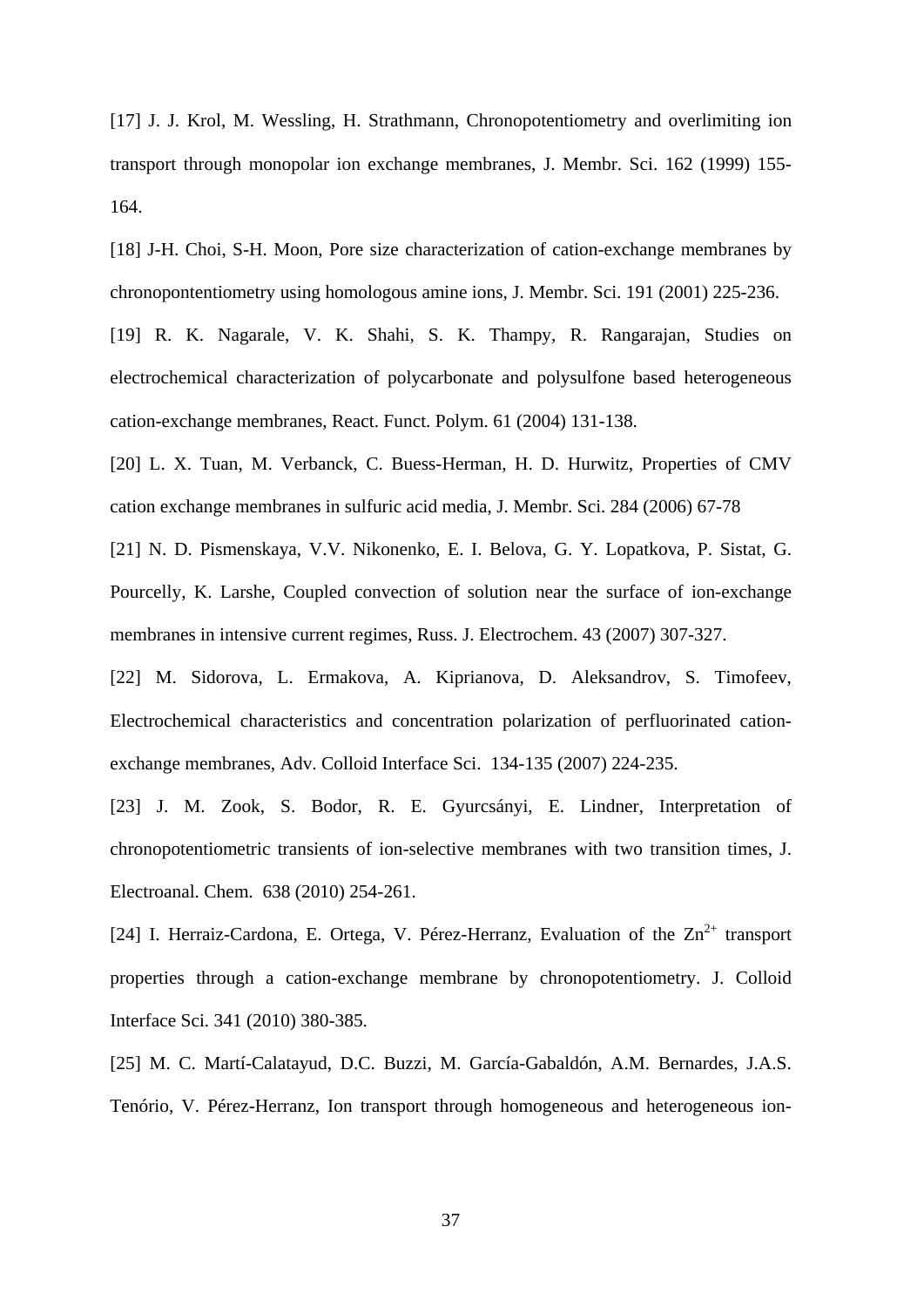exchange membranes in single salt and multicomponent electrolyte solutions, J. Membr. Sci. 466 (2014) 45-57.

[26] V.V. Nikonenko, N. D. Pismenskaya, E. I. Belova, P. Sistat, P. Huguet, G. Pourcelly, C. Larchet, Intensive current transfer in membrane systems: Modelling, mechanisms, and application in electrodialysis, Adv. Colloid Interface Sci. 160 (2010) 101-123.

[27] N. D. Pismenskaya, V.V. Nikonenko, N. A. Melnik, K. A. Shevtsova, E. I. Belova, G. Pourcelly, D. Cot, L. Dammak, C. Larchet, Evolution with time of hydrophobicity and microrelief of a cation-exchange membrane surface and its impact on overlimiting mass transfer, J. Phys. Chem. B 116 (2012) 2145-2161.

[28] H. Reiber, M. Ruff, M. Uhr, Ascorbate concentration in human cerebrospinal fluid (CSF) and serum. Intrathecal accumulation and CSF flow Rate, Clin. Chim. Acta 217 (1993) 155-164.

[29] Y. S. Li, T. S Zhao, W.W. Yang, Measurements of water uptake and transport properties in anion-exchange membranes, Int. J. Hydrogen Energy 35 (2010) 5656-5665.

[30] V.M. Barragán, C. Ruiz-Bauzá, J.P.G. Villaluenga, B. Seoane, On the methanol-water electroosmotic transport in a Nafion membrane, J. Membr. Sci. 236 (2004) 109-120.

[31] G. J. Janz, Silver-Silver Halide Electrodes, in: D. J. G. Ives, G. J. Janz (Eds.), Reference Electrodes, Academic Press, London, 1961, pp.179.

[32] J. O´M. Bockris, A.K.N. Reddy, Modern Electrochemistry. Vol 1. Plenum Press, New York, 1970.

[33] V. M. M. Lobo, Electrolyte solutions: Literature data on thermodynamic and transport properties, Coimbra Editora, Coimbra, 1975.

[34]P.C.F. Pau, J. O. Berg, W. G. McMillan, Application of Stokes´ law to ions in aqueous solutions, J. Phys. Chem. 94 (1990) 2671-2679.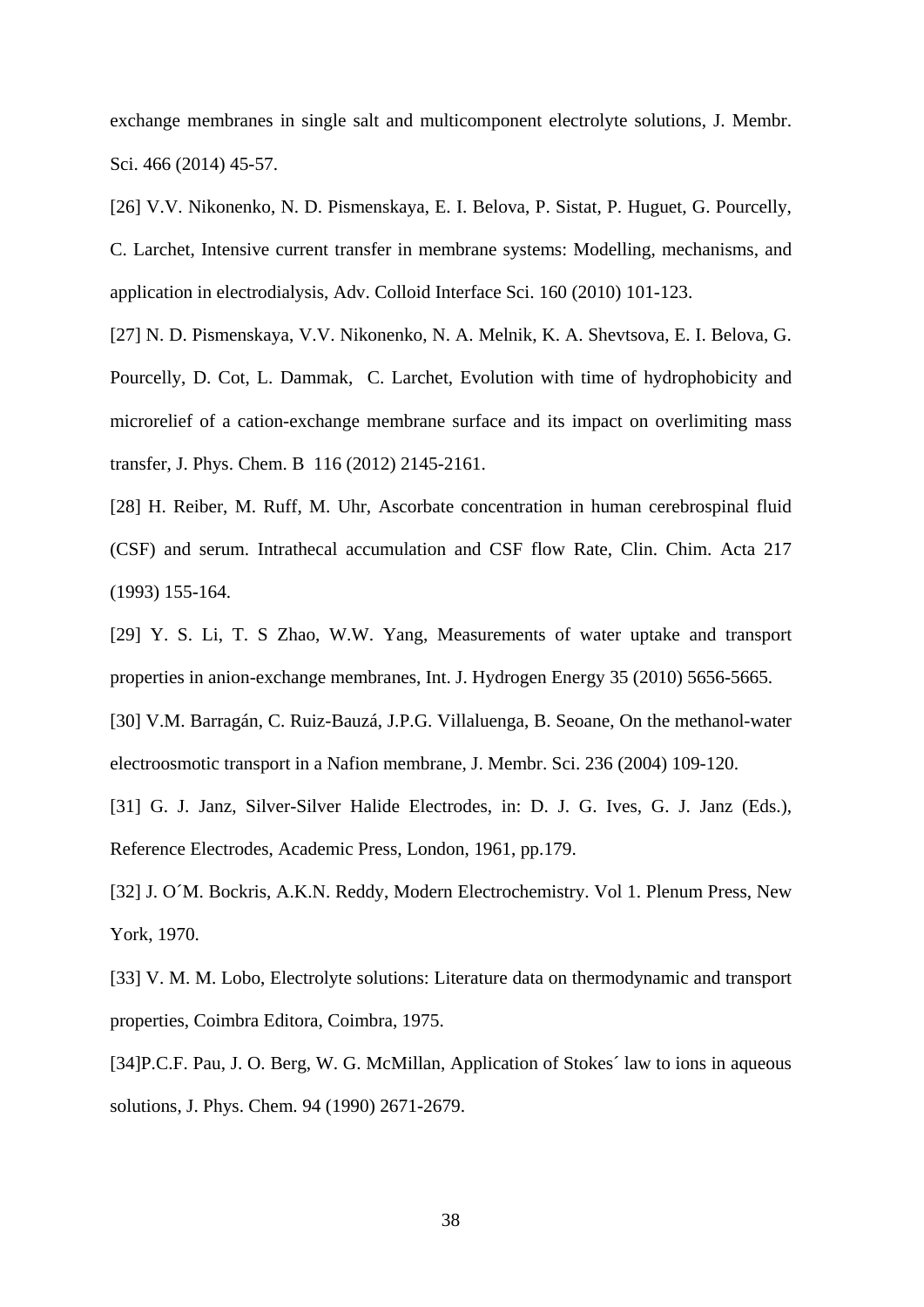[35] A. C. F. Ribeiro, M. A. Esteso, V. M. M. Lobo, A. J. M. Valente, S. M. N. Simões, A. J. F. N. Sobral, H. D. Burrows, Interactions of copper (II) chloride with sucrose, glucose, and fructose in aqueous solutions, J. Mol. Struct. 826 (2007) 113-119.

[36] R. Z. Sabirov, O. V. Krasilnikov, V. I. Ternovsky, P. G. Merzliak, Relation between ionic channel conductance and conductivity of media containing different electrolytes. A novel method of pore determination, Gen. Physiol. Biophys. 12 (1993) 95-111.

[37] A. Randová, S. Hovorka, P. Izák, L. Bartovská, Swelling of Nafion in methanolwater-inorganic salt ternary mixtures, J. Electroanal. Chem. 616 (2008) 117-121.

[38] D. R. Morris, X. Sun, Water-sorption and transport properties of Nafion 117, J. Appl. Polym. Sci. 50 (1993) 1445-1442.

[39] V. M. Barragán, S. Muñoz, Influence of a Microwave irradiation on the swelling and permeation properties of a Nafion membrane, J. Membrane Sep. Technol. 4 (2015) 32-39.

[40] I. A. Stenina, Ph. Sistat, A. I. Rebrov, G. Pourcelly, A. B. Yaroslavtsev, Ion mobility in Nafion-117 membranes, Desalination 170 (2004) 49-57.

[41] V. M. Barragán, M. J. Pérez-Haro, Correlations between water uptake and effective fixed charge concentration at high univalent electrolyte concentrations in sulfonated polymer cation-exchange membranes with different morphology, Electrochim. Acta 56 (2011) 8360-8367.

[42] M. Y. Kiriukhim, K. D. Kollins, Dymanic hydration numbers for biologically important ions, Biophys. Chem. 99 (2002) 155-168.

[43] F. G. Helfferich, Ion-Exchange, Dover, London, 1962.

[44] A. Lehmani, P. Turq, M. Périé, J. Périé, J-P. Simonin, Ion transport in Nafion 117 membrane, J. Electroanal. Chem. 428 (1997) 81-89.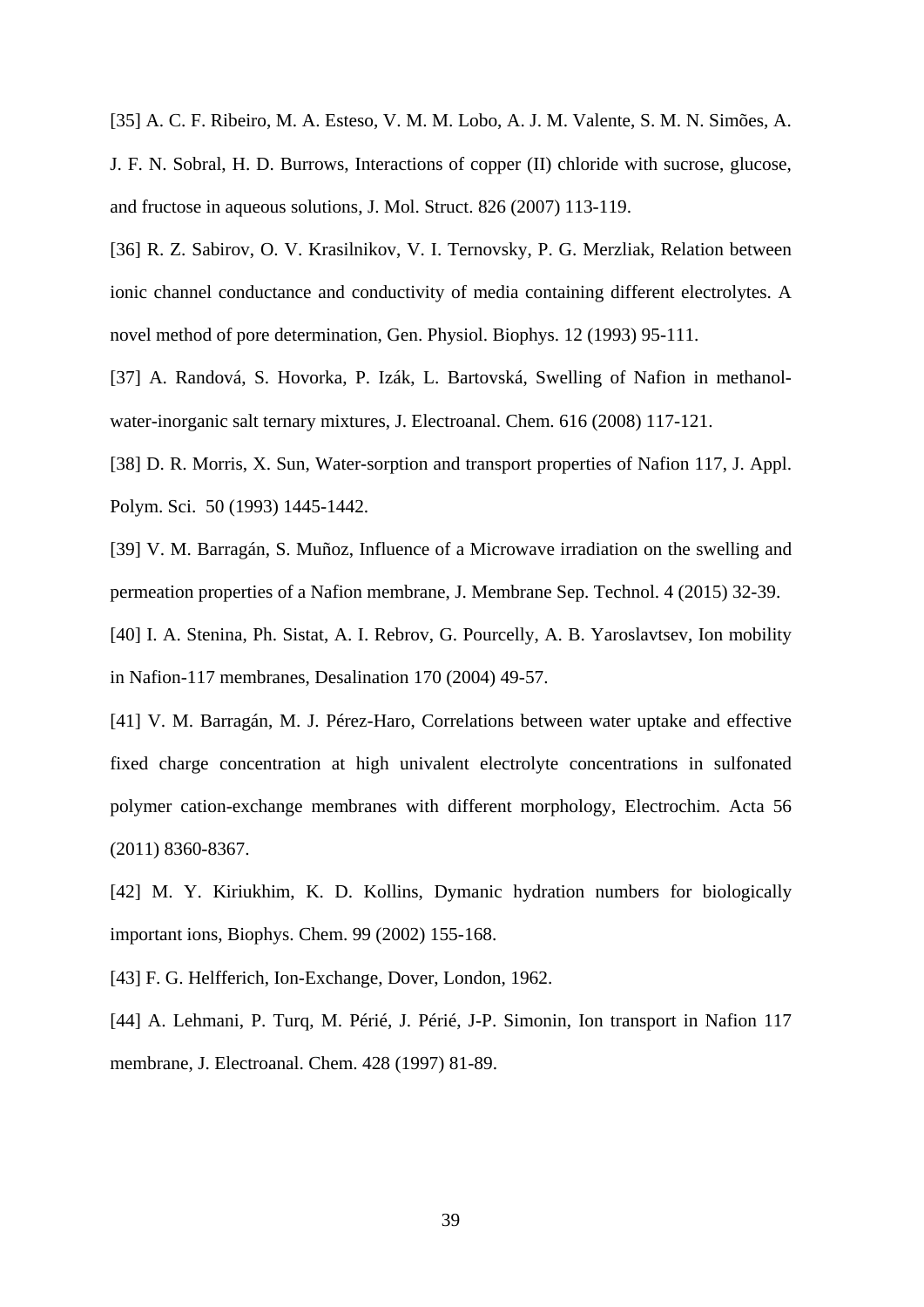[45] P. Somovilla, J.P. G. Villaluenga, V.M. Barragán, M.A. Izquierdo-Gil, Experimental determination of the streaming potential across cation-exchange membranes with different morphologies, J. Membr. Sci. 500 (2016) 16-24.

[46] J. F. Comesaña, J. J. Otero, E. García, A. Correa, Densities and viscosities of Ternary Systems of Water+ glucose +sodium chloride at several temperatures, J. Chem. Eng. Data 48 (2003) 362-366.

[47] R. Ibanez, D.F. Stamatialis, M. Wessling, Role of membrane surface in concentration polarization at cation exchange membranes, J. Membr. Sci. 239 (2004) 119-128.

[48] L. Marder, E. M. O. Navarro, V. Pérez-Herranz, A. M. Bernardes, J. Z. Ferreira, Chronopotentiometric study on the effect of boric acid in the nickel transport properties through a cation-exchange membrane, Desalination 249 (2009) 348-352

[49] S. Grzegorczyn, A. Slezak, Time characteristics of electromotive force in singlemembrane cell for stable and unstable conditions of reconstructing of concentration boundary layers, J. Membr. Sci. 280 (2006) 485-493.

[50] C. Larchet, S. Nouri, B. Auclair, L. Dammak, V.V. Nikonenko, Application of chronopotentiometry to determine the thickness of diffusion layer adjacent to an ionexchange membrane under natural convention, Adv. Colloid Interface Sci. 139 (2008) 45- 61.

[51] C. Ponce-de-León, C. T. J. Low, G. Kear, F. C. Walsh, Strategies for the determination of the convective-diffusion limiting current from steady state linear sweep voltammetry, J. Appl. Electrochem. 37 (2007) 1261-1270.

[52] V. M. Barragán, C. Ruiz-Bauzá, Current-voltage curves for ion-exchange membranes: a method for determining the limiting current density, J. Colloid Interface Sci. 205 (1998) 365-373.

40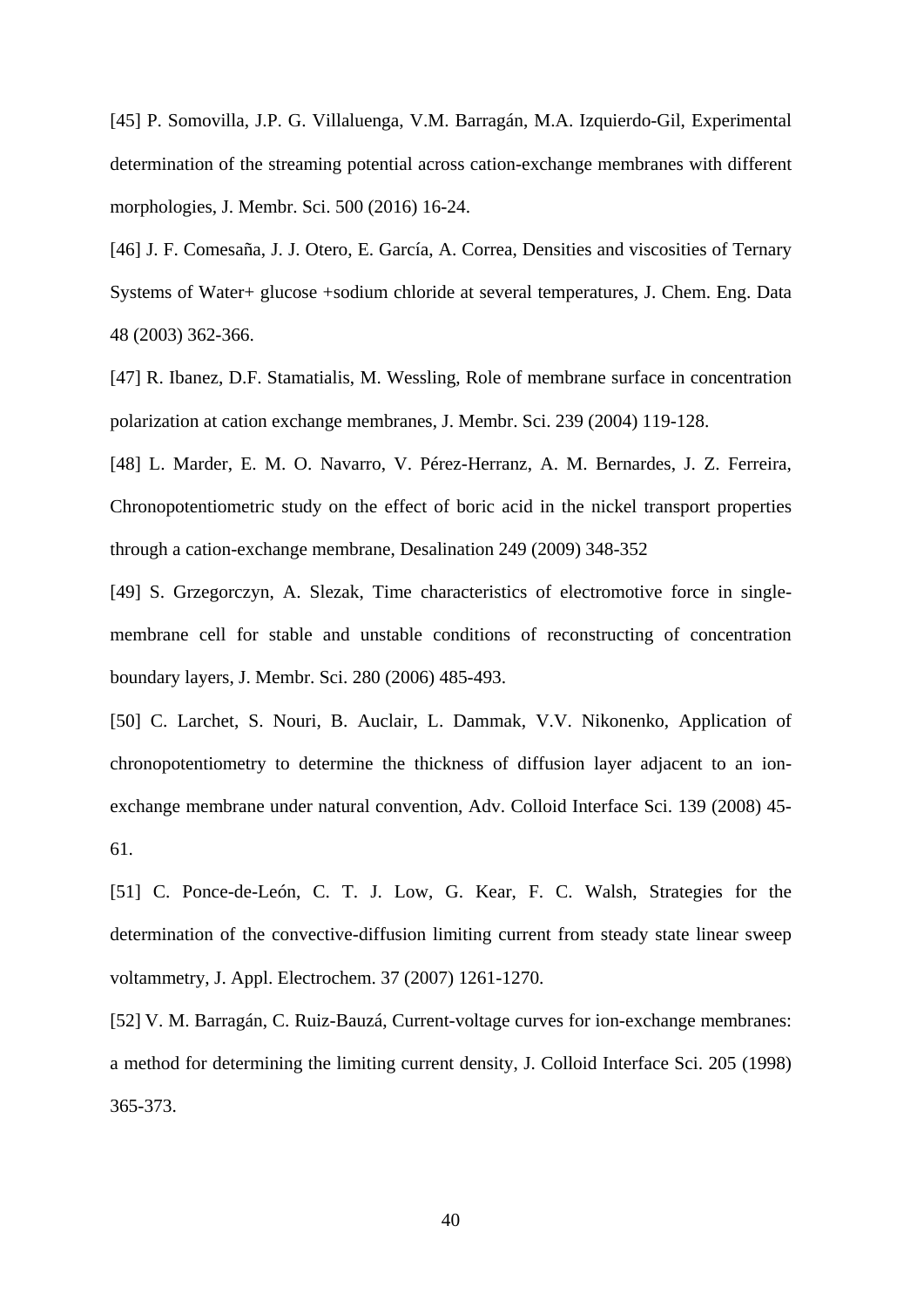[53] H. Strathmann, Ion-Exchange Membrane Separation Processes, Membrane Science and Technology Series, 9, Elsevier, Amsterdam, 2004.

[54] J-H. Choi, S-H. Kim, S-H. Moon, Heterogeneity of ion-exchange membranes: the effect of membrane heterogeneity on transport properties, J. Colloid Interface Sci. 241 (2001) 120-126.

[55] N. Pismenskaia, P. Sistat, P. Huguet, V.V. Nikonenko, G. Pourcelly, Chronopotentiometric applied to the study of ion transfer through anion exchange membranes, J. Membr. Sci. 228 (2004) 65-76.

[56] X. L. Le, P. Viel, D.P. Tran, F. Grisotto, S. Palacin, Surface homogeneity of anion exchange membranes: a chronopotentiometric study in the overlimiting current range, J. Phys. Chem. B 113 (2009) 5829-5836.

[57] S. A. Mareev, D. Y. Butylskii, N. D. Pismenskaya V. V. Nikonenko, Chronopotentiometry of ion-exchange membranes in the overlimiting current range. Transition time for a finite-length diffusion layer: modeling and experiment, J. Membr. Sci. 500 (2016) 171-179.

[58] M. V. Soestbergen, P. M. Biesheuvel, M. Z. Bazant, Phys. Rev. E 81 (2010) 021503- 1-13.

[59] W.Y. Hsu, T.D. Gierke, Ion transport and clustering in nafion perfluorinated membranes, J. Membr. Sci. 13 (1983) 307-326.

[60] K. Mauritz, R. Moore, State of understanding of Nafion, Chem. Rev. 104 (2004) 4535-4585.

[61] I. Rubinstein, B. Zaltzmann, T. Pundik, Ion-exchange funneling in thin-film coating modification of heterogeneous electrodialysis membranes, Phys. Rev. E, 65 (2002) 041507-1-9.

41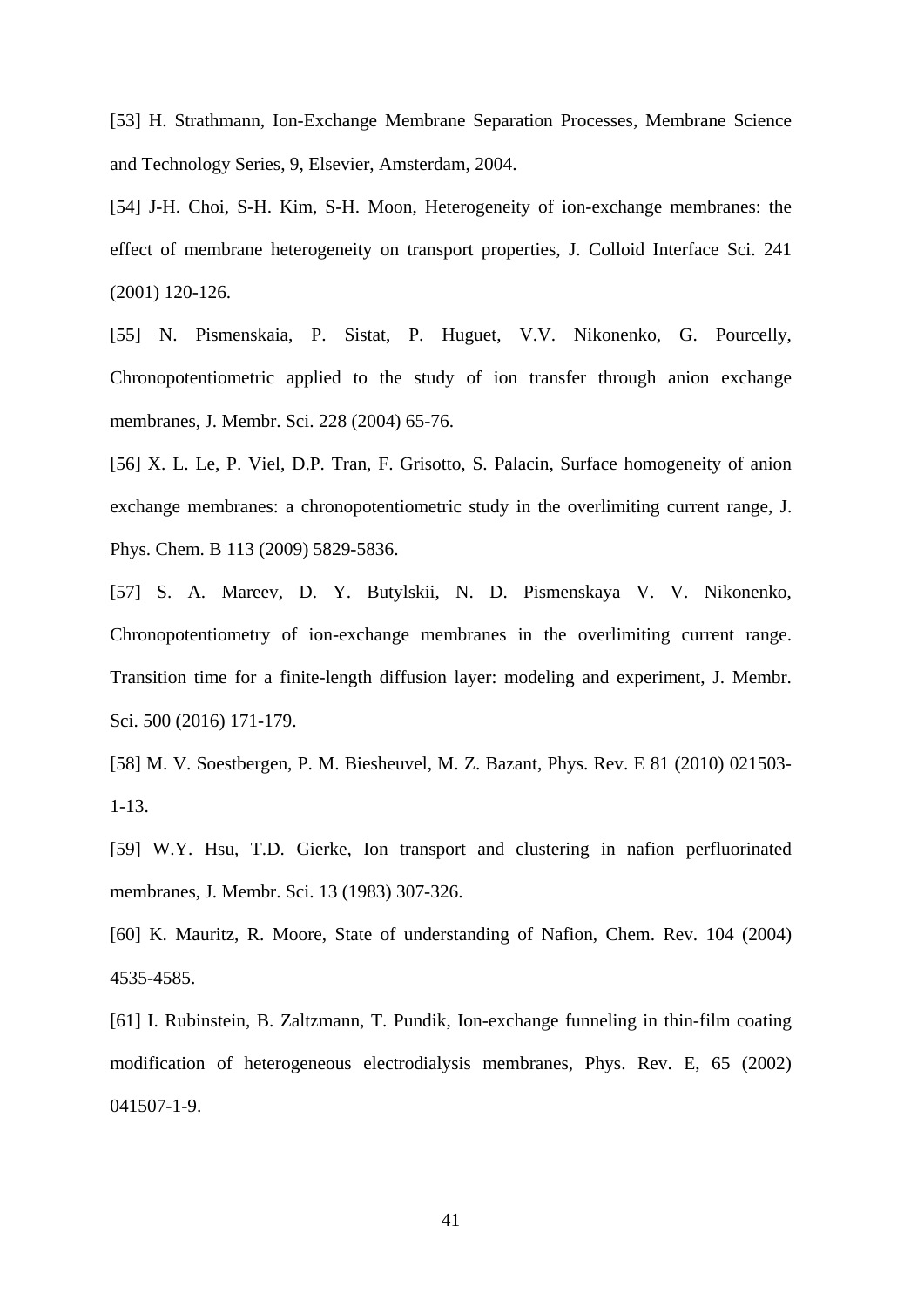[62] M. Bass, A. Berman, A. Singhn, O. Konovalov, V. Freger, Macromolecules 44 (2011) 2893-2899.

[63] V. K. Shahi, S. K. Thampy, R. Rangarajan, Chronopotentiometric studies on dialytic properties of glycine across ion-exchange membranes, J. Membr. Sci. 203 (2002) 43-51.

[64] J-S. Park, J-H. Choi, K-H. Yeon, S-H. Moon, An approach to fouling characterization of an ion-exchange membrane using current-voltage relation and electrical impedance spectroscopy, J. Colloid Interface Sci. 294 (2006) 129-138.